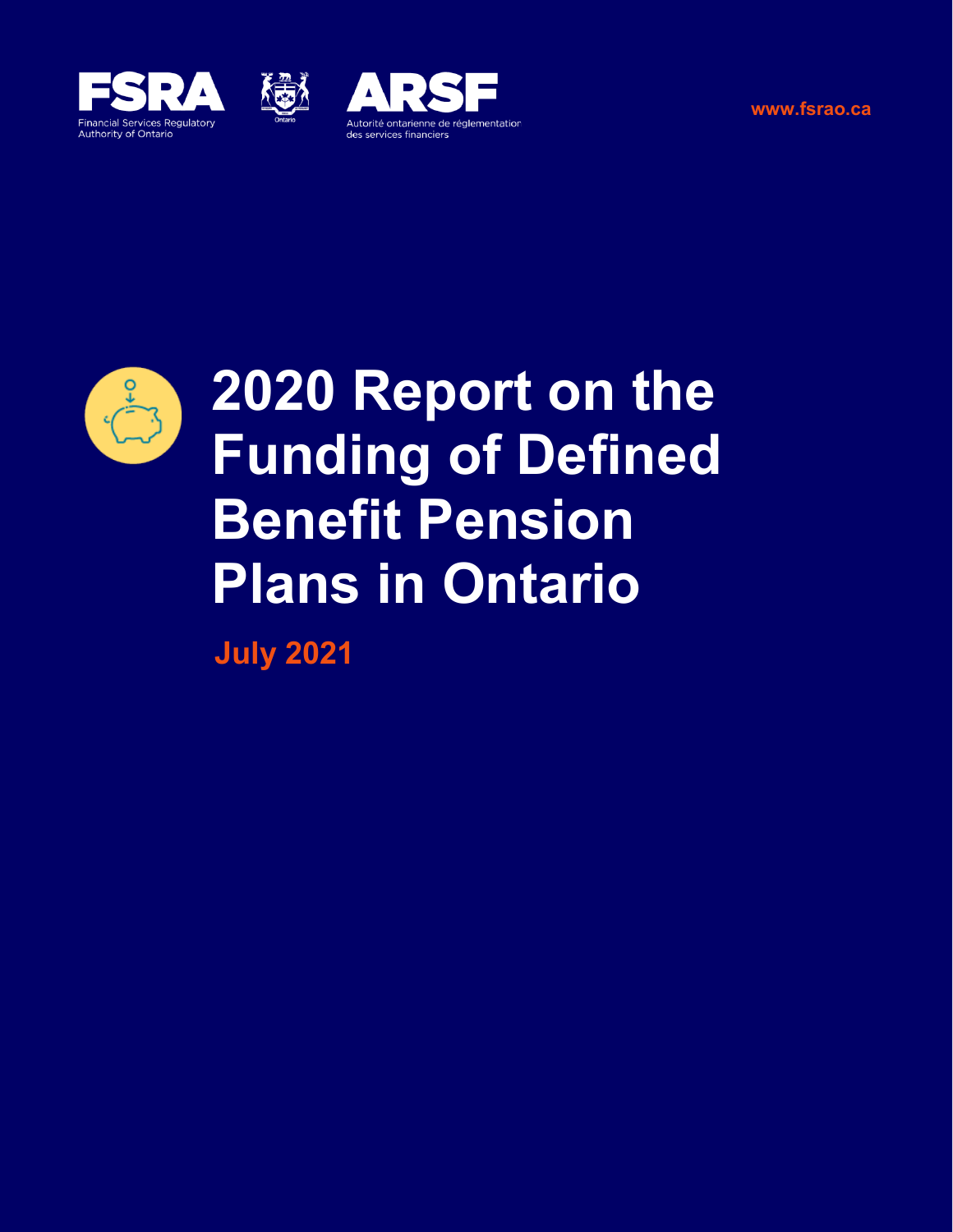



# **Contents**

| 1.0 |     |                                                                |  |  |  |  |
|-----|-----|----------------------------------------------------------------|--|--|--|--|
|     | 1.1 | Guiding Principles and Prudential Supervision Framework4       |  |  |  |  |
|     | 1.2 |                                                                |  |  |  |  |
|     | 1.3 |                                                                |  |  |  |  |
| 2.0 |     |                                                                |  |  |  |  |
|     | 2.1 |                                                                |  |  |  |  |
|     |     |                                                                |  |  |  |  |
| 3.0 |     |                                                                |  |  |  |  |
|     |     |                                                                |  |  |  |  |
|     | 3.2 | Specified Ontario Multi-Employer Pension Plans (SOMEPPs) 25    |  |  |  |  |
|     | 3.3 | Solvency Funding Relief for Public Sector Pension Plans 27     |  |  |  |  |
|     |     | 3.4 Solvency Funding Relief for Private Sector Pension Plans27 |  |  |  |  |
| 4.0 |     |                                                                |  |  |  |  |
|     | 4.1 |                                                                |  |  |  |  |
|     |     |                                                                |  |  |  |  |
| 5.0 |     |                                                                |  |  |  |  |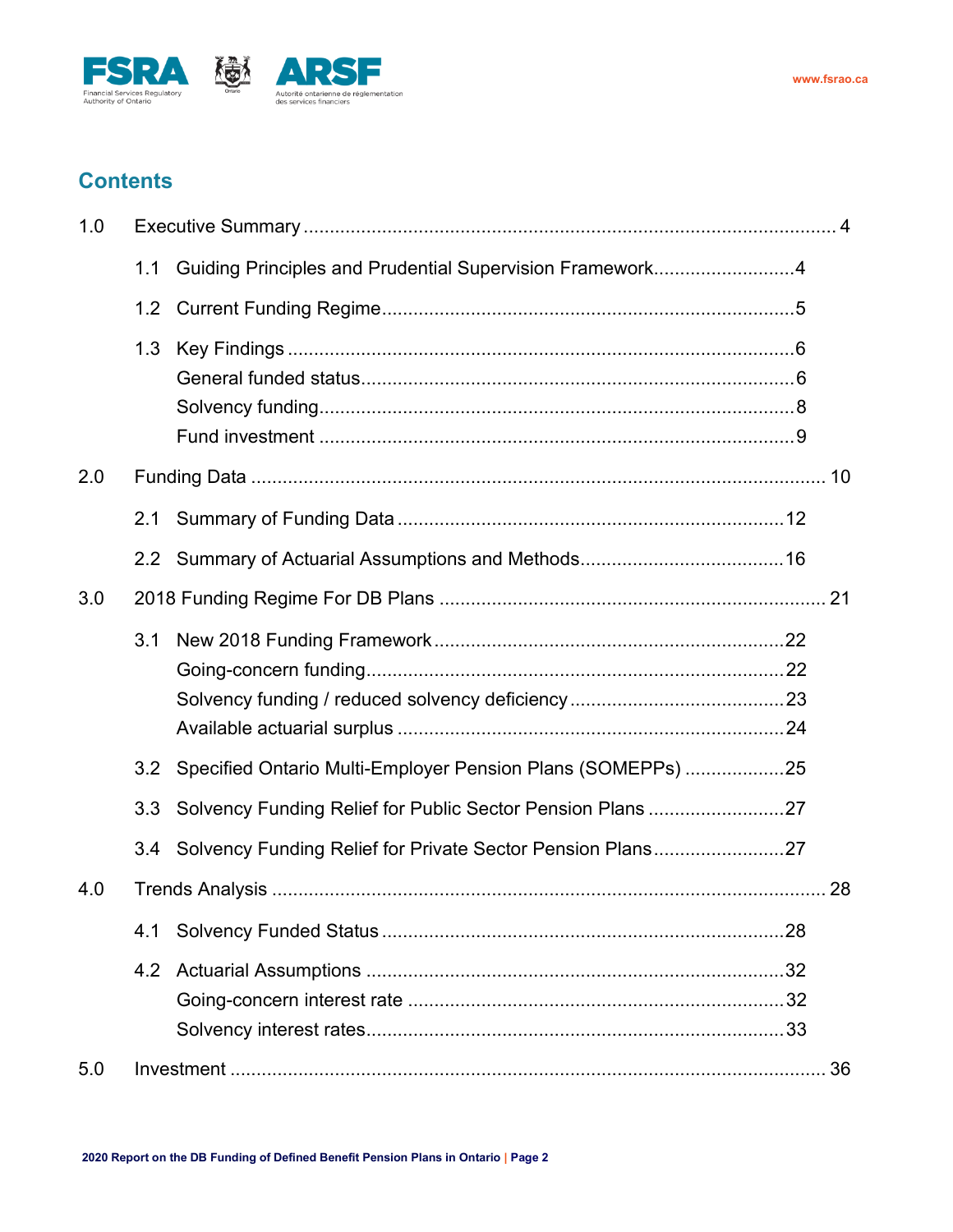

|     | 5.1 | Summary of Pension Fund Profiles and Performance 36                                                                                       |    |
|-----|-----|-------------------------------------------------------------------------------------------------------------------------------------------|----|
|     |     | By solvency ratio (for plans other than Listed JSPPs) 45<br>By percentages invested in pooled funds (for plans other than Listed JSPPs)46 |    |
| 6.0 |     |                                                                                                                                           |    |
|     | 6.1 |                                                                                                                                           |    |
|     | 6.2 | December 31, 2020 going-concern position projection  49                                                                                   |    |
| 7.0 |     |                                                                                                                                           |    |
| 8.0 |     |                                                                                                                                           | 54 |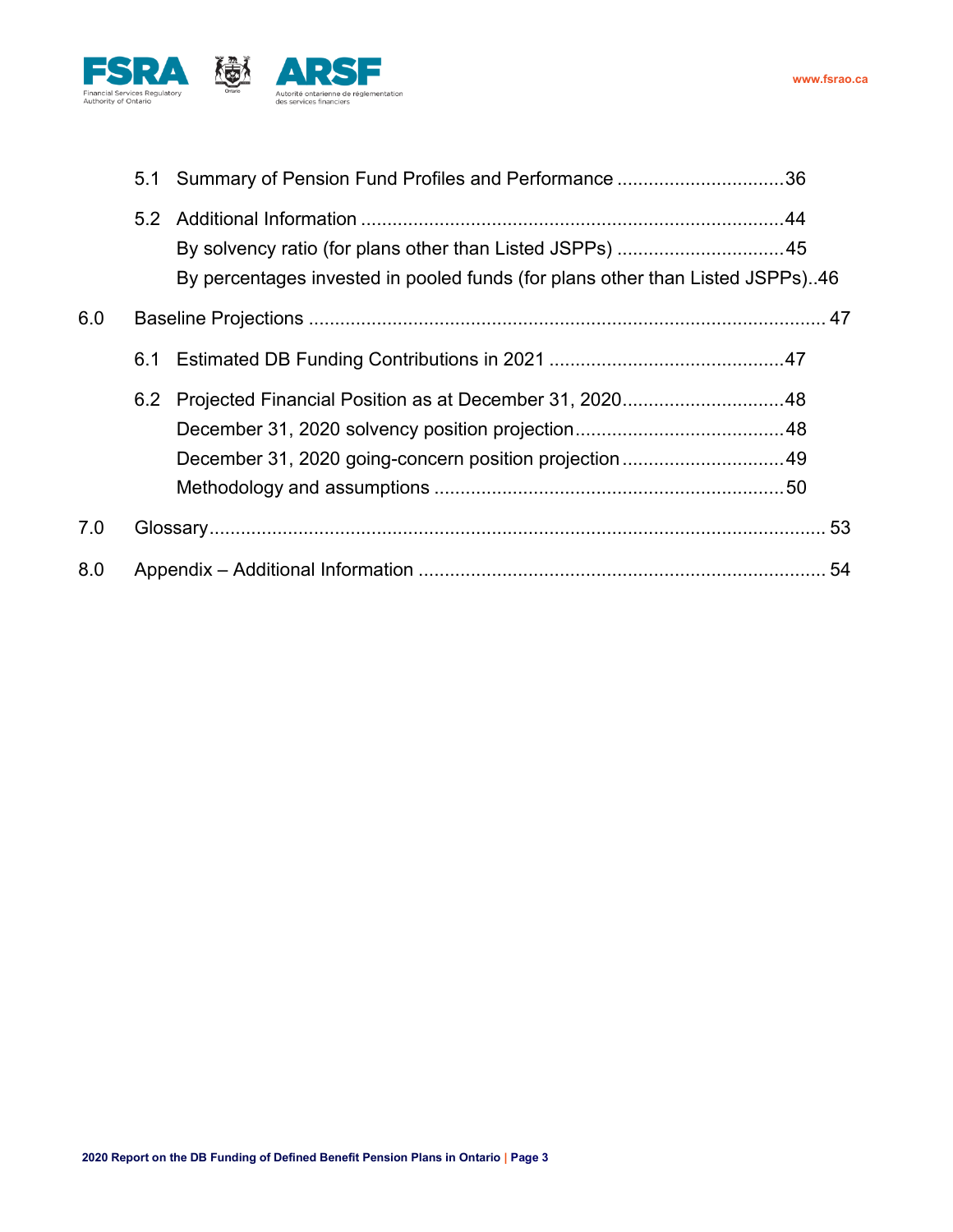

# <span id="page-3-0"></span>**1.0 Executive Summary**

The Financial Services Regulatory Authority of Ontario (FSRA) is a self-funded regulatory agency that regulates Ontario registered pension plans in accordance with the Pension Benefits Act (PBA) and Regulation 909 (Regulation) or any other regulations under the PBA, as amended. FSRA's statutory objects as outlined under the Financial Services Regulatory Authority of Ontario Act, 2016 (FSRA Act) include:

- To promote good administration of pension plans.
- To protect and safeguard the pension benefits and rights of pension plan beneficiaries.

FSRA prepared this report (2020 Report) to provide pension stakeholders with up-to-date funding, investment and actuarial information related to defined benefit (DB) pension plans in Ontario. Information in this report is based on the latest filed valuation reports for DB pension plans that have valuation dates between July 1, 2017 and June 30, 2020, and fund financial statements for the fiscal year ending between July 1, 2019 and June 30, 2020. Information is presented on an aggregate basis with no disclosure of plan-specific information.

The World Health Organization declared the novel coronavirus (COVID-19) outbreak a global pandemic on March 11, 2020. This is of note because although the 2020 Report is based on valuation reports filed with valuation dates up to June 30, 2020, only 13 of the included reports have a valuation date on or after March 11, 2020 (the vast majority of plans use a December 31 or January 1 valuation date). As such, the impact of the pandemic is not fully reflected in the analysis shown in this report. Note, however, that FSRA does monitor the estimated solvency funded position of pension plans on a quarterly basis which reflects plans' up-to-date experience – these can be viewed at [Estimated Quarterly Solvency Funded Status.](https://www.fsrao.ca/industry/pension-sector/quarterly-update-estimated-solvency-funded-status-defined-benefit-plans-ontario)

# <span id="page-3-1"></span>**1.1 Guiding Principles and Prudential Supervision Framework**

FSRA is a principles-based regulator, focused on outcomes consistent with its statutory objects. FSRA's guiding principles for the supervision of the pension sector are set out in an Approach guidance, the [Pension sector Guiding Principles.](https://www.fsrao.ca/industry/pensions/regulatory-framework/guidance/pension-sector-guiding-principles)

The information contained in this report is used by FSRA, in conjunction with other available data and analysis, to conduct its supervisory activities in accordance with prudential supervision framework. This same information is being made available to all stakeholders to inform and aid them in establishing and maintaining good governance, administration, investment, funding and risk management practices.

The information and analysis presented herein are derived from key actuarial, financial and investment data collected through the Actuarial Information Summary (AIS) and the Investment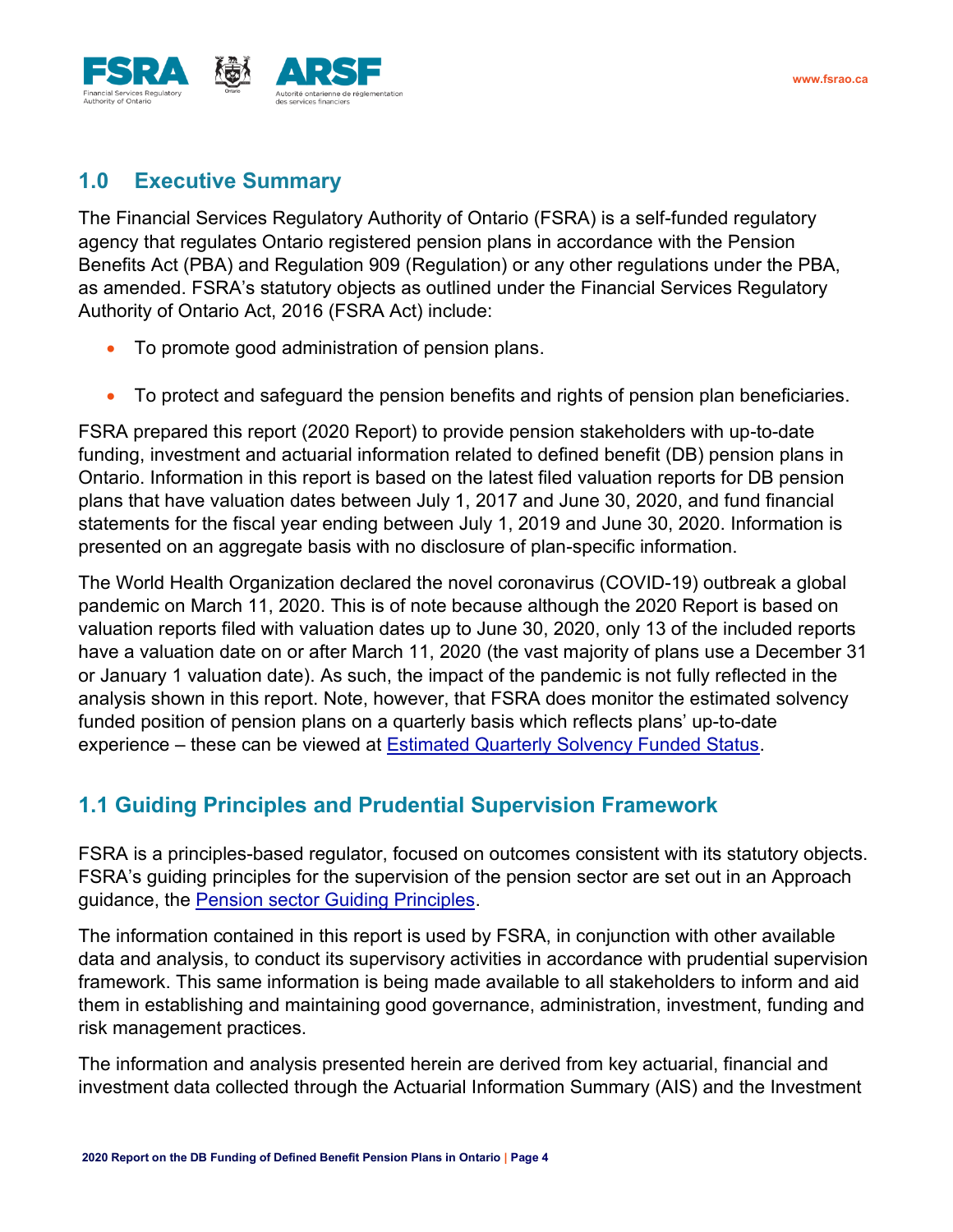

Information Summary (IIS) filed with FSRA. They provide a reliable and comprehensive picture of the state of DB pension plans in Ontario and insights into existing practices and emerging trends. It can serve as a key source of information for the purposes of comparing and benchmarking the results of a pension plan against its peers.

Pension plan administrators and their advisors, in particular, may find the information helpful in conducting a regular review of the management of their pension plan.

# <span id="page-4-0"></span>**1.2 Current Funding Regime**

Significant changes took place in 2018 as Ontario ushered in a new pension funding regime for DB pension plans effective May 1, 2018. Key features of the funding framework include:

- Shortening the amortization period from 15 years to 10 years for funding a goingconcern unfunded liability.
- Consolidating going-concern special payments into a single schedule when a new report is filed.
- Requiring the funding of a reserve, called a Provision for Adverse Deviations (PfAD), within the plan.
- Requiring funding on a solvency basis only if needed to improve the plan's funded status to 85% on a solvency basis.
- Introducing funding rules for benefit improvements and restricting contribution holidays to improve benefit security.

These changes apply to valuation reports filed on or after May 1, 2018 with a valuation date on or after December 31, 2017. However, these changes do not apply to jointly sponsored pension plans that are listed in subsection 1.3.1(3) of the Regulation (Listed JSPPs) – these JSPPs remain exempted from solvency funding. In addition, these changes also do not apply to Specified Ontario Multi-Employer Pension Plans (SOMEPPs), for whom temporary funding relief previously granted was extended until the date on which the first report is filed for a valuation date after the earlier of January 1, 2024 and the first anniversary of the date on which section 81.0.2 of the PBA (Conversion to Target Benefits) comes info force. During this period, SOMEPPs are exempt from the requirement to fund on a solvency basis.

Pension plans are only required to file valuation reports every three years unless their financial position falls below the threshold that would require an annual filing. Consequently the 2020 Report still includes some plans that have not yet filed valuation reports under the funding regime introduced in 2018.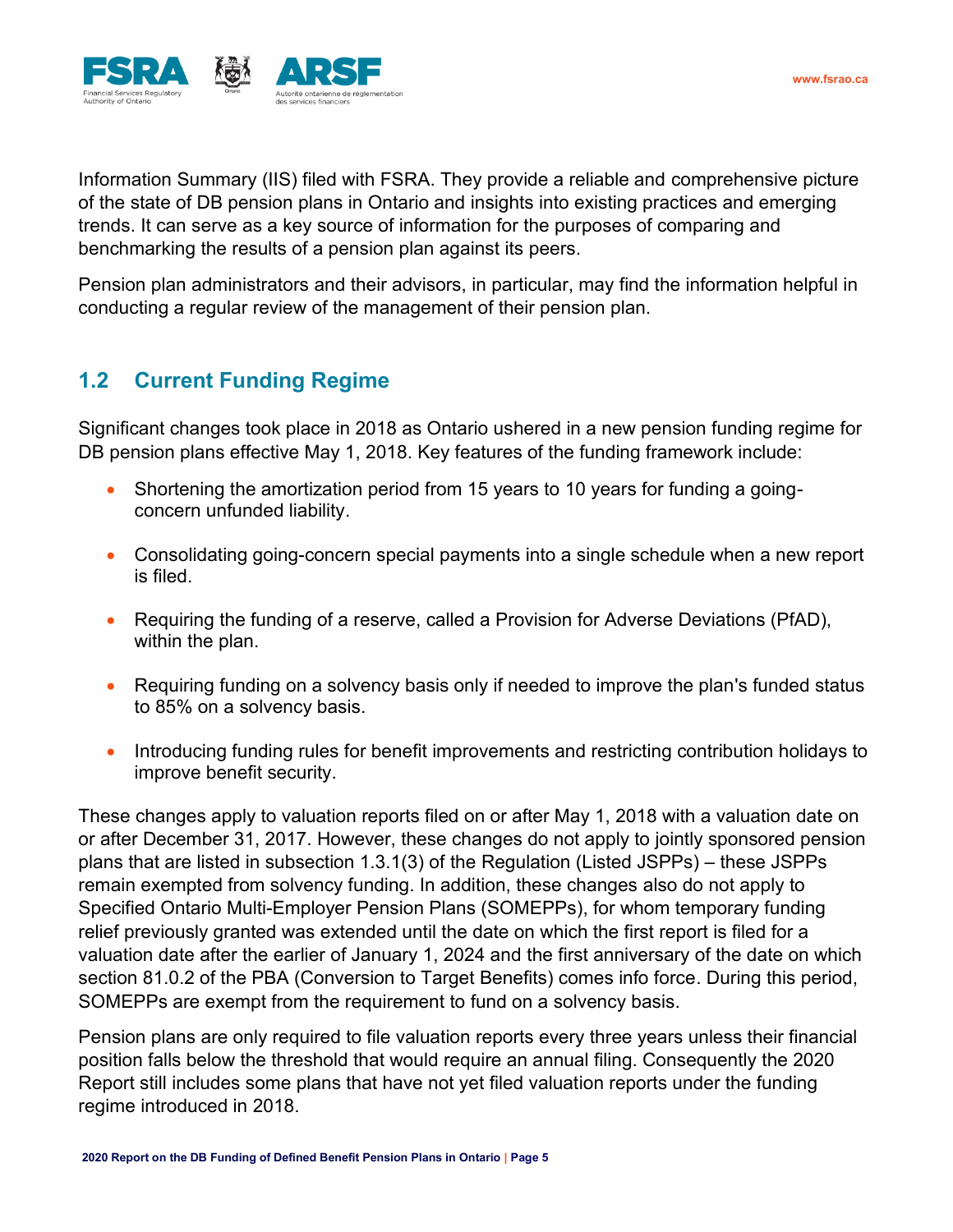

The 2018 funding reform substantially ends a series of temporary solvency funding relief measures that were introduced starting in 2009. The remaining solvency funding relief measures are generally of a transitional nature.

#### **New temporary funding relief during COVID 19 pandemic**

On September 21, 2020, Regulation 909 under the PBA was amended. This amendment assisted employers in maintaining and supporting their day-to-day business operations by allowing pension contributions to be deferred, freeing up cash to support operational requirements. For employers who chose to defer their pension contributions, restrictions were placed on certain employer's activities during the deferral period to help balance employer's liquidity needs with protection of members' benefits.

The Regulation permitted employers of certain pension plans (excluding pension plans that do not provide defined benefits, multi-employer pension plans, listed jointly sponsored pension plans, public sector plans and individual pension plans) to elect to defer one or consecutive monthly payments of employer contributions due beginning October 1, 2020 and ending on March 31, 2021 including normal cost, provision for adverse deviations in respect of the normal cost and special payments. These deferred payments must be repaid with interest within the timeframes specified in the Regulation.

No employers sought this temporary funding relief during the pandemic.

# <span id="page-5-0"></span>**1.3 Key Findings**

The 2020 Report's key findings summarized below are based on actual information from actuarial valuation reports filed with FSRA with valuation dates between July 1, 2017 and June 30, 2020. Therefore, except as otherwise noted, the summary statistics drawn from the threeyear period do not have a common valuation date. However, FSRA does provide the estimated median going-concern and solvency funded ratios of all plans measured as at December 31, 2020 in the key findings below.

In addition to the plans described above, there are approximately 240 pension plans registered outside of Ontario that have approximately 60,000 Ontario beneficiaries – these plans do not file actuarial valuation reports with FSRA and are not included in the 2020 Report.

#### <span id="page-5-1"></span>**General funded status**

**1.** Similar to last year, there was a significant reduction of 77 single employer pension plans (SEPPs) and 4 multi-employer pension plans (MEPPs) compared to the 2019 [Report](https://www.fsrao.ca/media/2341/download) on the Funding of Defined Benefit Pension Plans in Ontario (2019 [Report\)](http://www.fsco.gov.on.ca/en/pensions/actuarial/Documents/2018DBFundingReport.pdf), primarily as a result of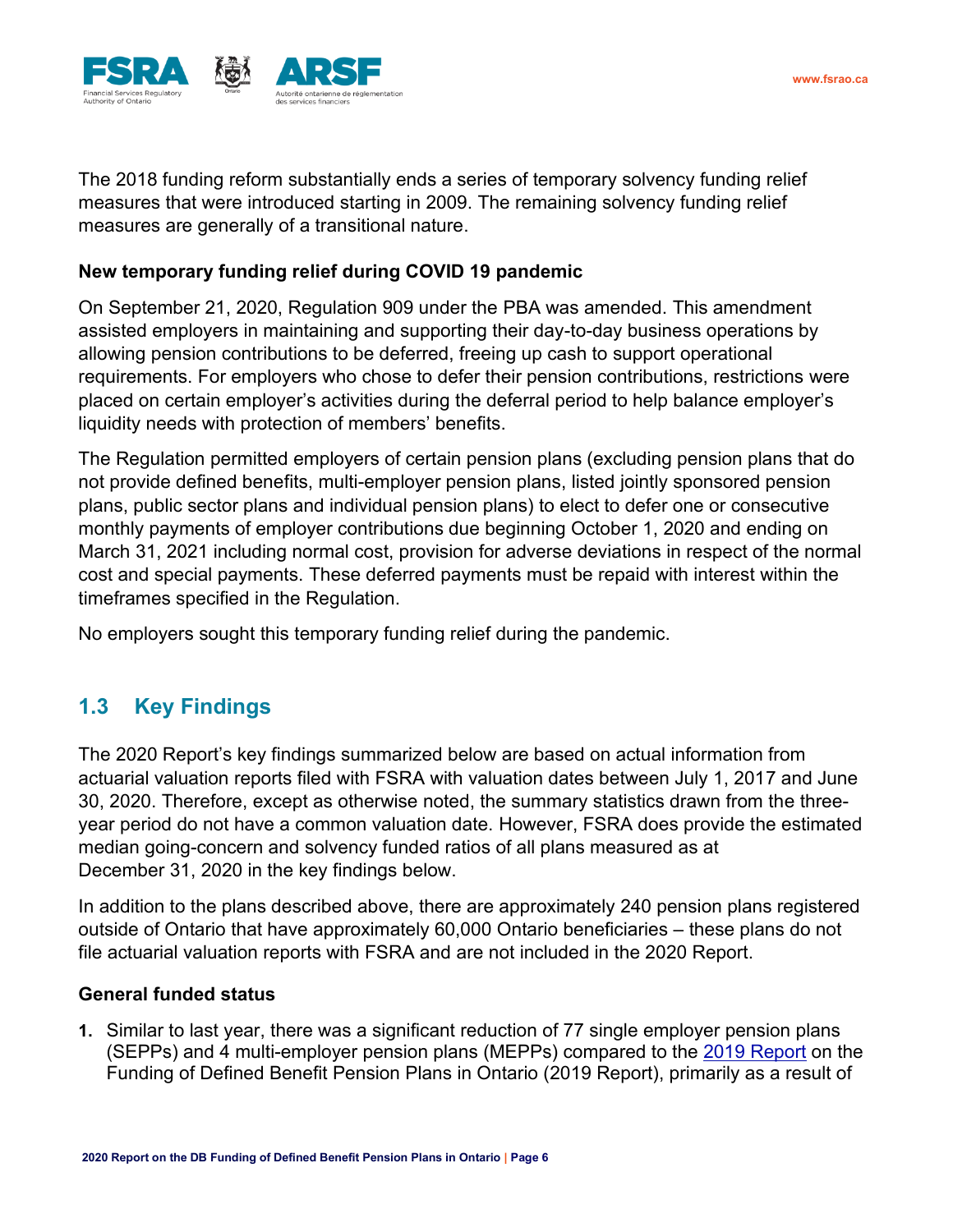

windups and asset transfer transactions. The distribution of the 1,149 pension plans analyzed based on their most recently filed valuation report are as follows:

|                        | July 1, 2017 -<br>June 30, 2018 | July 1, 2018 -<br>June 30, 2019 | July 1, 2019 -<br>June 30, 2020 | Total |
|------------------------|---------------------------------|---------------------------------|---------------------------------|-------|
| <b>Number of Plans</b> | 264                             | 199                             | 686                             | 1,149 |
| Percentage of Plans    | 23%                             | 17%                             | 60%                             | 100%  |

- **2.** Overall, compared to the 2019 Report, the funded position of the pension plans analyzed by FSRA remained the same on a going-concern basis and improved slightly on a solvency basis:
	- The median funded ratio on a going-concern basis has stayed at 109%.
	- The median funded ratio on a solvency basis has increased from 95% to 96%.
- **3.** There was an increase in the percentage of pension plans that were fully funded on both a going-concern basis and on a solvency basis at their last valuation date:
	- 78% of the plans were fully funded on a going-concern basis (versus 77% in the 2019 Report).
	- 38% of the plans were fully funded on a solvency basis (versus 31% from the 2019 Report).
- **4.** In addition to looking at the last filed valuation date, FSRA also estimates the projected going-concern funded ratio of the plans at a common measurement date of December 31, 2020 (refer to Section 6). The estimated median going-concern funded ratio as at December 31, 2020 is 114%.
- **5.** In the trend analysis, the average interest rate assumption used for going-concern valuations decreased from 4.85% to 4.73% over the four-year period from July 1, 2016 to June 30, 2020. Looking only at valuation dates between July 1, 2019 and June 30, 2020, only 8% of plans used an interest rate of 6.00% or more and 25% used an interest rate of 5.50% or more (compared to 14% and 41% respectively for those reports with valuation dates between July 1, 2018 and June 30, 2019).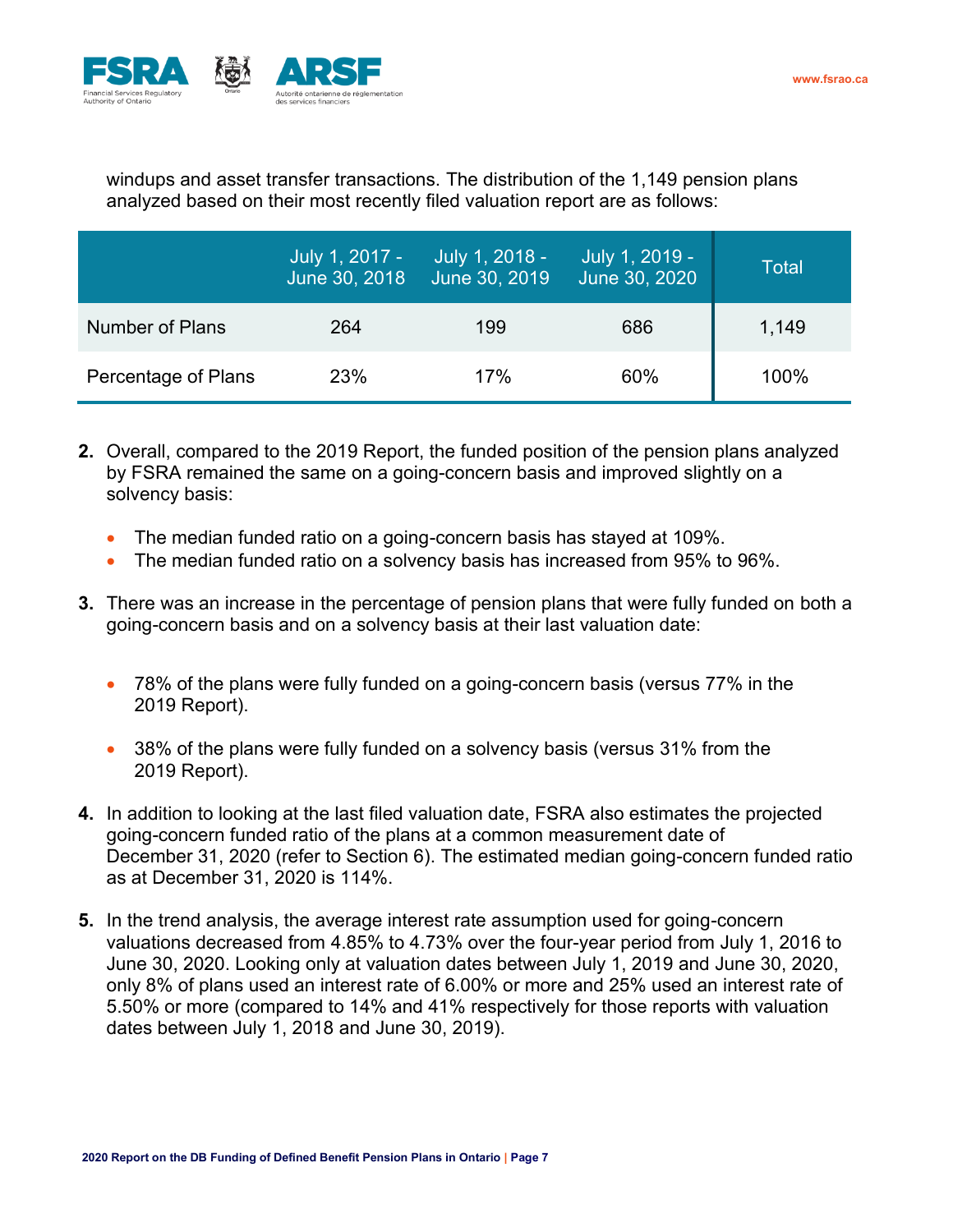

- **6.** 1,035 plans have transitioned to the new 2018 funding regime. For the purposes of determining the PfAD, the number of plans identifying themselves as closed and open are 798 and 237 respectively. The median PfAD for all 1,035 plans is 9.6%.
- **7.** Minimum required contributions for 2021 including employer normal cost contributions, member required contributions and special payments, are estimated to increase by about 6% from the 2020 level (\$18.2 billion compared to the estimated \$17.4 billion for 2020). This consists of increases of \$1.01 billion in employer normal costs, \$452 million in member required contributions, and a decrease of \$624 million in special payments.

#### <span id="page-7-0"></span>**Solvency funding**

FSRA estimates the projected solvency ratio for all the pension plans from the dates of their latest filed reports to a common measurement date of December 31, 2020. The median projected solvency ratio is 96% as at December 31, 2020, compared to 98% as at December 31, 2019. Specifically,

- 41% of the plans had a projected solvency ratio greater than 100% (down from the projected 45% as at December 31, 2019).
- 39% of the plans had a projected solvency ratio between 85% and 100%.
- 20% of the plans had a projected solvency ratio below 85% (up from the projected 14% as at December 31, 2019).

Statistics on the remaining transitional solvency funding relief measures include:

- **1.** Of the 69 MEPPs that contain a DB provision, 59 have elected to be treated as a SOMEPP. These 59 SOMEPPs represent 97% of the total plan membership covered by the 69 MEPPs.
- **2.** Temporary solvency funding relief for pension plans in the public sector and broader public sector was first introduced in 2011 through O. Reg. 178/11 and subsequently amended and extended between 2013 and 2017. Conditions and restrictions on contribution holidays and benefit improvements under O. Reg. 178/11 continue to apply until stipulations prescribed thereunder are satisfied. At the time of this report, all affected plans have, or are in the process of being, transitioned out from these relief provisions.
- **3.** Temporary solvency funding relief for private sector pension plans was first made available in 2009 and was subsequently amended and extended in 2012, 2016 and 2017. Based on the latest actuarial valuation reports included in this 2020 Report, there are less than 1% of the pension plans in receipt of solvency funding relief under sections 5.6.2 and 5.6.3 of the Regulation and have yet to be transitioned to the new funding framework with their next filing.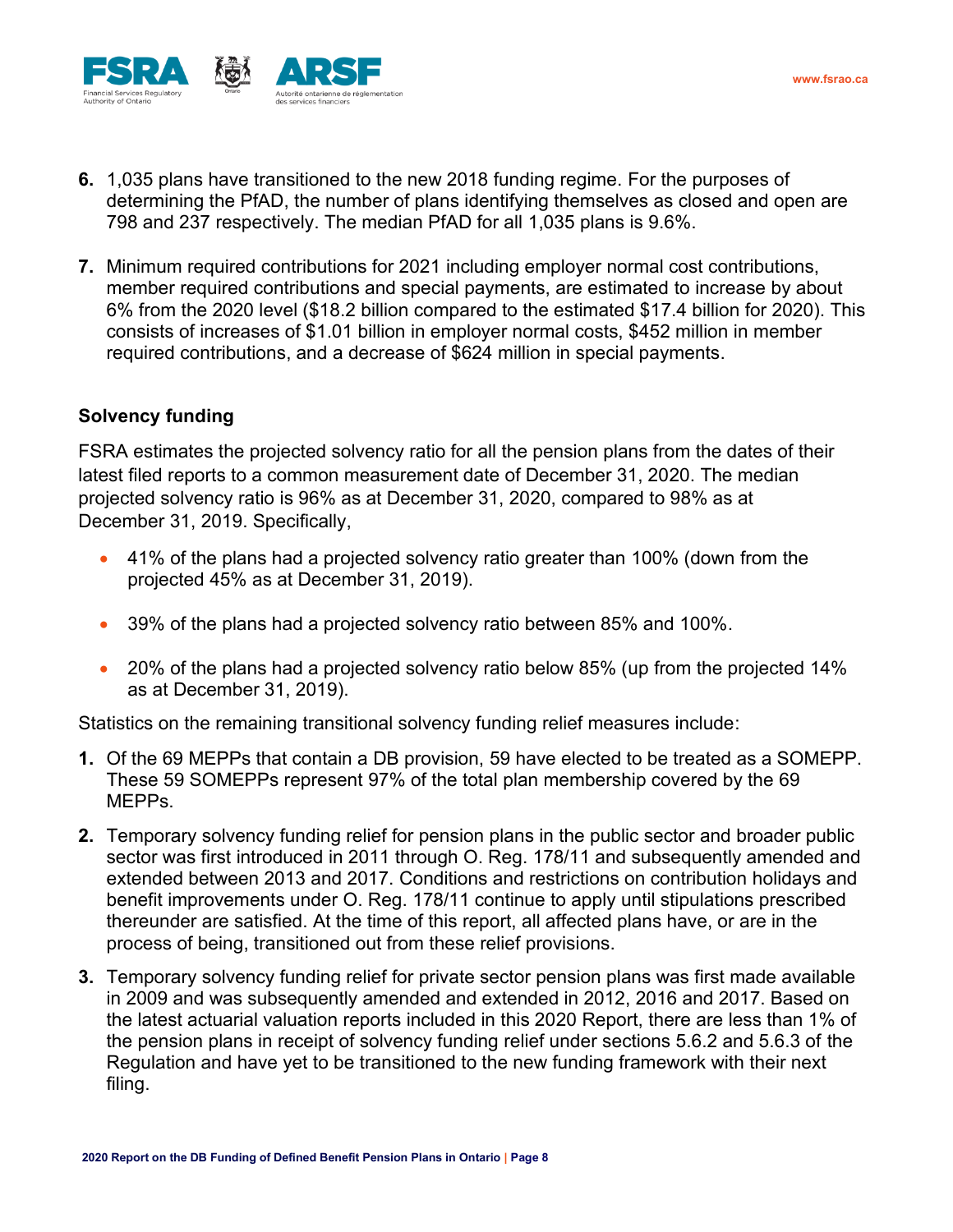

#### **Fund investment**

- **1.** The typical asset allocation of pension funds between fixed income and non-fixed income changes did not change significantly for SEPPs, while MEPPs and Listed JSPPs saw a reduction to their fixed income allocation. The allocation to alternative investments increased across the board, with highest increases for Listed JSPPs, followed by MEPPs and then SEPPs.
	- **a.** SEPPs and Listed JSPPs have more allocation to cash and fixed income assets (average of 48% vs 33% for the MEPPs).
	- **b.** Listed JSPP have substantially less allocation to public equities (average of 15% vs 35% for the SEPPs and 46% for the MEPPs).
- **2.** Larger plans generally have higher investment returns and lower investment fees than smaller plans. Surprisingly, it was not the case this year as the average gross investment return for plans (other than the Listed JSPPs) with asset size over \$1 billion significantly underperformed plans with lower asset size. Average gross investment return for plans (other than the Listed JSPPs) that have assets of less than \$10 million is 13.71% vs 11.37% for those with assets of over \$1 billion.

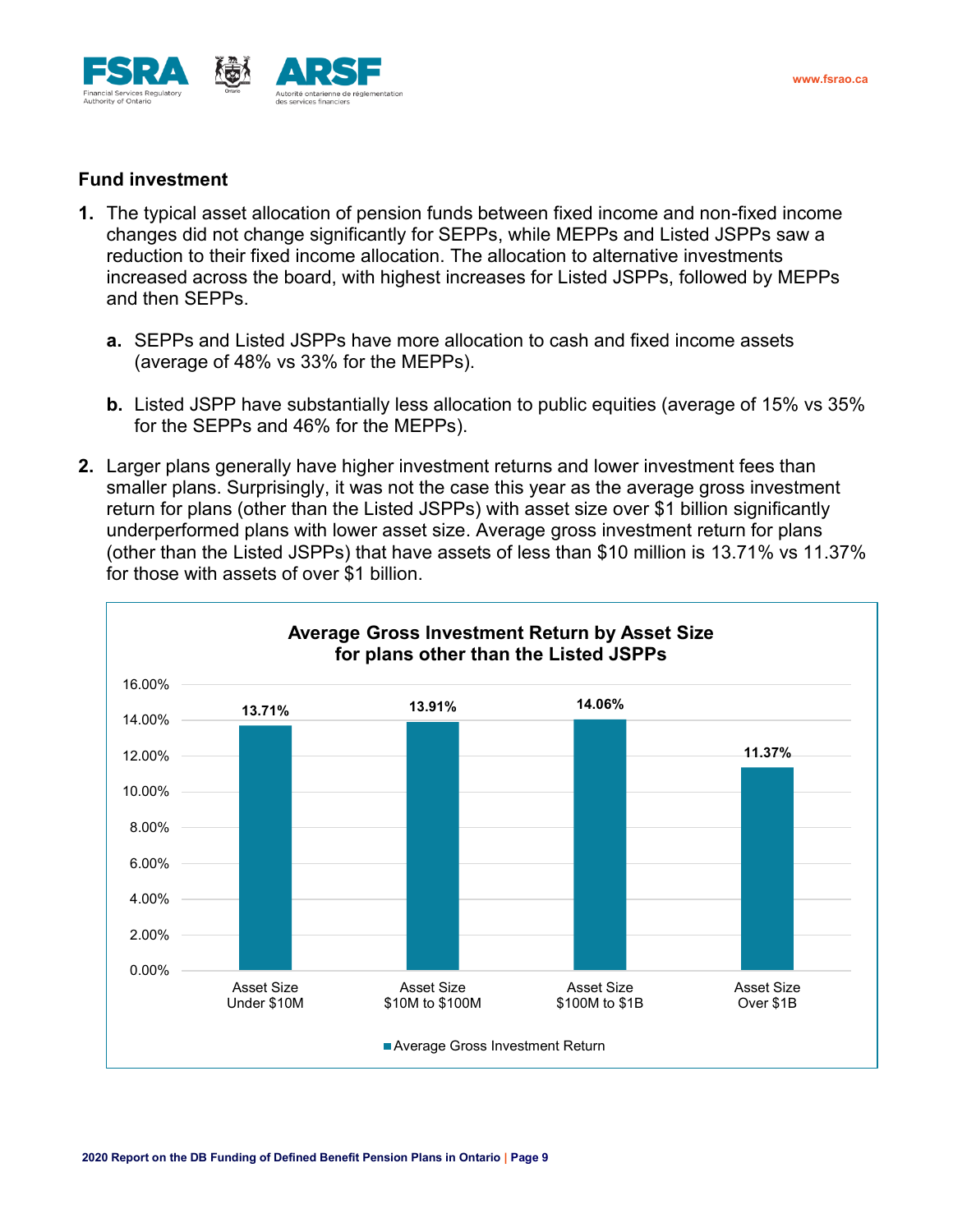

**3.** The average gross returns, average investment and administrative fees for different types of pension plan are summarized as below:

|                                    | <b>SEPP</b> | <b>MEPP</b> | <b>Listed JSPP</b> |
|------------------------------------|-------------|-------------|--------------------|
| <b>Average Gross Return</b>        | 13.82%      | 13.25%      | 13.02%             |
| Average Investment Fees            | 0.37%       | 0.42%       | 0.38%              |
| <b>Average Administrative Fees</b> | 0.54%       | 0.48%       | 0.18%              |
| <b>Average Total Fees</b>          | $0.90\%$    | $0.90\%$    | 0.56%              |

# <span id="page-9-0"></span>**2.0 Funding Data**

This section provides an analysis and summary of the funding data, including actuarial assumptions and methods, for DB pension plans with valuation dates between July 1, 2017 and June 30, 2020. The data was compiled from the AIS and actuarial valuation reports that FSRA received on or before the data cutoff date of March 31, 2021. This cutoff date is later than usual because the government provided a three month extension (to twelve months instead of nine months) to file valuation reports with valuation dates of December 31, 2019 or January 1, 2020.

Generally, valuation reports must be filed once every three years on both a going-concern and solvency basis. However, solvency concerns revealed in an actuarial valuation report require annual filing until those concerns are eliminated. Early filings may be required when events such as plan mergers or sales of businesses occur, and may also be done on a voluntary basis. Unless otherwise noted, the analysis in this 2020 Report is based on data from each plan's most recently filed actuarial valuation report in order to avoid double counting. $1$ 

For the purposes of this 2020 Report, the following plans are excluded in order to focus on the plans that are of most interest to our stakeholders and to ensure that the results of our analysis are not skewed:

- Designated plans.
- Individual pension plans.
- Plans that have been wound up or are in the process of winding up.

 $1$  The Trends Analysis in Section 4 uses data from reports with valuation dates in the different periods and therefore may include more than one valuation report from any given pension plan.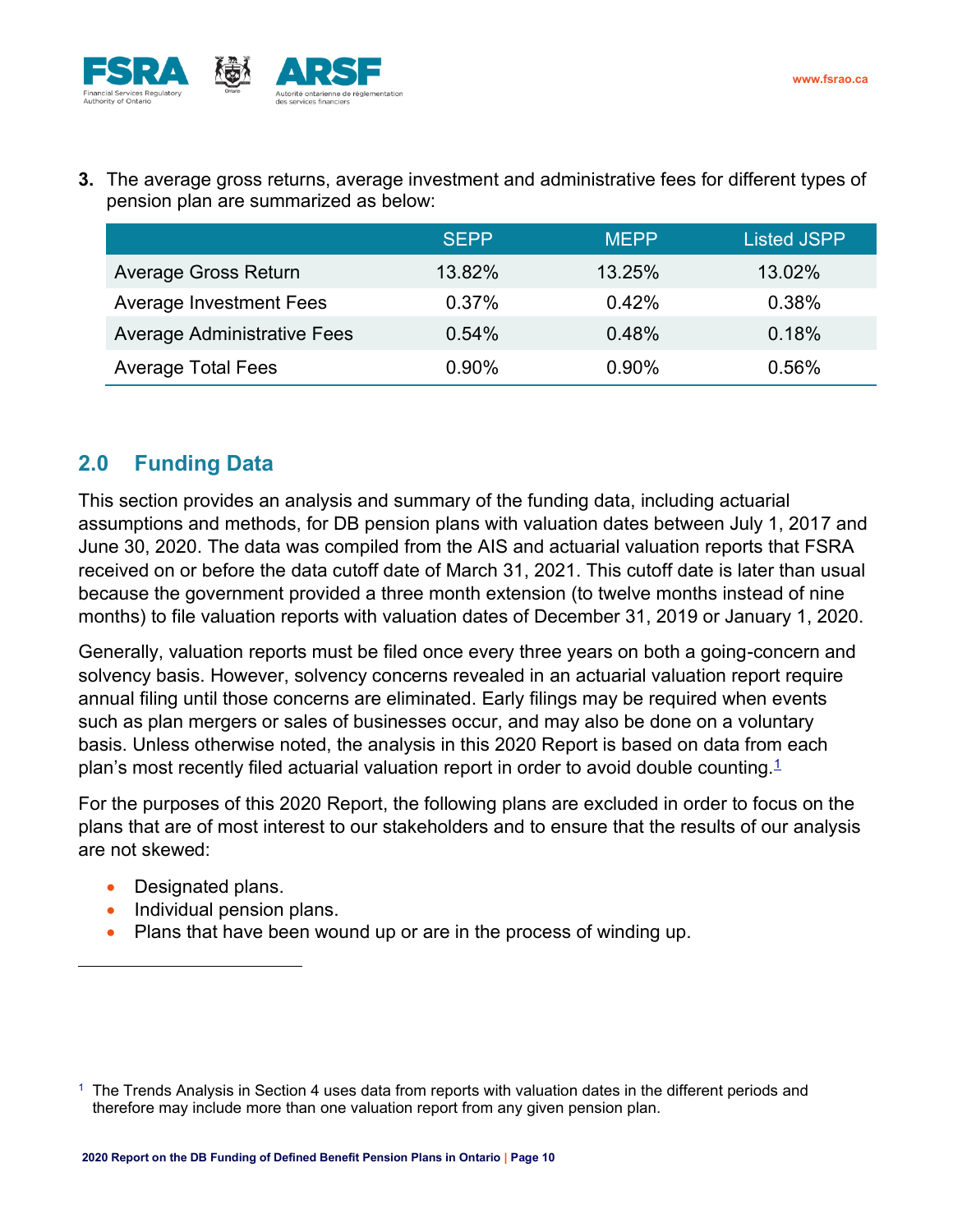



Table 2.1 presents the profile of the 1,149 pension plans that have been included in the funding data analysis in this 2020 Report. Additional details on these plans are included in Section 8.0.

| <b>Plan/Benefit Type</b> | # of<br><b>Plans</b> | <b>Active</b><br><b>Members</b> | <b>Retired</b><br><b>Members</b> | <b>Other</b><br><b>Participants</b> | <b>Total</b><br>Membership | Market Value of<br><b>Assets</b><br>(in Millions) |
|--------------------------|----------------------|---------------------------------|----------------------------------|-------------------------------------|----------------------------|---------------------------------------------------|
| <b>Final Average</b>     | 304                  | 136,731                         | 125,727                          | 40,031                              | 302,489                    | \$92,598                                          |
| Career Average           | 83                   | 24,151                          | 19,956                           | 9,037                               | 53,144                     | \$8,965                                           |
| <b>Flat Benefit</b>      | 138                  | 19,411                          | 19,344                           | 9,838                               | 48,593                     | \$6,962                                           |
| <b>Hybrid</b>            | 343                  | 133,780                         | 208,504                          | 77,685                              | 419,969                    | \$85,148                                          |
| Frozen DB & Hybrid       | 205                  | 15,242                          | 35,539                           | 18,374                              | 69,155                     | \$11,982                                          |
| <b>MEPP</b>              | 69                   | 406,686                         | 144,284                          | 457,483                             | 1,008,453                  | \$40,385                                          |
| <b>Listed JSPP</b>       | $\overline{7}$       | 803,765                         | 497,710                          | 163,846                             | 1,465,321                  | \$452,159                                         |
| <b>Total</b>             | 1,149                | 1,539,766                       | 1,051,064                        | 776,294                             | 3,367,124                  | \$698,199                                         |
| <b>Average Age</b>       |                      | 48.8                            | 72.1                             | 51.2                                |                            |                                                   |

#### **Table 2.1 - Summary of Plans Included**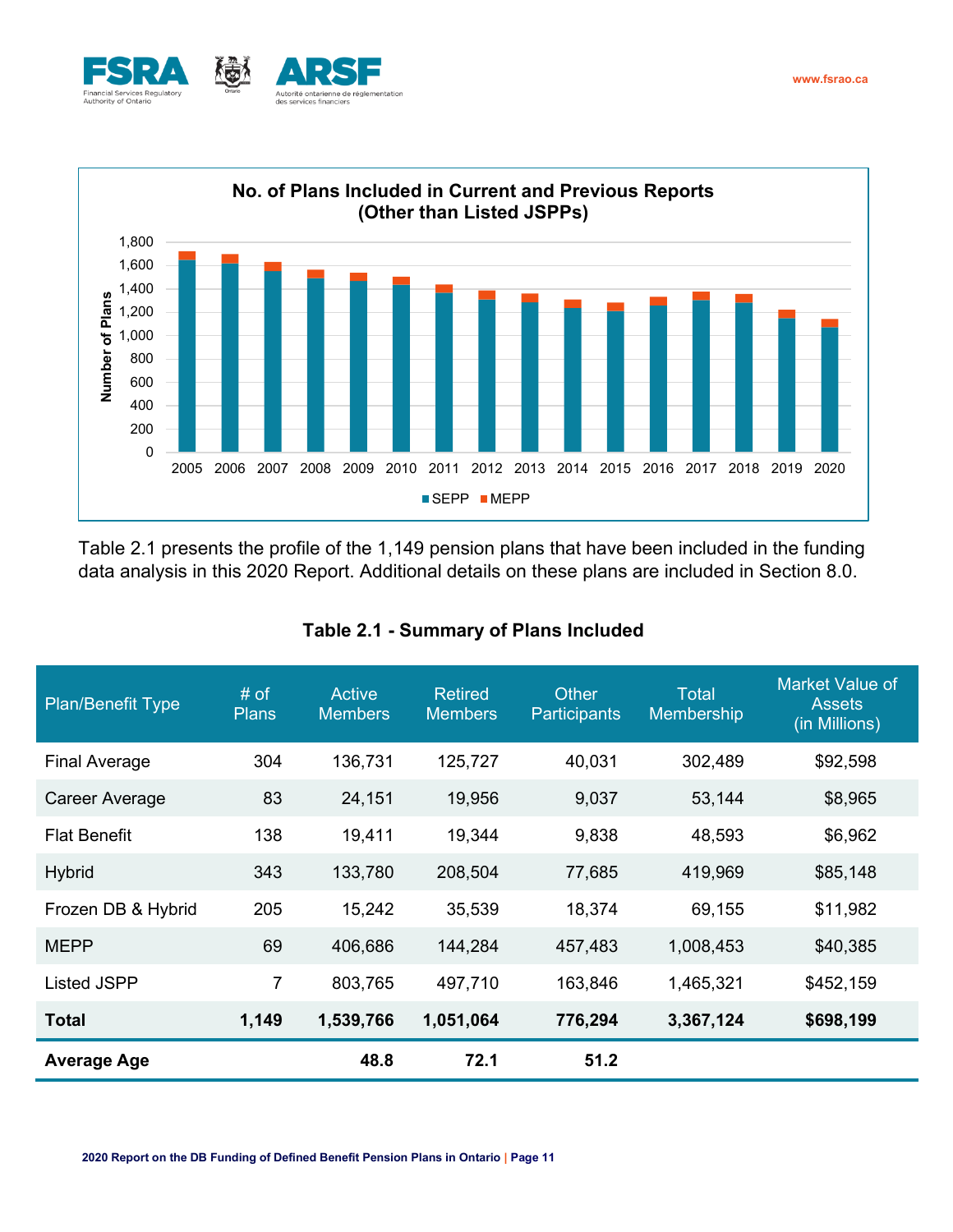

The total membership for MEPPs and Listed JSPPs have increased by 1.7% and 4.1% respectively compared to the 2019 Report. In terms of the asset size, MEPPs has increased by 12.7% and JSPPs has increased by 12.5%. In contrast, the size of the SEPPs has reduced by 4.9% in terms of total membership although there is a slight increase in market value of assets by 1.2%.

# <span id="page-11-0"></span>**2.1 Summary of Funding Data**

Of the 1,149 plans that were analyzed, which together cover 3,367,124 plan members, 255 plans (22%) were less than fully funded on a going-concern basis. These 255 underfunded plans cover 1,369,900 (41%) of the total plan members.

On a solvency basis, 718 plans (62%) of the 1,149 plans were less than fully funded. These 718 plans cover 2,308,061 plan members (69% of total members).

Tables 2.2 and 2.3 show the distribution of underfunded plans by plan/benefit type and by membership.

|                          |                                           | <b>By Plan</b>                                  |                            | <b>By Membership</b>                        |                                                     |                          |  |
|--------------------------|-------------------------------------------|-------------------------------------------------|----------------------------|---------------------------------------------|-----------------------------------------------------|--------------------------|--|
| <b>Plan/Benefit Type</b> | <b>Total</b><br><b>Number</b><br>of Plans | Number of<br><b>Underfunded</b><br><b>Plans</b> | % of Total<br><b>Plans</b> | <b>Total</b><br>Number of<br><b>Members</b> | Number of<br>Members in<br><b>Underfunded Plans</b> | % of Total<br>Membership |  |
| <b>Final Average</b>     | 304                                       | 72                                              | 24%                        | 302,489                                     | 147,117                                             | 49%                      |  |
| Career Average           | 83                                        | 20                                              | 24%                        | 53,144                                      | 26,838                                              | 51%                      |  |
| <b>Flat Benefit</b>      | 138                                       | 14                                              | 10%                        | 48,593                                      | 4,085                                               | 8%                       |  |
| <b>Hybrid</b>            | 343                                       | 80                                              | 23%                        | 419,969                                     | 83,072                                              | 20%                      |  |
| Frozen DB & Hybrid       | 205                                       | 48                                              | 23%                        | 69,155                                      | 19,601                                              | 28%                      |  |
| <b>MEPP</b>              | 69                                        | 18                                              | 26%                        | 1,008,453                                   | 554,520                                             | 55%                      |  |
| <b>Listed JSPP</b>       | $\overline{7}$                            | 3                                               | 43%                        | 1,465,321                                   | 534,667                                             | 36%                      |  |
| Total                    | 1,149                                     | 255                                             | 22%                        | 3,367,124                                   | 1,369,900                                           | 41%                      |  |

#### **Table 2.2 – Distribution of Underfunded Plans on a Going-Concern Basis by Plan Type and Membership**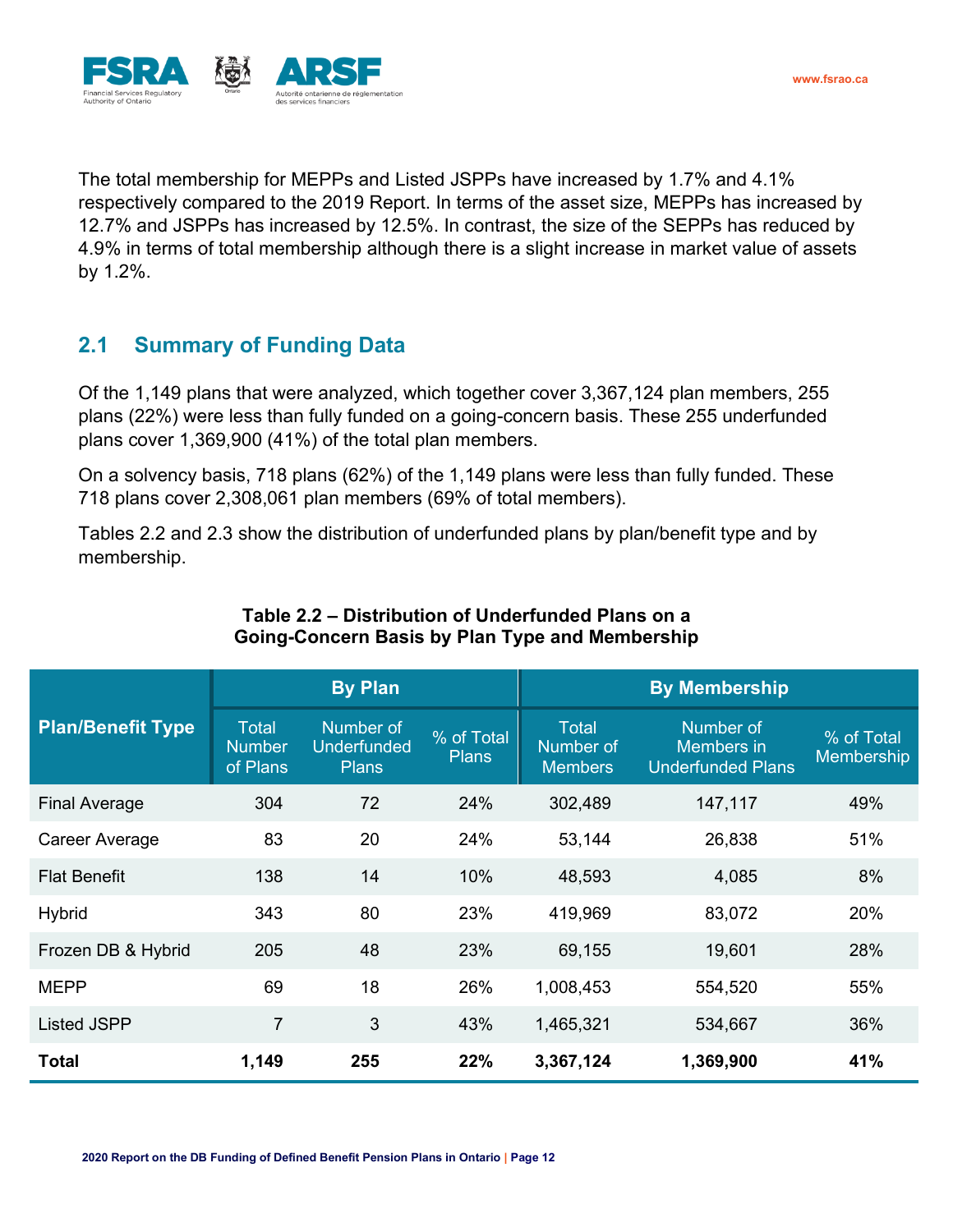

## **Table 2.3 – Distribution of Underfunded Plans on a Solvency Basis by Plan Type and Membership**

|                          |                                           | <b>By Plan</b>                                  |                            | <b>By Membership</b>                        |                                                     |                                 |  |
|--------------------------|-------------------------------------------|-------------------------------------------------|----------------------------|---------------------------------------------|-----------------------------------------------------|---------------------------------|--|
| <b>Plan/Benefit Type</b> | <b>Total</b><br><b>Number</b><br>of Plans | Number of<br><b>Underfunded</b><br><b>Plans</b> | % of Total<br><b>Plans</b> | <b>Total</b><br>Number of<br><b>Members</b> | Number of<br>Members in<br><b>Underfunded Plans</b> | % of Total<br><b>Membership</b> |  |
| <b>Final Average</b>     | 304                                       | 191                                             | 63%                        | 302,489                                     | 237,238                                             | 78%                             |  |
| Career Average           | 83                                        | 66                                              | 80%                        | 53,144                                      | 41,114                                              | 77%                             |  |
| <b>Flat Benefit</b>      | 138                                       | 86                                              | 62%                        | 48,593                                      | 30,478                                              | 63%                             |  |
| <b>Hybrid</b>            | 343                                       | 214                                             | 62%                        | 419,969                                     | 294,366                                             | 70%                             |  |
| Frozen DB & Hybrid       | 205                                       | 95                                              | 46%                        | 69,155                                      | 37,380                                              | 54%                             |  |
| <b>MEPP</b>              | 69                                        | 61                                              | 88%                        | 1,008,453                                   | 983,038                                             | 97%                             |  |
| <b>Sub-Total</b>         | 1,142                                     | 713                                             | 62%                        | 1,901,803                                   | 1,623,614                                           | 85%                             |  |
| <b>Listed JSPP</b>       | $\overline{7}$                            | 5                                               | 71%                        | 1,465,321                                   | 684,447                                             | 47%                             |  |
| <b>Total</b>             | 1,149                                     | 718                                             | 62%                        | 3,367,124                                   | 2,308,061                                           | 69%                             |  |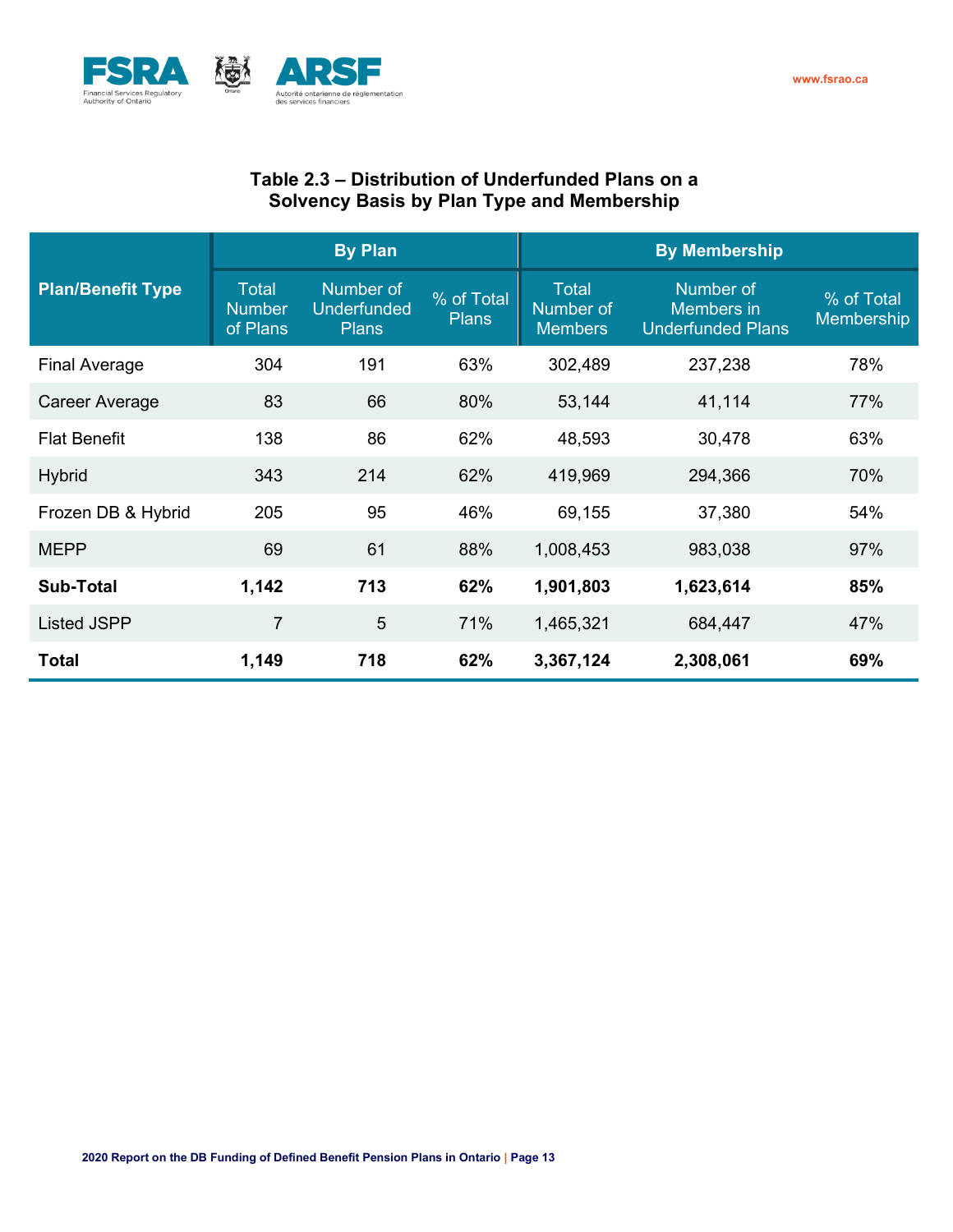

Table 2.4 provides summary information grouped by plan maturity (as measured by the proportion of solvency liabilities relating to pensioners versus the plan's total solvency liabilities).

| <b>Proportion of</b><br><b>Solvency Liabilities</b><br>relating to<br><b>Pensioners</b> | # of Plans     | <b>Total</b><br>Membership | Solvency<br><b>Assets</b><br>(in Millions) | Solvency<br><b>Liabilities</b><br>(in Millions) | Solvency<br>Ratio | <b>Ratio of Active</b><br><b>Members to</b><br><b>Pensioners</b> |
|-----------------------------------------------------------------------------------------|----------------|----------------------------|--------------------------------------------|-------------------------------------------------|-------------------|------------------------------------------------------------------|
| Less than 25%                                                                           | 167            | 280,605                    | 15,719                                     | 20,382                                          | 77%               | 4.2:1                                                            |
| 25%≤ ratio <50%                                                                         | 447            | 1,046,393                  | 83,165                                     | 106,211                                         | 78%               | 2.1:1                                                            |
| 50%≤ ratio <75%                                                                         | 370            | 465,353                    | 119,860                                    | 127,581                                         | 94%               | 0.7:1                                                            |
| 75% and over                                                                            | 158            | 109,452                    | 26,789                                     | 26,482                                          | 101%              | 0.1:1                                                            |
| <b>Sub-Total</b>                                                                        | 1,142          | 1,901,803                  | 245,533                                    | 280,656                                         | 87%               | 1.3:1                                                            |
| <b>Listed JSPP</b>                                                                      | $\overline{7}$ | 1,465,321                  | 451,427                                    | 411,262                                         | 110%              | 1.6:1                                                            |
| <b>Total</b>                                                                            | 1,149          | 3,367,124                  | 696,959                                    | 691,918                                         | 101%              | 1.5:1                                                            |

## **Table 2.4 – Funding Information Grouped by Maturity**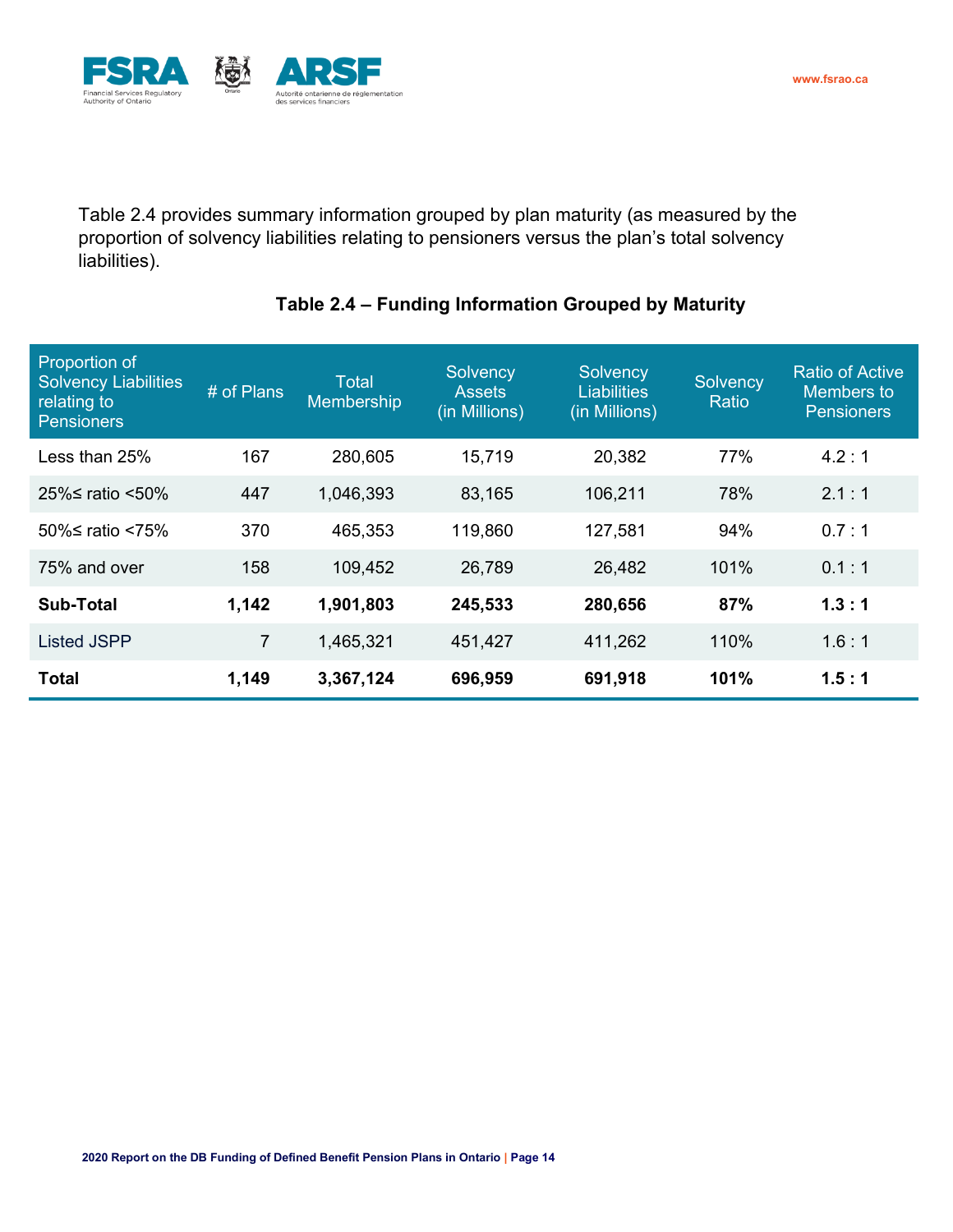



Tables 2.5 and 2.6 provide a more detailed breakdown of the going-concern and solvency funded ratios with respect to different types of DB pension plans. For all plans, the median funded ratio was 109% on a going-concern basis and 96% on a solvency basis. For the 69 MEPPs, 53 of them, all of which are SOMEPPs, had a solvency ratio of less than 85%.

| Ratio (GCR)             | Final<br>Average | Career<br>Average | <b>Flat</b><br><b>Benefit</b> | <b>Hybrid</b>  | Frozen<br><b>DB&amp;</b><br><b>Hybrid</b> | <b>MEPP</b>    | <b>Listed</b><br><b>JSPP</b> | <b>All Plans</b> |
|-------------------------|------------------|-------------------|-------------------------------|----------------|-------------------------------------------|----------------|------------------------------|------------------|
| $0.60 \le GCR \le 0.80$ | $\overline{4}$   | 1                 | 2                             | $5\phantom{1}$ | $\overline{4}$                            | $\mathbf{1}$   | $\mathbf 0$                  | 17               |
| $0.80 \le GCR \le 0.90$ | 16               | 3                 | $\overline{4}$                | 14             | 15                                        | $\overline{2}$ | $\mathbf 0$                  | 54               |
| $0.90 \le GCR \le 1.00$ | 52               | 16                | 8                             | 61             | 29                                        | 15             | 3                            | 184              |
| $1.00 \le GCR \le 1.20$ | 173              | 42                | 69                            | 171            | 110                                       | 39             | 4                            | 608              |
| $1.20 \le GCR$          | 59               | 21                | 55                            | 92             | 47                                        | 12             | $\mathbf 0$                  | 286              |
| <b>Total</b>            | 304              | 83                | 138                           | 343            | 205                                       | 69             | 7                            | 1,149            |
| <b>Median Ratio</b>     | 1.07             | 1.12              | 1.16                          | 1.08           | 1.09                                      | 1.06           | 1.03                         | 1.09             |

## **Table 2.5 – Going-Concern Funded Ratio (GCR)**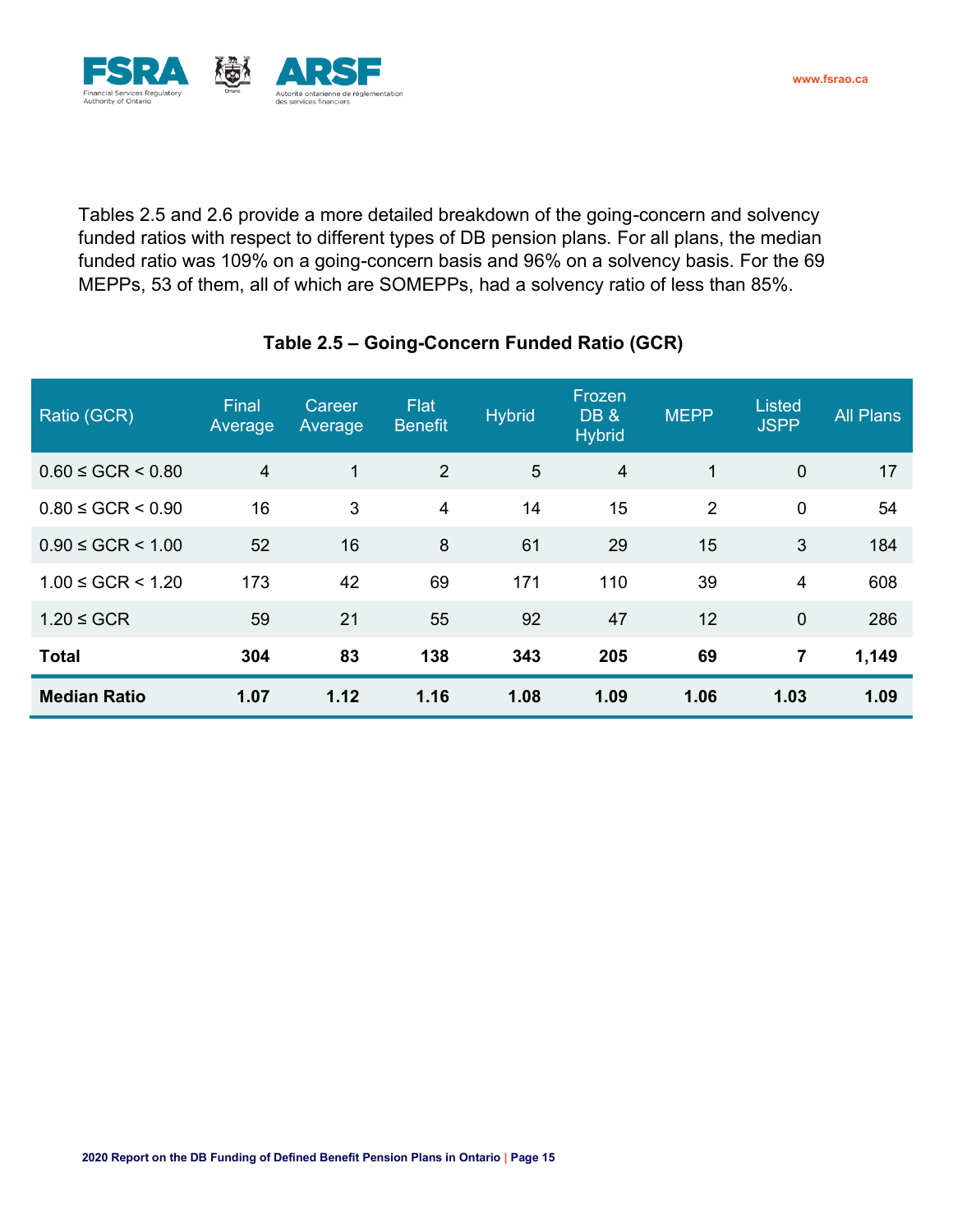



| Ratio (SR)               | Final<br>Average | Career<br>Average | Flat<br><b>Benefit</b> | <b>Hybrid</b> | Frozen<br><b>DB &amp;</b><br><b>Hybrid</b> | <b>MEPP</b>    | Sub-<br><b>Total</b> | <b>Listed</b><br><b>JSPP</b> | All<br><b>Plans</b> |
|--------------------------|------------------|-------------------|------------------------|---------------|--------------------------------------------|----------------|----------------------|------------------------------|---------------------|
| SR < 0.60                | $\mathbf 0$      | 1                 | 2                      | $\mathbf 0$   | $\mathbf 0$                                | 19             | 22                   | $\overline{0}$               | 22                  |
| $0.60 \leq SR < 0.80$    | 16               | 9                 | 8                      | 10            | 7                                          | 29             | 79                   | $\overline{2}$               | 81                  |
| $0.80 \leq SR < 0.85$    | 8                | $\overline{2}$    | 3                      | 10            | 3                                          | 5              | 31                   | $\overline{0}$               | 31                  |
| $0.85 \leq SR < 0.90$    | 67               | 21                | 33                     | 60            | 22                                         | 1              | 204                  | $\overline{2}$               | 206                 |
| $0.90 \leq SR \leq 1.00$ | 100              | 33                | 40                     | 134           | 63                                         | $\overline{7}$ | 377                  | 1                            | 378                 |
| $1.00 \leq SR < 1.20$    | 90               | 12                | 45                     | 106           | 82                                         | 5              | 340                  |                              | 341                 |
| $1.20 \leq SR$           | 23               | 5                 | $\overline{7}$         | 23            | 28                                         | 3              | 89                   | 1                            | 90                  |
| <b>Total</b>             | 304              | 83                | 138                    | 343           | 205                                        | 69             | 1,142                | 7                            | 1,149               |
| <b>Median Ratio</b>      | 0.96             | 0.92              | 0.96                   | 0.97          | 1.01                                       | 0.73           | 0.96                 | 0.87                         | 0.96                |

# **Table 2.6 – Solvency Funded Ratio (SR)**

# **2.2 Summary of Actuarial Assumptions and Methods**

The key actuarial assumptions and methods used in going-concern valuations are outlined below:

**1.** Almost all the plans used the unit credit cost method (with salary projections for plans with benefits based on final average earnings) to calculate going-concern liabilities.

## **Table 2.7 – Liability Valuation Method**

| <b>Liability Valuation Method</b>       | # of Plans | % of Plans |
|-----------------------------------------|------------|------------|
| Unit Credit (with salary projection)    | 707        | 61.5%      |
| Unit Credit (with no salary projection) | 436        | 37.9%      |
| Entry Age Normal                        | 1          | 0.1%       |
| Aggregate                               | 5          | 0.5%       |
| <b>Total</b>                            | 1,149      | $100.0\%$  |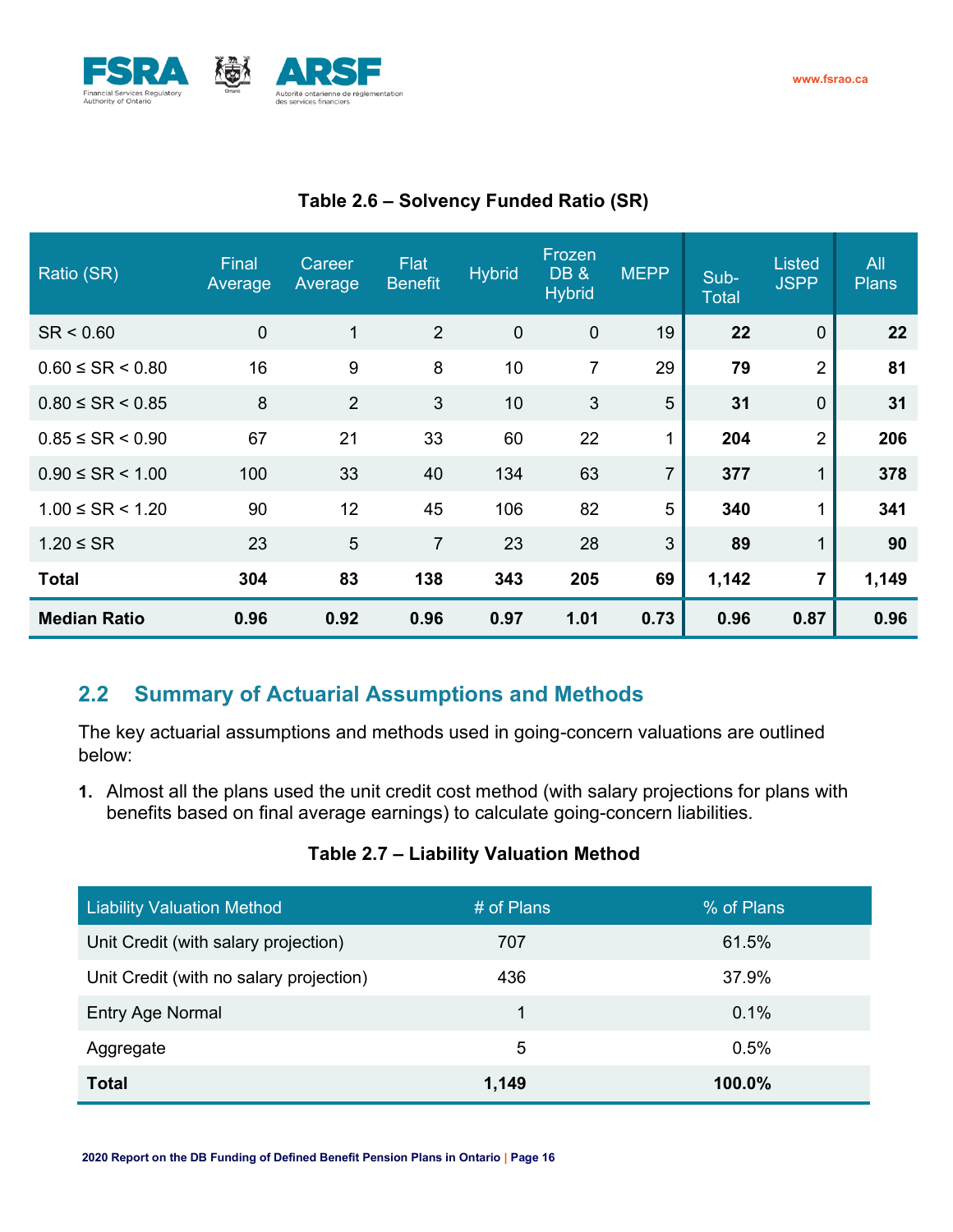

**2.** Virtually all plans used a market or market-related value of assets. However, although only 21.6% of plans use a smoothed market value method, they account for almost 87% of the total going-concern assets. Notably, all of the Listed JSPPs use smoothed assets, and they alone account for 66% of the total going-concern assets.

## **Table 2.8 – Asset Valuation Method**

| <b>Asset Valuation Method</b> | # of Plans | % of Plans | % of Total<br><b>Going-Concern Assets</b> |
|-------------------------------|------------|------------|-------------------------------------------|
| Market                        | 900        | 78.3%      | 12.9%                                     |
| <b>Smoothed Market</b>        | 248        | 21.6%      | 86.9%                                     |
| Other                         | 1          | $0.1\%$    | 0.2%                                      |
| <b>Total</b>                  | 1,149      | 100.0%     | 100.0%                                    |

- **3.** For going-concern valuations, almost all plans used mortality rates based on the Canadian Pensioners' Mortality tables (CPM-RPP2014) and improvement scales published in the Final Report, Canadian Pensioners' Mortality on February 13, 2014 by the Canadian Institute of Actuaries (2014 CIA CPM Study). The 2014 CIA CPM Study includes three new sets of mortality tables as well as two sets of improvement scales. The three mortality tables are:
	- 2014 Mortality Table (CPM2014) developed from the combined experience exhibited under the public and private sector plans.
	- 2014 Public Sector Mortality Table (CPM2014Publ) based on the separate experience exhibited under the public sector plans.
	- 2014 Private Sector Mortality Table (CPM2014Priv) based on the separate experience exhibited under the private sector plans.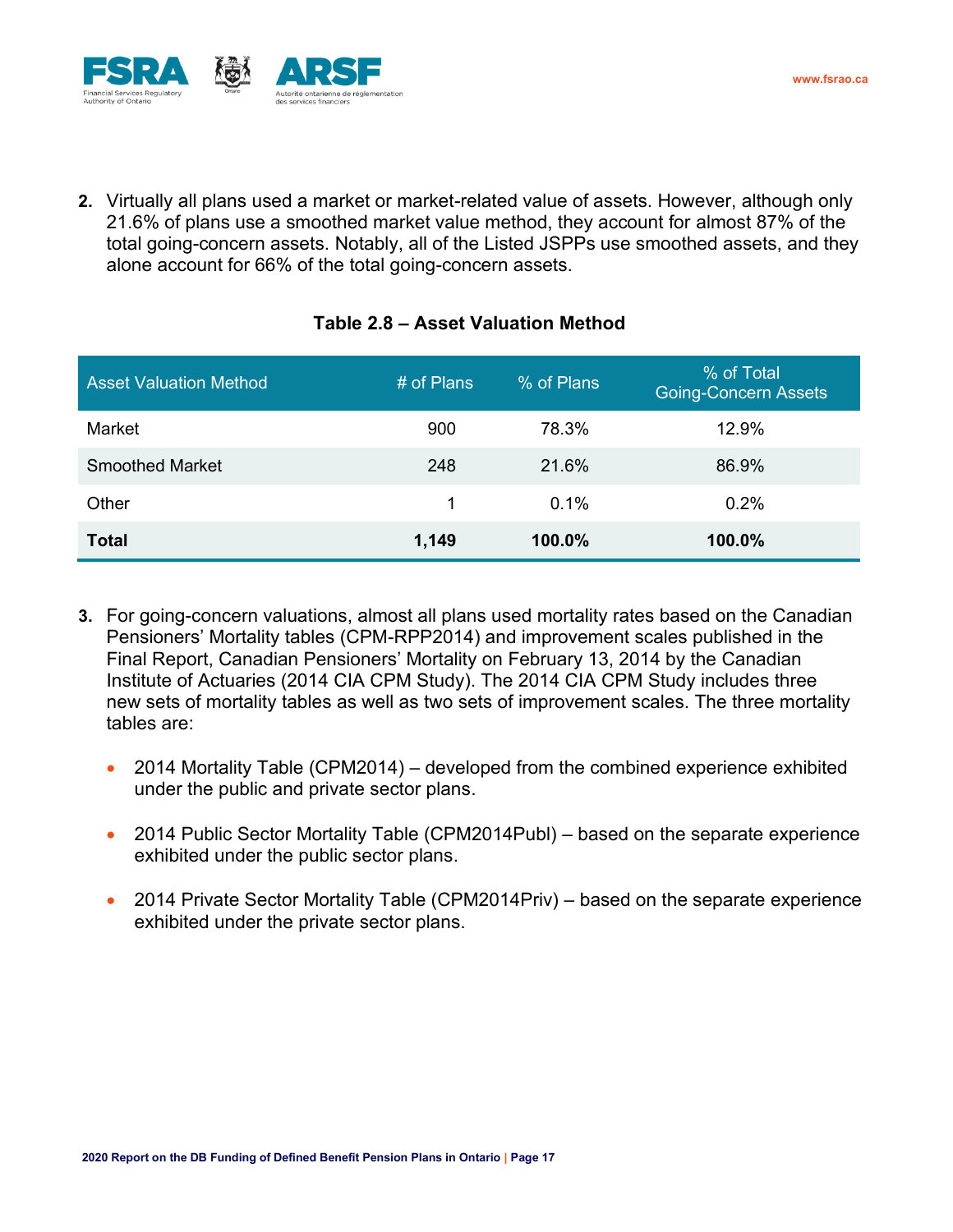

|                             |                |            | <b>Adjustment</b>        |                     |               |  |  |
|-----------------------------|----------------|------------|--------------------------|---------------------|---------------|--|--|
| <b>Mortality Base Table</b> | $#$ of Plans   | % of Plans | # of Plans               |                     | <b>Median</b> |  |  |
|                             |                |            | <b>Male</b><br>Mortality | Female<br>Mortality | Adjustment    |  |  |
| CPM2014 Combined            | 123            | 10.6%      | 33                       | 32                  | 105%          |  |  |
| CPM 2014 Public             | 95             | 8.3%       | 50                       | 46                  | 95%M,100%F    |  |  |
| CPM 2014 Private            | 919            | 80.0%      | 311                      | 302                 | 105%          |  |  |
| Other                       | 10             | 0.9%       | $\overline{2}$           | $\overline{2}$      | n/a           |  |  |
| Plan Specific               | $\overline{2}$ | 0.2%       | n/a                      | n/a                 | n/a           |  |  |
| <b>Total</b>                | 1,149          | 100.0%     |                          |                     |               |  |  |

# **Table 2.9 – Mortality Assumption**

**4.** Interest rate assumptions used to value the going-concern liabilities were generally flat relative prior years, with over 26% (versus 35% in the 2019 Report) of plans using a rate of 5.50% or higher.

Chart 2.10 shows the distribution of going-concern interest rate assumptions used in the most recently filed valuation reports. Of the 82 plans that used an assumption of 6.00% or over, 48 plans used an interest rate of 6.00%. Of the 306 plans that used a going-concern interest rate assumption in the range of 5.00% to 5.49%, 110 plans used an interest rate of 5.00% and 69 plans used an interest rate of 5.25%.

In comparing the distribution of the going-concern interest rate assumptions for plans filing under the old funding regime to those filing under the 2018 funding regime, there is a clear shift in the proportion of plans using higher interest rate assumptions under the 2018 funding regime. However, this does not provide the full picture. Further analysis revealed that the introduction of a Provision for Adverse Deviations (PfAD) under the 2018 funding regime was almost always accompanied by the elimination of a margin previously included in the going-concern interest rate. Of the plans that were required by the regulations to use a PfAD, less than 4% maintained an explicit margin in developing their going-concern interest rate assumption. By contrast, about 90% of the pension plans which were not required to have a PfAD used an explicit margin in their going-concern interest rate assumption. FSRA will continue to monitor these developments to detect emerging trends in order to understand their implications on benefit security and pension risk management.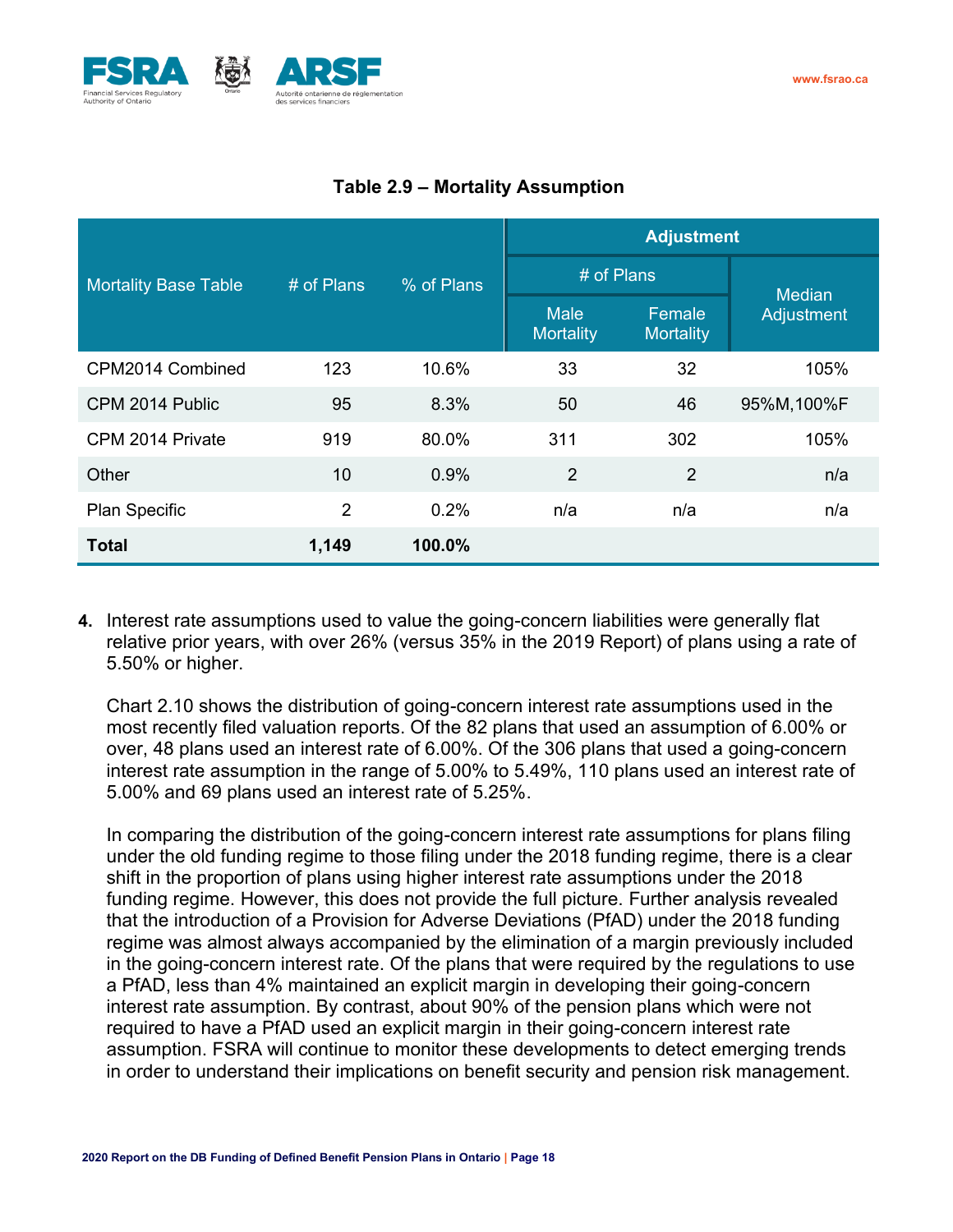



**5.** For final average earnings plans, the difference between the interest assumption and the salary increase assumption used in going-concern valuations, typically fell within a range of 1.5% to 3.0% inclusive. This accounts for 63% of all plans providing final average benefits. The average spread between the interest assumption and the salary increase assumption was 2.07%.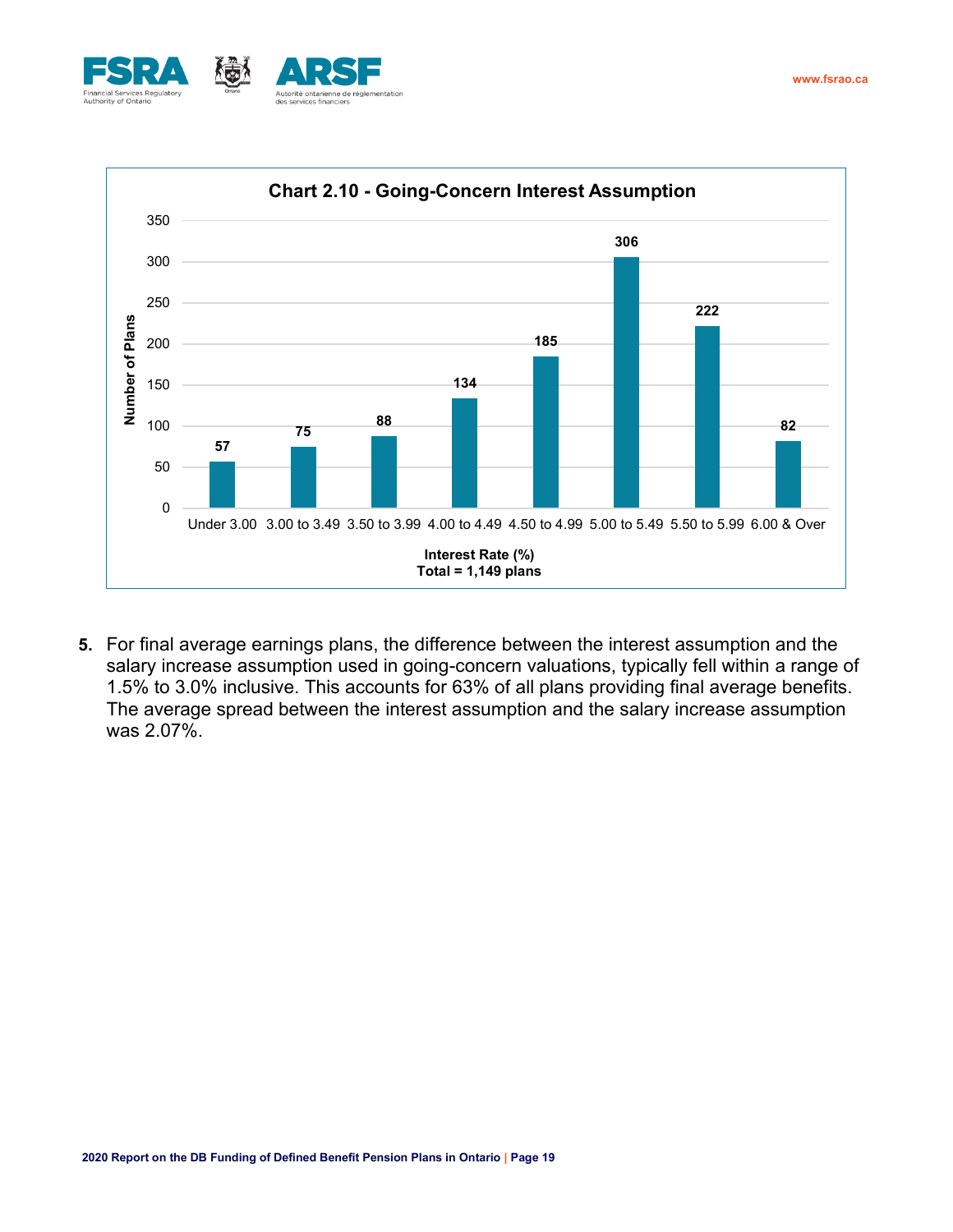



## **Chart 2.11 – Interest Salary Differential for Final Average Plans**

**6.** Table 2.12 shows the provision for wind up expenses used in solvency valuations, grouped by plan membership size, including active members, former members and other plan beneficiaries.

The expense allowance is also expressed as average dollar amounts per plan and per plan member. The average expense allowance per member generally decreases as plan membership size increases. The opposite pattern appears for plans with 10,000 or more members. Since there are only a small number of plans in the last two size categories (i.e., more than 10,000 members), greater caution should be exercised when interpreting the results for plans of this size.

The average per member wind up expense allowances are generally comparable to those reported in the 2019 Report.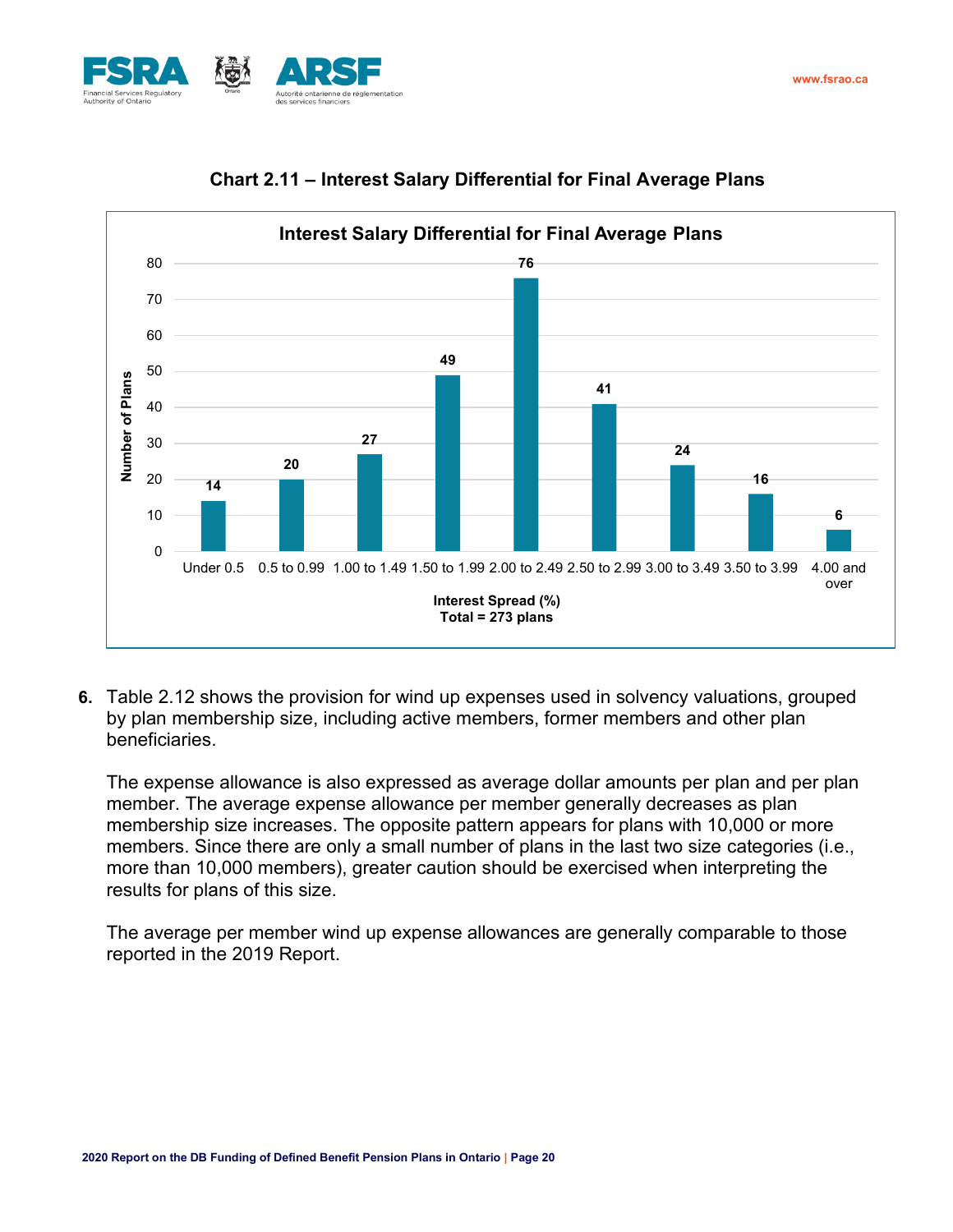

| Plan             |            | Total      | <b>Wind Up Expenses</b>                 |                            |                                     |  |  |
|------------------|------------|------------|-----------------------------------------|----------------------------|-------------------------------------|--|--|
| Membership       | # of Plans | Membership | <b>Total Wind Up</b><br><b>Expenses</b> | <b>Average Per</b><br>Plan | <b>Average Per</b><br><b>Member</b> |  |  |
| < 100            | 385        | 17,505     | \$27,787,150                            | 72,382                     | \$1,592                             |  |  |
| 100-499          | 405        | 94,675     | 63,295,300                              | 156,285                    | 669                                 |  |  |
| 500-999          | 138        | 95,191     | 43,281,400                              | 313,633                    | 455                                 |  |  |
| 1,000-4,999      | 154        | 328,267    | 101,615,000                             | 659,838                    | 310                                 |  |  |
| 5,000-9,999      | 34         | 252,457    | 46,956,000                              | 1,381,059                  | 186                                 |  |  |
| 10,000-49,999    | 24         | 431,450    | 159,862,000                             | 6,660,917                  | 371                                 |  |  |
| $50,000+$        | 9          | 2,147,579  | 859,000,000                             | 95,444,444                 | 400                                 |  |  |
| <b>All Plans</b> | 1,149      | 3,367,124  | \$1,301,796,850                         | \$1,133,052                | \$387                               |  |  |

### **Table 2.12 – Provision for Wind Up Expenses**

# <span id="page-20-0"></span>**3.0 2018 Funding Regime for DB Plans**

A new funding framework for most DB pension plans was implemented through O. Reg. 250/18, with most provisions coming into force on May 1, 2018. These funding provisions apply to actuarial valuations filed after April 30, 2018 with a valuation date of December 31, 2017 or later. The new funding rules do not apply to Listed JSPPs. The changes also do not apply to SOMEPPs but do apply to MEPPs providing DB pensions that are not SOMEPPs.

This funding reform substantially ends a series of temporary solvency funding relief measures that were introduced starting in 2009. The remaining solvency funding relief measures are generally of a transitional nature.

Despite the above, in response to the COVID-19 global pandemic which started in March 2020, the Ontario government amended the Regulation on September 21, 2020 to assist employers in maintaining and supporting their day-to-day business operations by allowing pension contributions to be deferred, freeing up cash to support operational requirements. In choosing to defer their pension contributions, employers would agree to restrictions on certain activities during the deferral period to help balance employer's liquidity needs with protection of members' benefits.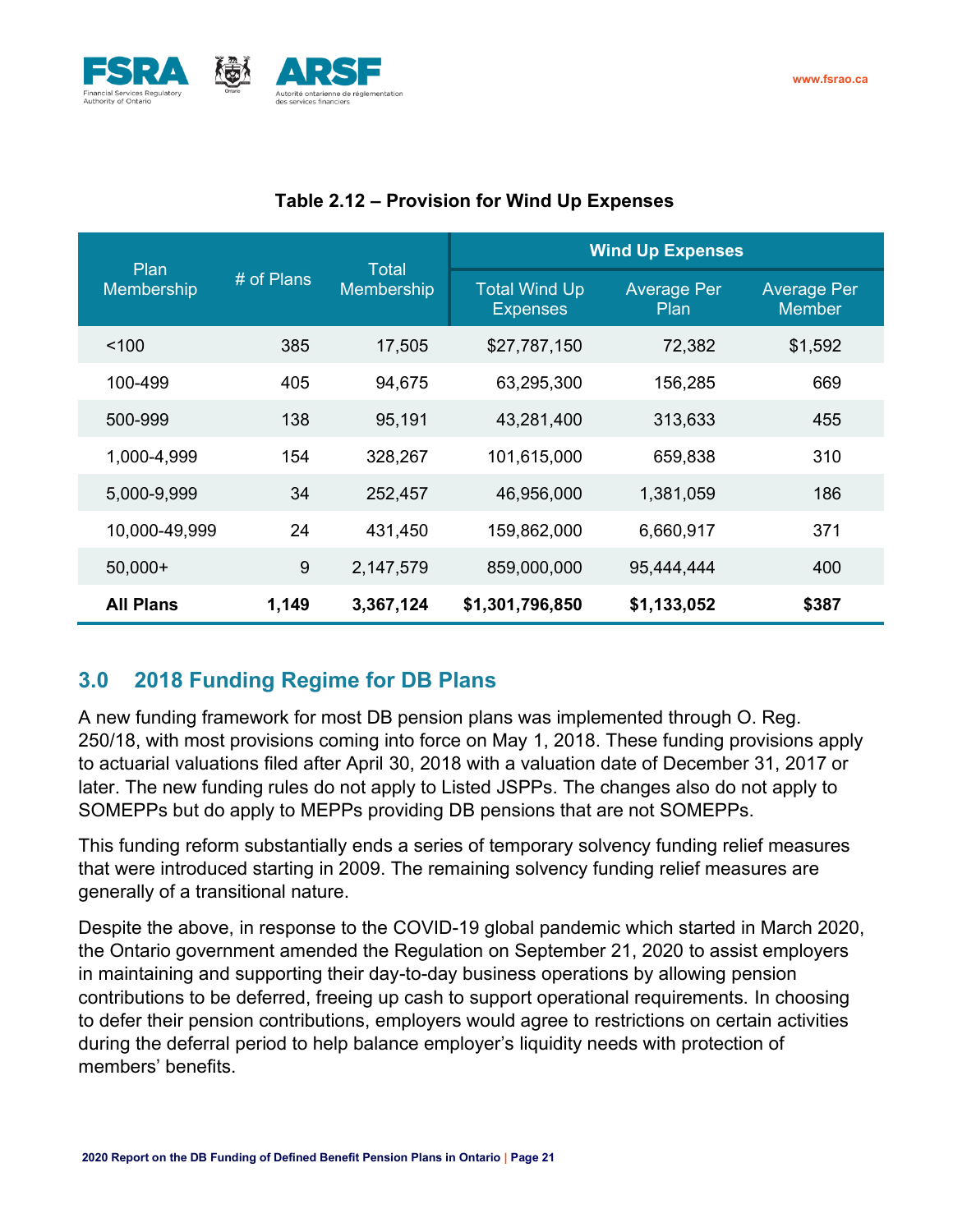

The Regulation permitted employers of certain pension plans to elect to defer one or consecutive monthly payments of employer contributions due beginning October 1, 2020 and ending on March 31, 2021 including normal cost, provision for adverse deviations in respect of the normal cost, and special payments.

No employers sought this temporary funding relief during the pandemic.

# <span id="page-21-0"></span>**3.1 New 2018 Funding Framework**

O. Reg. 250/18 made substantial changes to both the going-concern and solvency funding rules.

#### <span id="page-21-1"></span>**Going-concern funding**

Pension plans are required to establish and fund a Provision for Adverse Deviations (PfAD) on a going-concern basis.

Going-concern unfunded liabilities are amortized over a period not exceeding 10 years with special payments commencing up to one year after the valuation date. These going-concern special payments (with the exception of those related to benefit improvements and benefit credits prior to the effective date of the plans) are consolidated at each valuation date into a single payment schedule.

The PfAD is calculated as a percentage that is applied to the going-concern liabilities as well as the normal costs. However, liabilities and normal costs relating to escalated adjustments may be excluded for this purpose. The PfAD is established as the sum of three components:

#### **1. Open/closed plan component**

The first component depends on whether the plan meets the definition of a closed plan. According to subsection 11.2(1) of the Regulation, a "closed plan" is defined as "a pension plan,

- **a.** That has no members who are entitled to defined benefits.
- **b.** In which at least 25 per cent of the members of the plan who are entitled to defined benefits are in a class or classes of employees from which new members are not permitted, according to the terms of the plan, to join the plan and accrue defined benefits".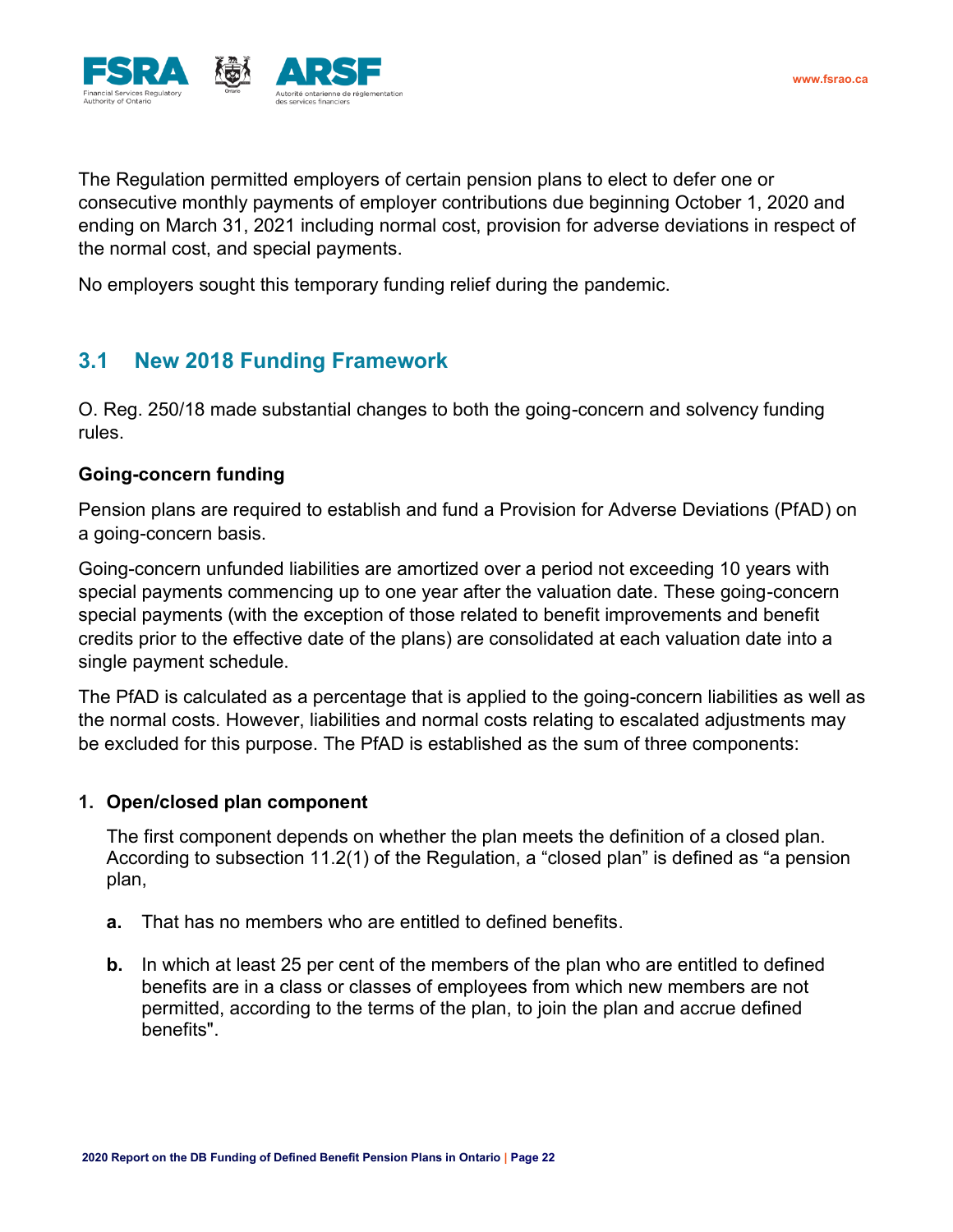

A fixed component of 5.0% is applicable for closed plans and 4.0% is applicable for plans that are not closed plans.

#### **2. Asset mix component**

The second component depends on the plan's target asset allocation to fixed income assets (subject to a prescribed minimum credit rating), and to non-fixed income assets. The asset mix component of the PfAD ranges between 0% and 23% for closed plans and between 0% and 12% for plans that are not closed plans.

#### **3. Benchmark Discount Rate (BDR) component**

The third component is a function of the plan's gross going-concern interest rate in relation to the benchmark discount rate (BDR) prescribed in the Regulation. Our analysis indicates that a small fraction of pension plans (9% or 96 plans) have a non-zero BDR component.

| Type         | # of Plans | <b>Average BDR</b> | <b>Average Gross GC</b><br>Rate | <b>Average BDR</b><br>Component |
|--------------|------------|--------------------|---------------------------------|---------------------------------|
| Open         | 39         | 5.74%              | 6.08%                           | 4.79%                           |
| Closed       | 57         | 5.48%              | 5.79%                           | 4.40%                           |
| <b>Total</b> | 96         | 5.58%              | 5.91%                           | 4.55%                           |

#### **Table 3.0 – BDR Components**

#### <span id="page-22-0"></span>**Solvency funding / reduced solvency deficiency**

No solvency funding is required for plans that are at least 85% funded on a solvency basis. Solvency deficiencies below the 85% threshold, defined in the Regulation as a "Reduced Solvency Deficiency" must be amortized over a period not exceeding 5 years with solvency special payments commencing no later than one year after the valuation date.

The reduced solvency deficiency, as defined in section 1.3.2 of the Regulation, is the amount by which "A" exceeds "B" where,

"A" is the sum of,

- **a.** 85 per cent of the pension plan's solvency liabilities.
- **b.** 85 per cent of the pension plan's solvency liability adjustment.
- **c.** The pension plan's prior year credit balance as of the valuation date.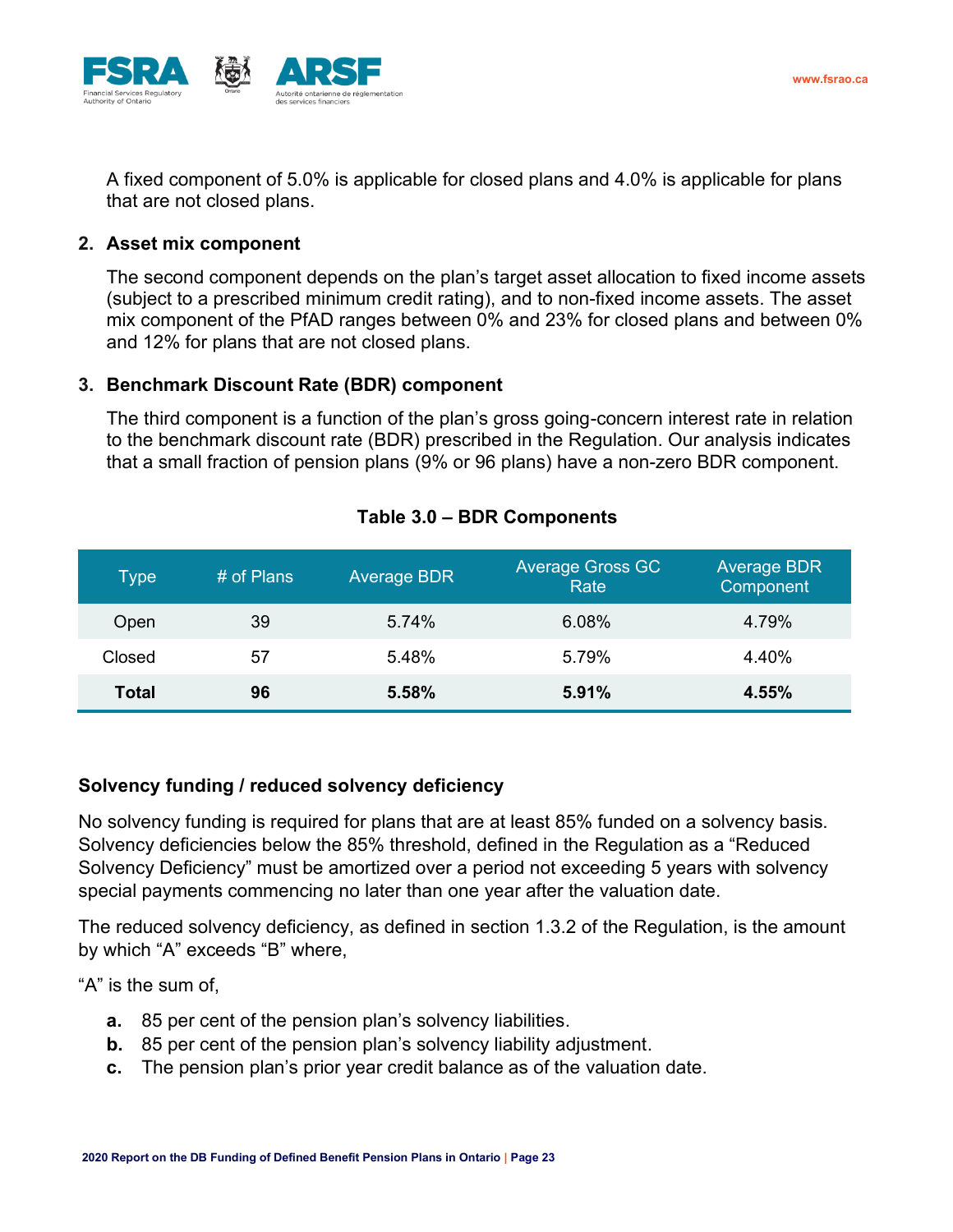

"B" is the sum of the pension plan's solvency assets and the solvency asset adjustment as of the valuation date.

### <span id="page-23-0"></span>**Available actuarial surplus**

Under the funding regime, a plan sponsor cannot take a contribution holiday unless a cost certificate certifying that the plan has available actuarial surplus is filed with FSRA within 90 days of the beginning of the plan fiscal year. Available actuarial surplus (for a plan for which special payments are not required or deferred), as defined in section 7.0.2 of the Regulation, is the lesser of the following:

- **a.** The amount by which the value of the assets of the pension plan, determined on a goingconcern basis, including accrued and receivable income but excluding the amount of any letter of credit held in trust for the pension plan, exceeds the sum of going-concern liabilities, the amount equal to the provision for adverse deviations in respect of goingconcern liabilities and the prior year credit balance; and
- **b.** Whichever of the following amounts applies to the plan:
	- In the case of a plan that is a public sector pension plan, the amount that, if it were deducted from the solvency assets of the pension plan, would reduce the solvency ratio to 1.05.
	- In the case of any other plan, the amount that, if it were deducted from the solvency assets of the pension plan, would reduce the transfer ratio to 1.05.

FSRA implemented a revised AIS in summer 2019 to capture new information with respect to the 2018 funding regime. The information in the new AIS will help inform FSRA and its stakeholders about pension plans' application of, and compliance with, the current DB plan funding rules. Currently this information is not available electronically for about 30% of the plans since they have not yet filed valuation reports using the revised AIS. FSRA will continue collecting the data as plans file using the new AIS and will include this analysis in future reports. In anticipation of the changes under the 2018 funding regime, FSRA implemented a manual ad-hoc process to collect and analyze some of the new information, which is shown in Table 3.1 and 3.2 below. FSRA will continue to use this manual process for this data until all plans have filed using the revised AIS.

Of the pension plans included in the 2020 Report, 1,035 of the plans required to have a PfAD have filed a valuation report under the 2018 funding regime. Table 3.1 presents a profile of these pension plans and Table 3.2 summarizes the PfAD components.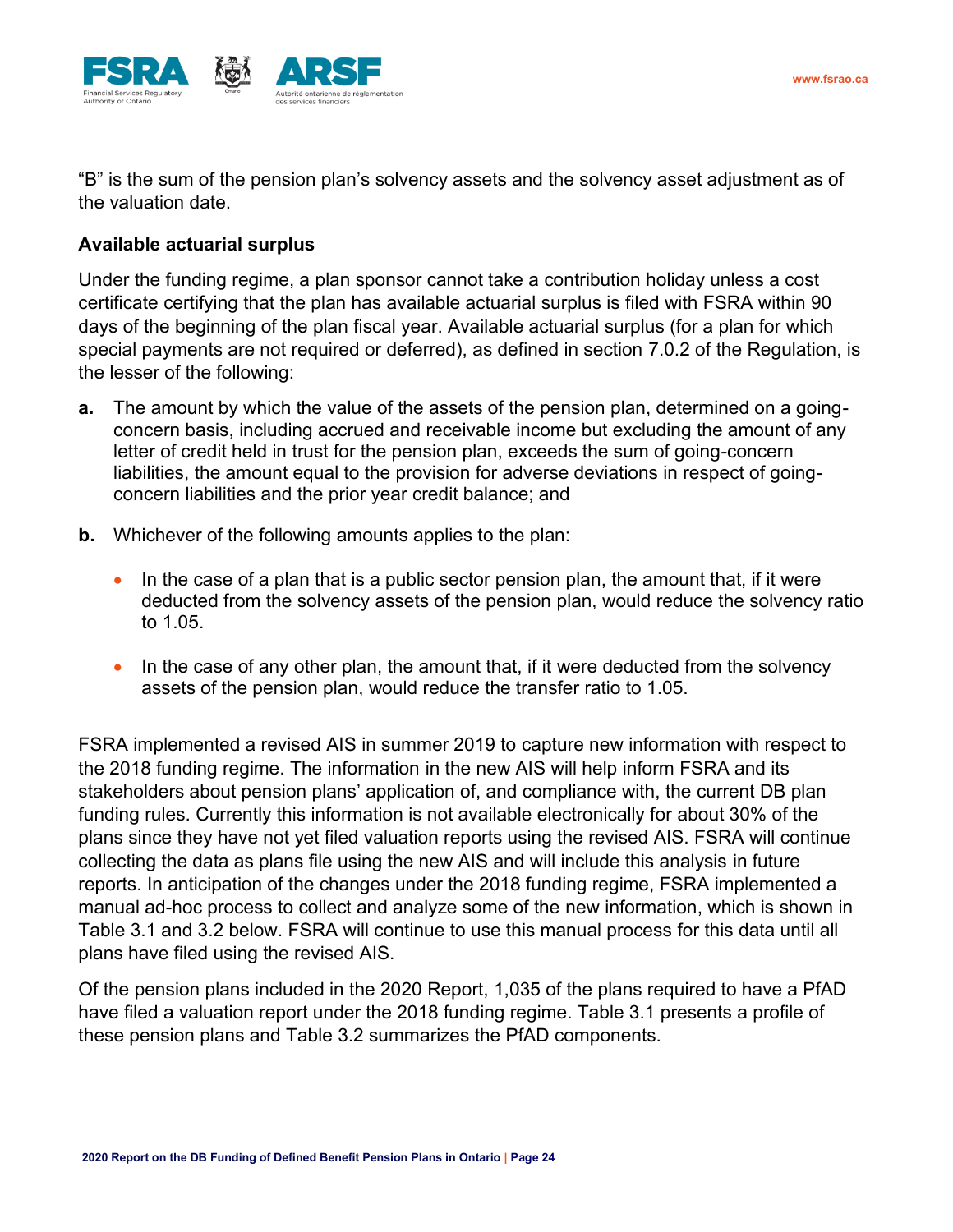



## **Table 3.1 –Plans Required to have a PfAD**

| <b>Type</b>  | # of<br><b>Plans</b> | <b>Active</b> | <b>Retired</b> | <b>Total</b><br><b>Other</b><br>Membership |         | <b>Market</b><br>Value of<br><b>Assets</b> | Going-<br><b>Concern</b><br><b>Liabilities</b> | Average GC<br>Ratio |
|--------------|----------------------|---------------|----------------|--------------------------------------------|---------|--------------------------------------------|------------------------------------------------|---------------------|
|              |                      |               |                |                                            |         |                                            | (in Millions)                                  |                     |
| Open         | 237                  | 166,803       | 135,258        | 50,565                                     | 352,626 | \$91,874                                   | \$88,810                                       | 110.5%              |
| Closed       | 798                  | 145,393       | 227,153        | 100,242                                    | 472,788 | \$93,955                                   | \$84,902                                       | 108.3%              |
| <b>Total</b> | 1,035                | 312,196       | 362,411        | 150,807                                    | 825,414 | \$185,829                                  | \$173,712                                      | 108.9%              |

## **Table 3.2 – PfAD Components**

| # of   |              |                                 | <b>Asset Mix Component</b>             |                             | <b>Median</b>                         |                                      |             |
|--------|--------------|---------------------------------|----------------------------------------|-----------------------------|---------------------------------------|--------------------------------------|-------------|
| Type   | <b>Plans</b> | <b>Median Fixed</b><br>Income % | <b>Median Asset</b><br><b>Mix PfAD</b> | <b>Median</b><br><b>BDR</b> | <b>Median Gross</b><br><b>GC Rate</b> | $#$ Plans<br><b>BDR &gt; GC Rate</b> | <b>PfAD</b> |
| Open   | 237          | 40.00%                          | 4.0%                                   | 5.86%                       | 5.50%                                 | 198                                  | $8.0\%$     |
| Closed | 798          | 50.00%                          | 5.0%                                   | 5.69%                       | 5.15%                                 | 741                                  | 10.0%       |
| Total  | 1,035        | 47.40%                          | 4.6%                                   | 5.75%                       | 5.25%                                 | 939                                  | 9.6%        |

# <span id="page-24-0"></span>**3.2 Specified Ontario Multi-Employer Pension Plans (SOMEPPs)**

In August 2007, a temporary funding framework applicable to SOMEPPs was implemented. A MEPP that meets the definition and satisfies the eligibility criteria described in the Regulation is eligible to elect SOMEPP status. Any MEPP that does not meet the prescribed definition and eligibility criteria for SOMEPP status or chose not to elect that status are required to continue to fund on a solvency basis.

SOMEPPs are temporarily exempt from solvency funding; Contributions to these plans during the period covered by the valuation report must not be less than the sum of:

- The normal cost.
- The remaining special payments for any previously established going-concern unfunded liability.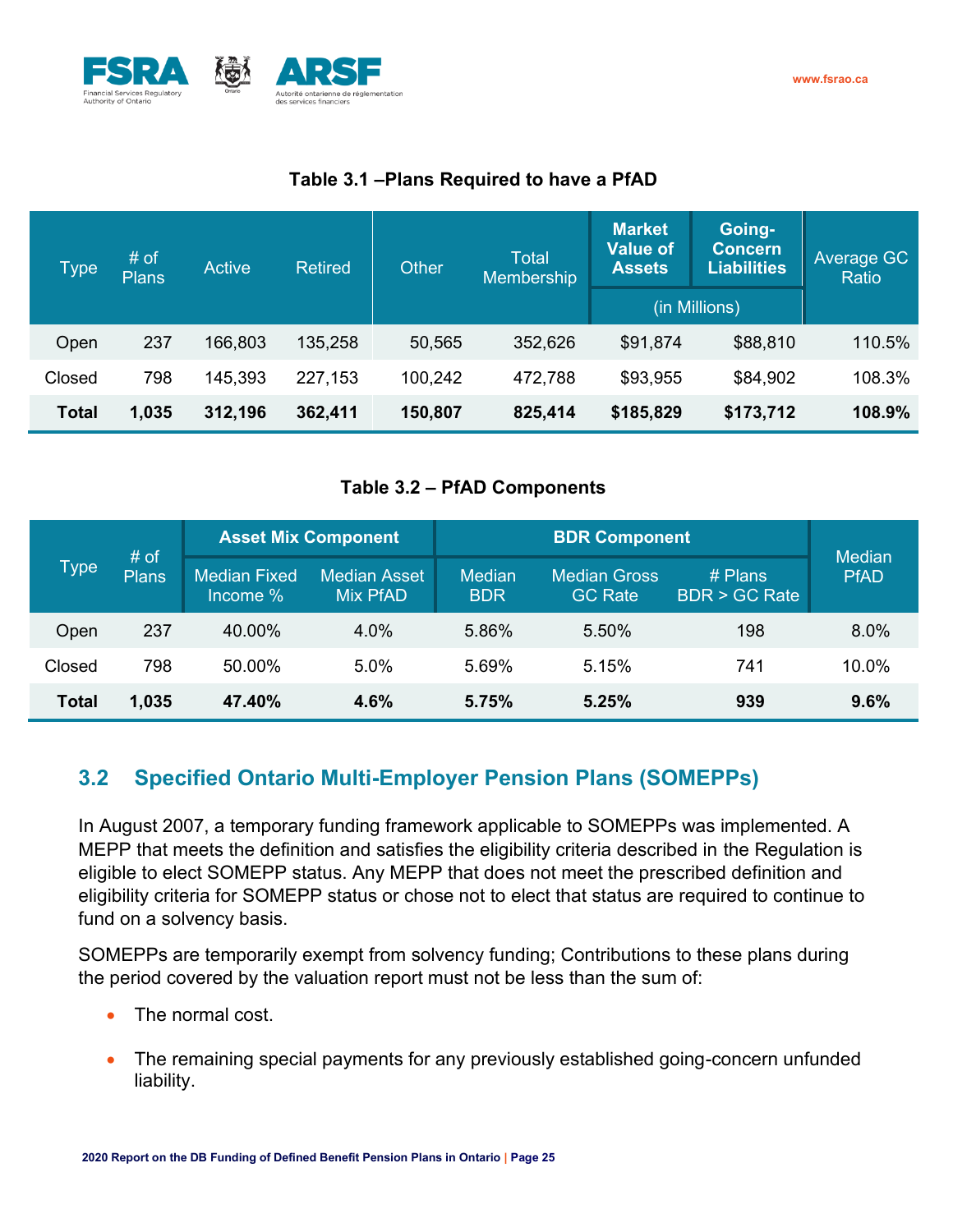

• The special payments for any new going-concern unfunded liability determined in the valuation report.

Any new going-concern unfunded liability must be liquidated over a period of 12 years. Furthermore, there are accelerated funding requirements for benefit improvements, requiring any increase in the going-concern unfunded liability as a result of the improvements to be liquidated over a period of eight years under prescribed conditions. There is no requirement to fund on a solvency basis during the period of temporary solvency funding relief, although solvency valuations are still required to be performed and their results must be set out in the valuation report  $\frac{2}{3}$ 

Effective July 1, 2018, this temporary exemption for solvency funding was extended until the date on which the first report is filed for a valuation date after the earlier of January 1, 2024 and the first anniversary of the date on which section 81.0.2 of the PBA (Conversion to Target Benefits) comes into force.

The following tables provide selected statistics on the MEPPs that contain a DB provision. Of these 69 MEPPs, 59 of them (covering over 97% of the total DB MEPP membership) have elected to become SOMEPPs.

|                                |            | <b>Total (Median) Membership Count</b> |                           |                       |                      |  |  |  |
|--------------------------------|------------|----------------------------------------|---------------------------|-----------------------|----------------------|--|--|--|
|                                | # of Plans | Active<br><b>Members</b>               | Retired<br><b>Members</b> | Other<br>Participants | Total                |  |  |  |
| <b>SOMEPPS</b>                 | 59         | 399,043<br>(1, 199)                    | 135,374<br>(711)          | 447,608<br>(1,045)    | 982,025<br>(3, 114)  |  |  |  |
| Non-SOMEPPs                    | 10         | 7,643<br>(104)                         | 8,910<br>(101)            | 9,875<br>(52)         | 26,428<br>(413)      |  |  |  |
| <b>Total</b><br>(All DB MEPPs) | 69         | 406,686<br>(1,035)                     | 144,284<br>(639)          | 457,483<br>(908)      | 1,008,453<br>(2,802) |  |  |  |

## **Table 3.3 – Membership Information**

<sup>2</sup> More information on SOMEPPs is available at: <http://www.fsco.gov.on.ca/en/pensions/actuarial/Pages/MEPPsolvency-qanda.aspx>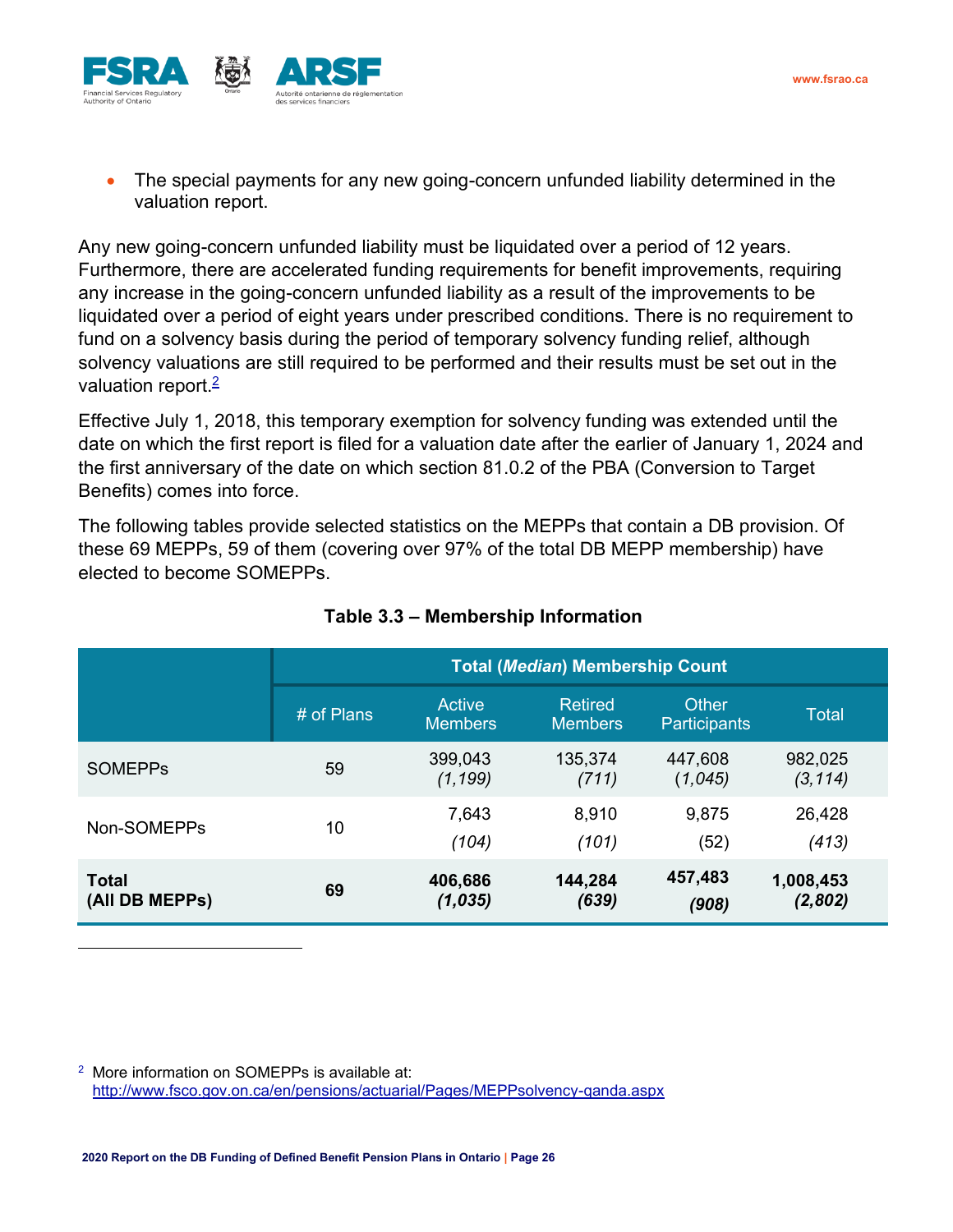

|                | <b>Total (Median) Value</b>      |                                                 |                                |                       |  |  |
|----------------|----------------------------------|-------------------------------------------------|--------------------------------|-----------------------|--|--|
|                | <b>Market Value</b><br>of Assets | Solvency<br>Assets <sup><math>\tau</math></sup> | Solvency<br><b>Liabilities</b> | <b>Solvency Ratio</b> |  |  |
|                |                                  | (in Millions)                                   |                                |                       |  |  |
| <b>SOMEPPS</b> | \$37,572                         | \$37,403                                        | \$61,267                       | 61.0%                 |  |  |
|                | (\$225)                          | (\$225)                                         | (S310)                         | (68.2%)               |  |  |
| Non-SOMEPPs    | \$2,813                          | \$2,809                                         | \$2,549                        | 110.2%                |  |  |
|                | ( \$30)                          | (\$30)                                          | ( \$30)                        | (111.7%)              |  |  |
| <b>Total</b>   | \$40,385                         | \$40,212                                        | \$63,816                       | 63.0%                 |  |  |
| (All DB MEPPs) | (\$180)                          | (\$180)                                         | (\$292)                        | (73.1%)               |  |  |

## **Table 3.4 – Funding Information**

‡Market value of assets less provision for wind up expenses

The plans that qualify as SOMEPPs tend to be significantly larger than non-SOMEPPs, when measured by the size of their assets, liabilities or plan membership. For example, the median solvency liabilities for SOMEPPs is about ten times that of the non-SOMEPPs.

In terms of funding levels, SOMEPPs are significantly less well funded than non-SOMEPPs. The median solvency ratio for SOMEPPs is 68% compared to almost 112% for non-SOMEPPs.

# <span id="page-26-0"></span>**3.3 Solvency Funding Relief for Public Sector Pension Plans**

In May 2011, O. Reg. 178/11 implemented changes that provide solvency funding relief to certain pension plans in the public sector and broader public sector. The relief measures were amended and extended between 2013 and 2017. Conditions and restrictions on contribution holidays and benefit improvements under O. Reg. 178/11 continue to apply until the prescribed stipulations are satisfied. At the time of this report, all affected plans have, or are in the process of being, transitioned out from these relief provisions.

# <span id="page-26-1"></span>**3.4 Solvency Funding Relief for Private Sector Pension Plans**

Temporary solvency funding relief for private sector pension plans was first made available in 2009 and was subsequently amended and extended in 2012, 2016 and 2017. The latest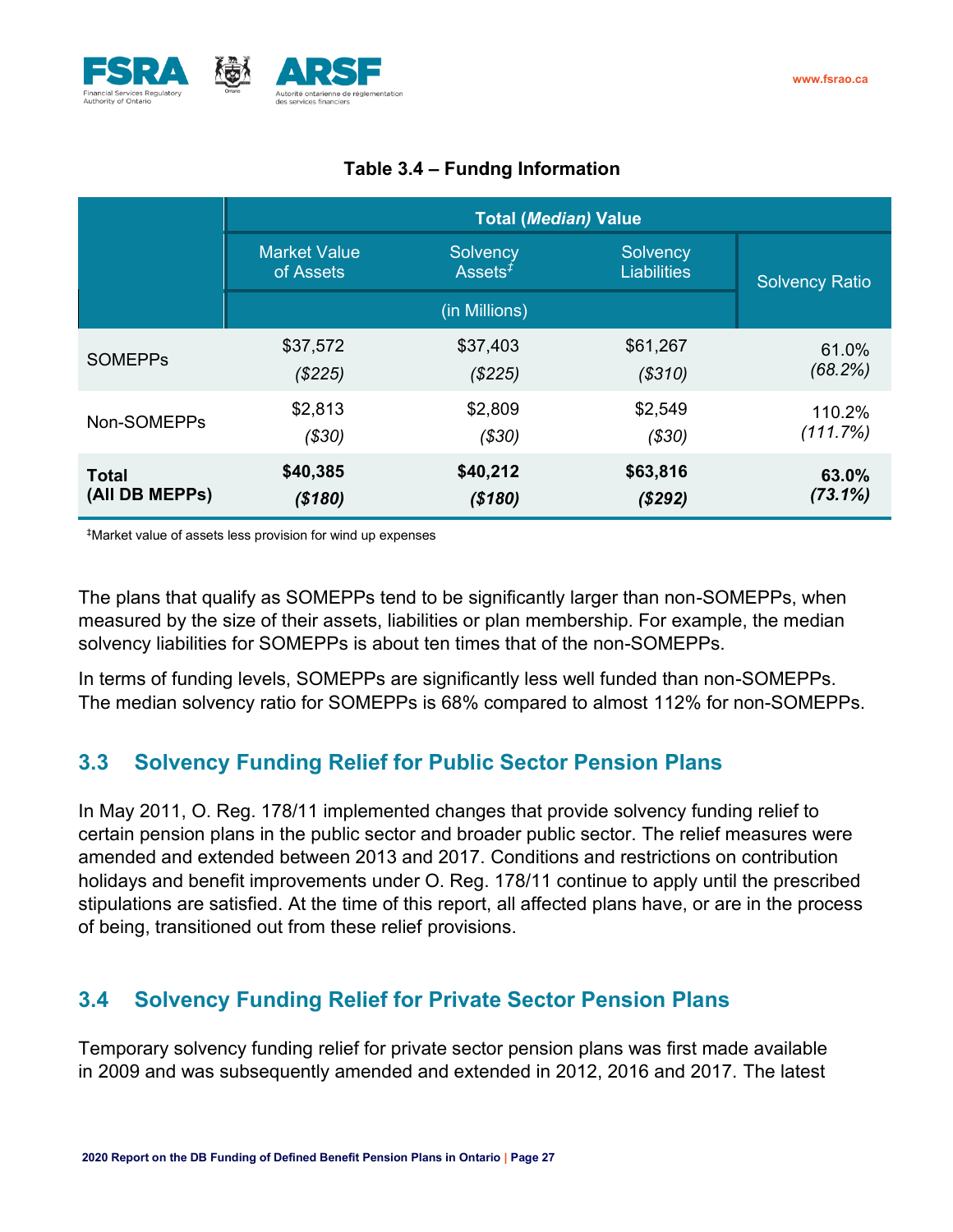

rounds of extension were granted under O. Reg. 161/16 and O. Reg. 225/17; together, they provide the following relief options:

- Option 6 Consolidating existing special payments for solvency deficiencies into a new 5-year schedule.
- Option 7 Extending the period for liquidating a new solvency deficiency from a maximum of 5 years to a maximum of 10 years, subject to consent of the plan members.
- Option 8 Deferring up to 24 months for the funding of special payments with respect to any new solvency deficiency.

Based on the latest actuarial valuation reports included in this 2020 Report, virtually all of the plans that had elected some form of solvency funding relief as prescribed under sections 5.6.2 and 5.6.3 of the Regulation have transitioned over to the 2018 funding regime.

# <span id="page-27-0"></span>**4.0 Trends Analysis**

The following trends analysis incorporates data from all filed reports with valuation dates between July 1, 2016 and June 30, 2020 and therefore may include more than one valuation report from any given pension plan.

## <span id="page-27-1"></span>**4.1 Solvency Funded Status**

Table 4.1 shows a breakdown of plans by solvency ratios for the past four annual valuation periods beginning on July 1 from 2016 to 2019<sup>3</sup>. The majority of plans have a valuation date of either December 31 or January 1.

 $3$  The number of plans for 2016-2019 inclusive may differ from those reported in the 2019 Report due to a variety of reasons including reports filed after last year's cut-off date of Dec. 31, 2019, plans that have been wound up, converted to a DC arrangement, plans that filed a late report or have had their registration moved out of the province.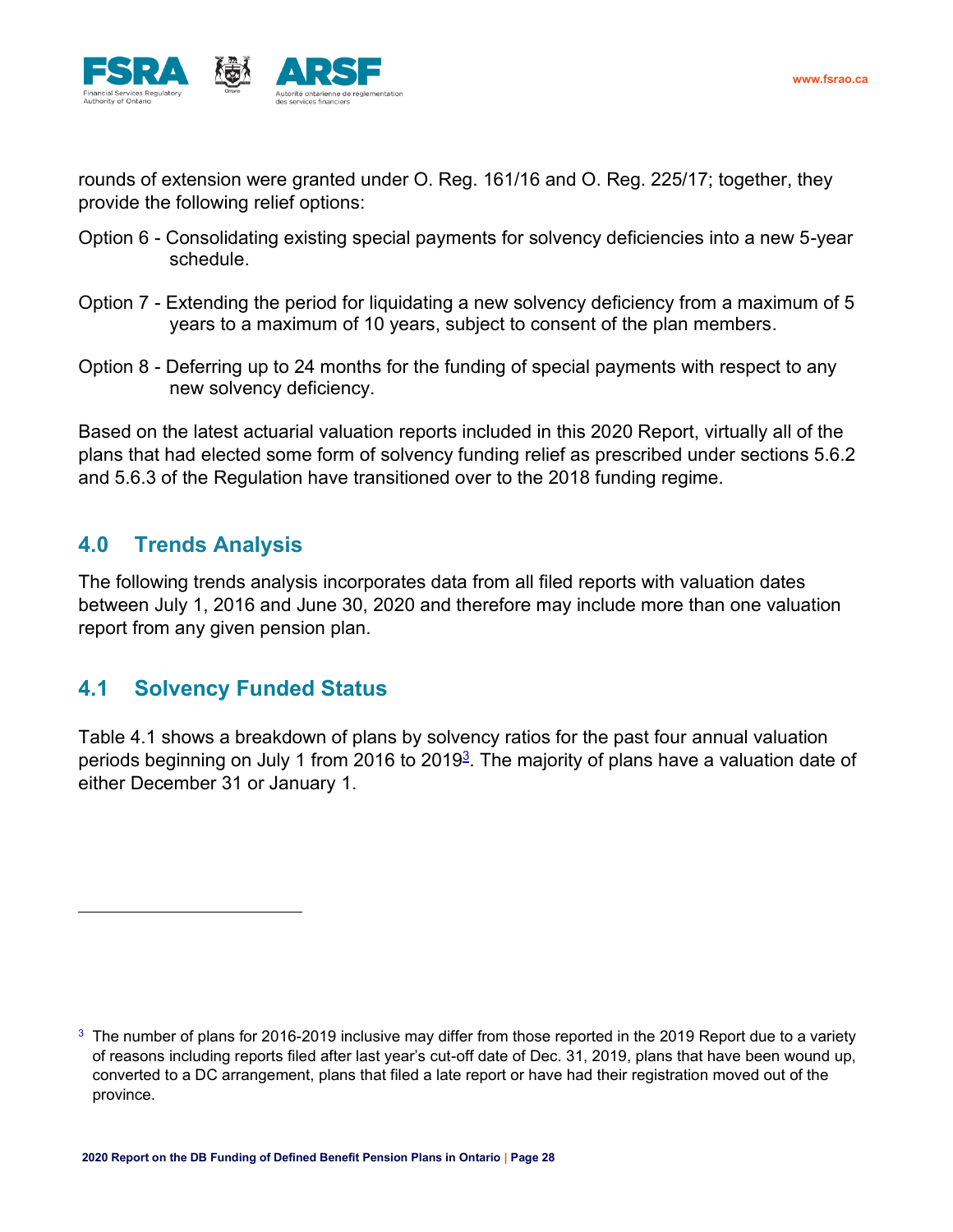

| <b>Solvency Ratio</b>    | <b>July 1, 2016 to</b><br>June 30, 2017 |                        | <b>July 1, 2017 to</b><br><b>June 30 2018</b> |                        | <b>July 1, 2018 to</b><br><b>June 30 2019</b> |                        | <b>July 1, 2019 to</b><br><b>June 30, 2020</b> |                        |
|--------------------------|-----------------------------------------|------------------------|-----------------------------------------------|------------------------|-----------------------------------------------|------------------------|------------------------------------------------|------------------------|
| (SR)                     | # of<br><b>Plans</b>                    | $%$ of<br><b>Plans</b> | # of<br><b>Plans</b>                          | $%$ of<br><b>Plans</b> | $#$ of<br><b>Plans</b>                        | $%$ of<br><b>Plans</b> | # of<br><b>Plans</b>                           | $%$ of<br><b>Plans</b> |
| SR < 0.60                | 14                                      | 1.6%                   | 13                                            | 1.6%                   | 15                                            | 4.0%                   | 21                                             | 3.1%                   |
| $0.60 \leq SR \leq 0.80$ | 107                                     | 11.8%                  | 64                                            | 8.1%                   | 69                                            | 18.5%                  | 75                                             | 11.0%                  |
| $0.80 \leq SR \leq 0.85$ | 110                                     | 12.2%                  | 48                                            | 6.1%                   | 28                                            | 7.5%                   | 25                                             | 3.7%                   |
| Sub-Total $< 0.85$       | 231                                     | 25.6%                  | 125                                           | 15.8%                  | 112                                           | 30.1%                  | 121                                            | 17.7%                  |
| $0.85 \leq SR \leq 0.90$ | 241                                     | 26.7%                  | 143                                           | 18.1%                  | 42                                            | 11.3%                  | 115                                            | 16.9%                  |
| $0.90 \leq SR \leq 1.00$ | 299                                     | 33.1%                  | 326                                           | 41.2%                  | 108                                           | 29.0%                  | 197                                            | 28.9%                  |
| Sub-Total $< 1.00$       | 771                                     | 85.4%                  | 594                                           | 75.1%                  | 262                                           | 70.4%                  | 433                                            | 63.5%                  |
| $1.00 \leq SR \leq 1.20$ | 113                                     | 12.5%                  | 164                                           | 20.7%                  | 84                                            | 22.6%                  | 212                                            | 31.1%                  |
| $SR \geq 1.20$           | 19                                      | 2.1%                   | 33                                            | 4.2%                   | 26                                            | 7.0%                   | 37                                             | 5.4%                   |
| <b>Total</b>             | 903                                     | 100.0%                 | 791                                           | 100.0%                 | 372                                           | 100.0%                 | 682                                            | 100.0%                 |
| <b>Median Ratio</b>      | 0.90                                    |                        | 0.93                                          |                        | 0.93                                          |                        | 0.95                                           |                        |

## **Table 4.1 – Breakdown of Plans (Other than Listed JSPPs) by Solvency Ratios**

The percentage of plans with a solvency ratio less than 0.85 has decreased significantly from 30.1% during the 2018/2019 valuation period to 17.7% in the 2019/2020 valuation period. The proportion of underfunded plans on a solvency basis (i.e., a solvency ratio less than 1.0) continued to decrease from 70.4% during the 2018/2019 valuation period to 63.5% in the 2019/2020 valuation period.

Chart 4.2 shows the distribution of solvency ratios at different percentiles from 2002 to 2019. There was significant volatility in the solvency ratios from the 2007 valuation period to about the 2015 valuation period. Since that time, the median solvency ratio has seen fairly steady and gradual improvement, although there remains volatility in terms of the distribution of these ratios above and below the median.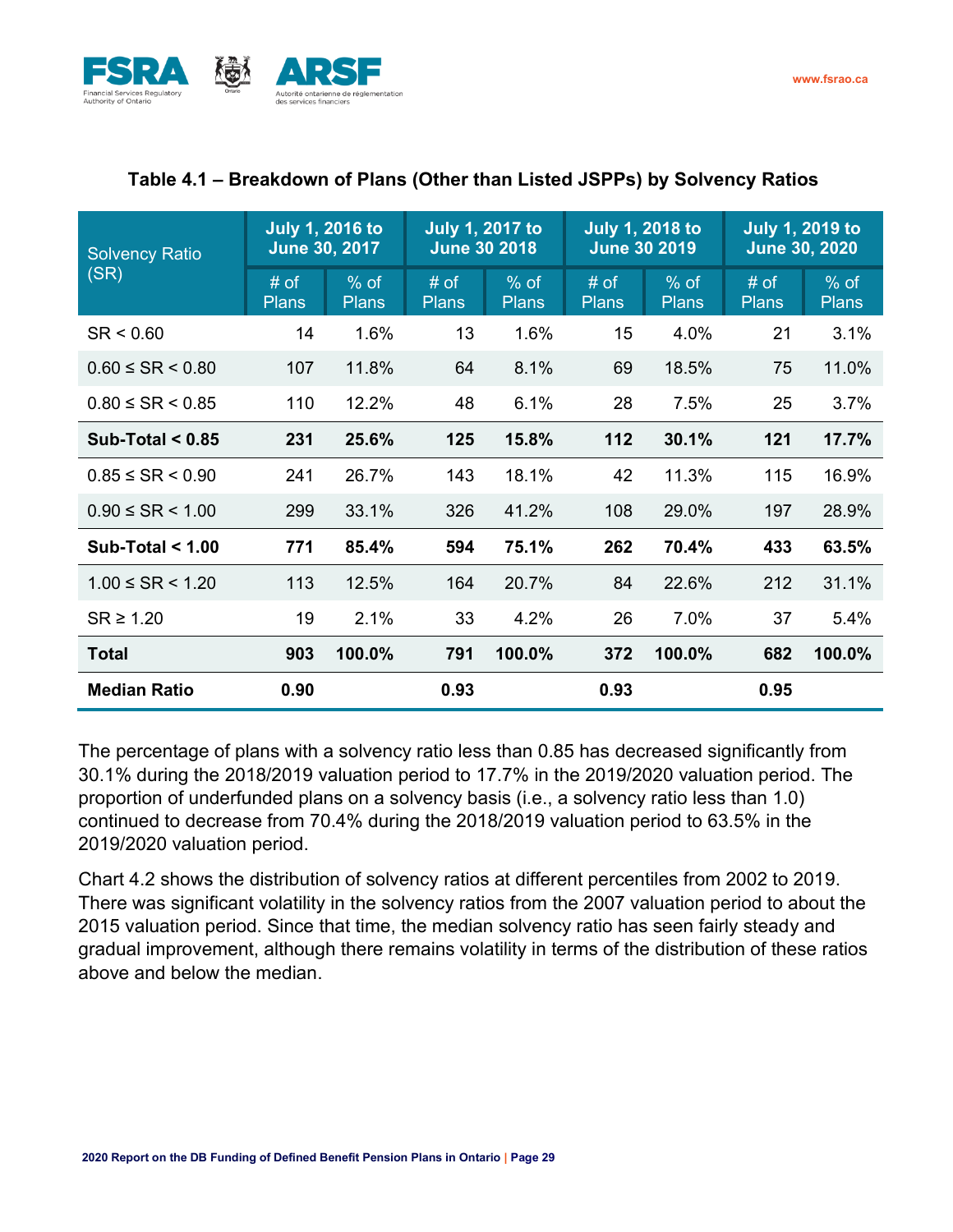



Charts 4.3 and 4.4 compare plans with a solvency excess to those with a solvency deficit for each of the four valuation periods from 2016/2017 to 2019/2020, as well as for the three-year valuation period from July 1, 2017 to June 30, 2020. $\frac{4}{5}$  Chart 4.3 compares the number of plans and Chart 4.4 compares the amount of solvency excess or deficit. The number of plans with solvency excess has remained well below the number of plans with solvency deficit.

<sup>4</sup> Individual valuation periods include those plans that filed a report with a valuation date that fell during that individual period. The July 1, 2017 - June 30, 2020 period includes only the last funding valuation report filed. The total number of plans included in each of the valuation periods is therefore higher than the number of plans included in the combined period.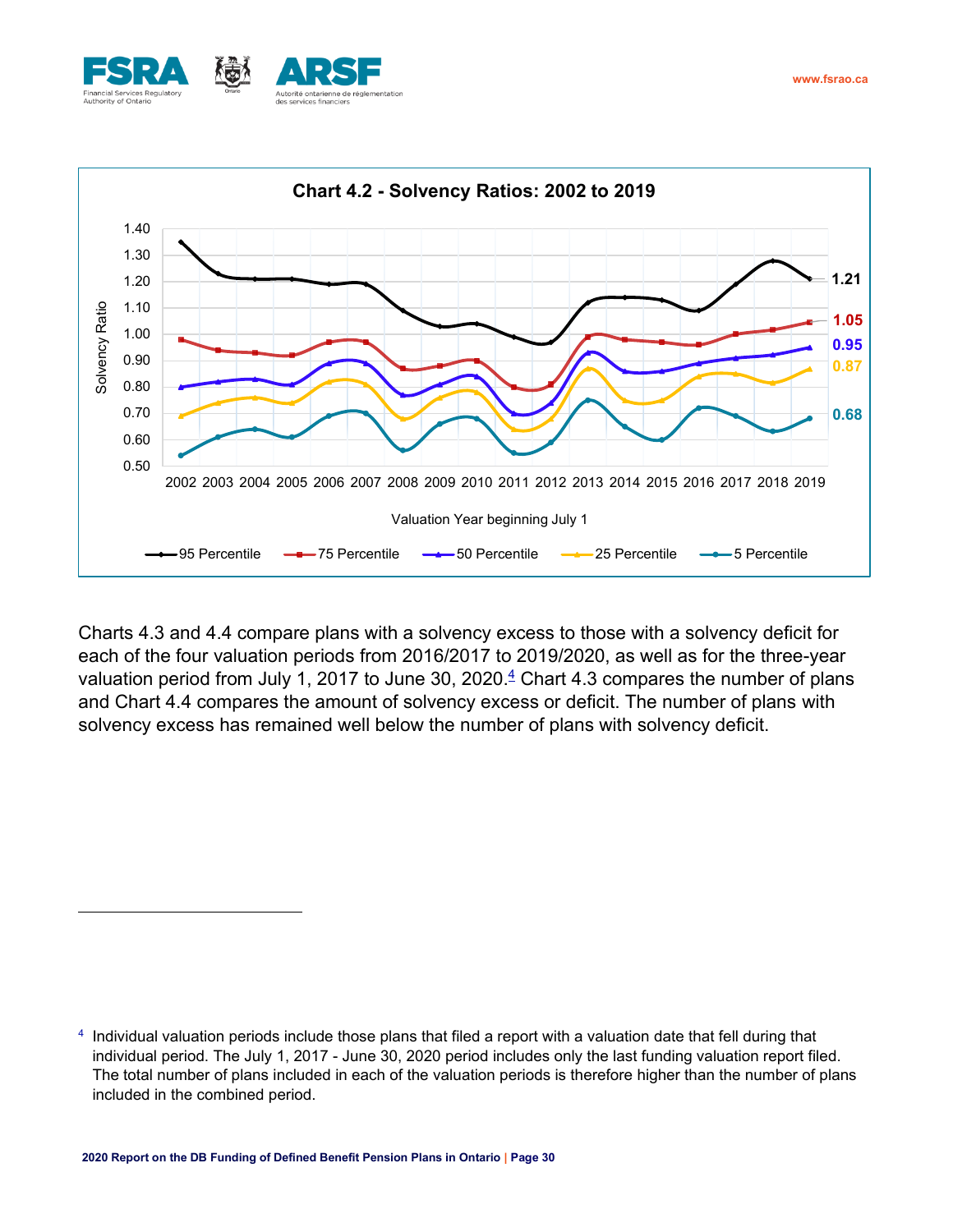



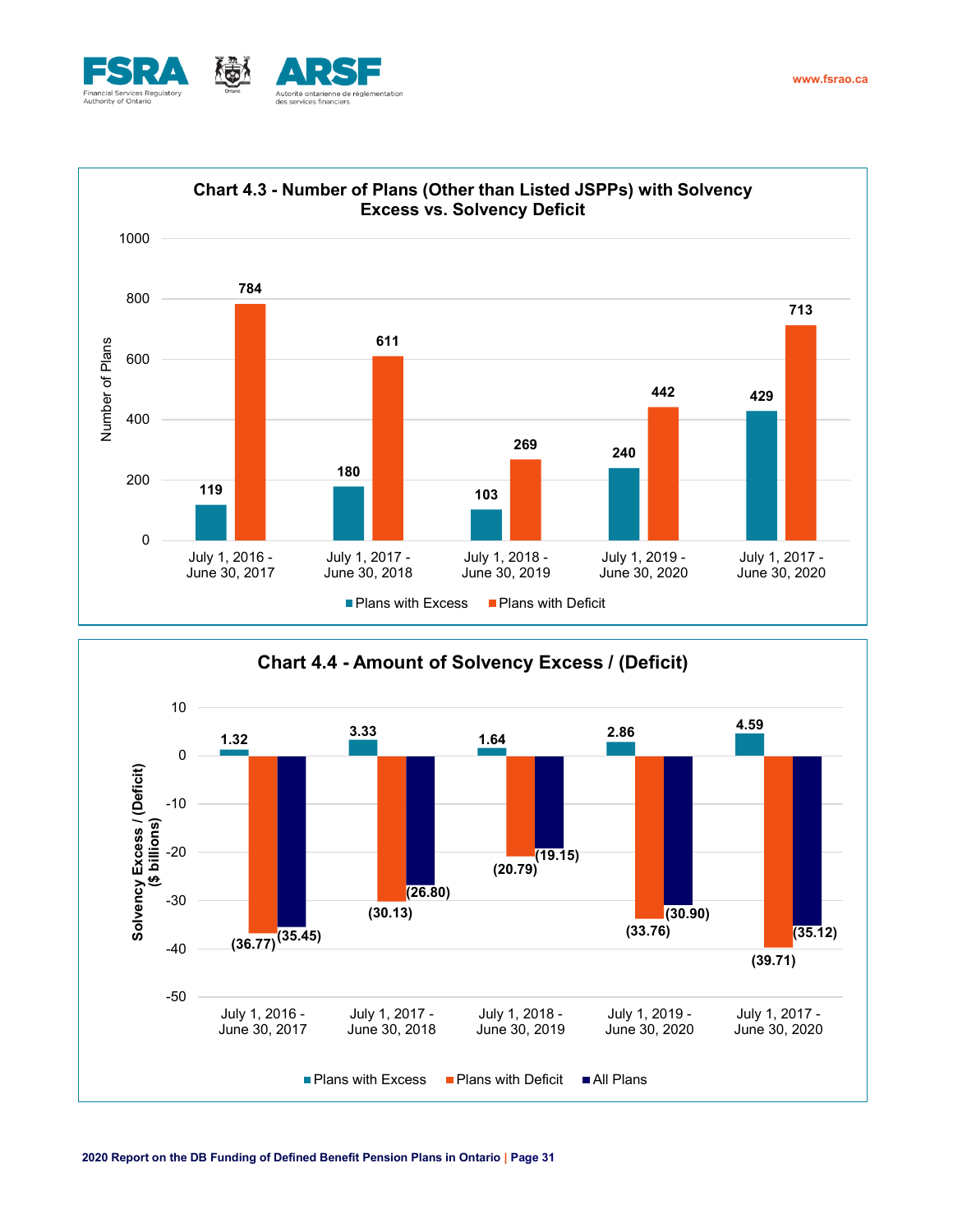

On a dollar amount basis, the latest filed reports during the July 1, 2017 to June 30, 2020 valuation period revealed a *net* solvency deficit of \$35.1 billion (after allowance for expenses) on solvency liabilities of \$280.7 billion. This represents the total level of under-funding on a solvency basis for the 1,142 DB plans analyzed in the 2020 Report, excluding the Listed JSPPs.

Ontario's legislation allows certain benefits (e.g., post-retirement indexation, consent benefits, excluded plant closure and excluded permanent layoff benefits) to be excluded in the determination of solvency liabilities. There were 246 plans that excluded one or more of these benefits, resulting in a reduction of liabilities totaling \$47.2 billion. Thus, the total wind up funding shortfall, after making allowances for expenses, is \$82.3 billion (\$35.1 billion plus \$47.2 billion). This measures the funding shortfall of all the plans in the database if they were to have wound up at their last valuation dates. Of course, this only depicts a hypothetical scenario as the majority of pension plans continue operating on a going-concern basis.

# <span id="page-31-0"></span>**4.2 Actuarial Assumptions**

#### <span id="page-31-1"></span>**Going-concern interest rate**

Table 4.5 shows the interest rate assumptions used in the going-concern valuations. Prior to the 2017/2018 valuation period, there had been a very long steady trend of decreasing interest rate assumptions. This appears to have ended and the last four valuation periods have seen the average interest rate assumption fluctuating within a narrow range. FSRA will continue to monitor and analyze the data collected but it will need to consider how the requirement to have a PfAD in funding valuations impacts the going-concern interest rate assumption.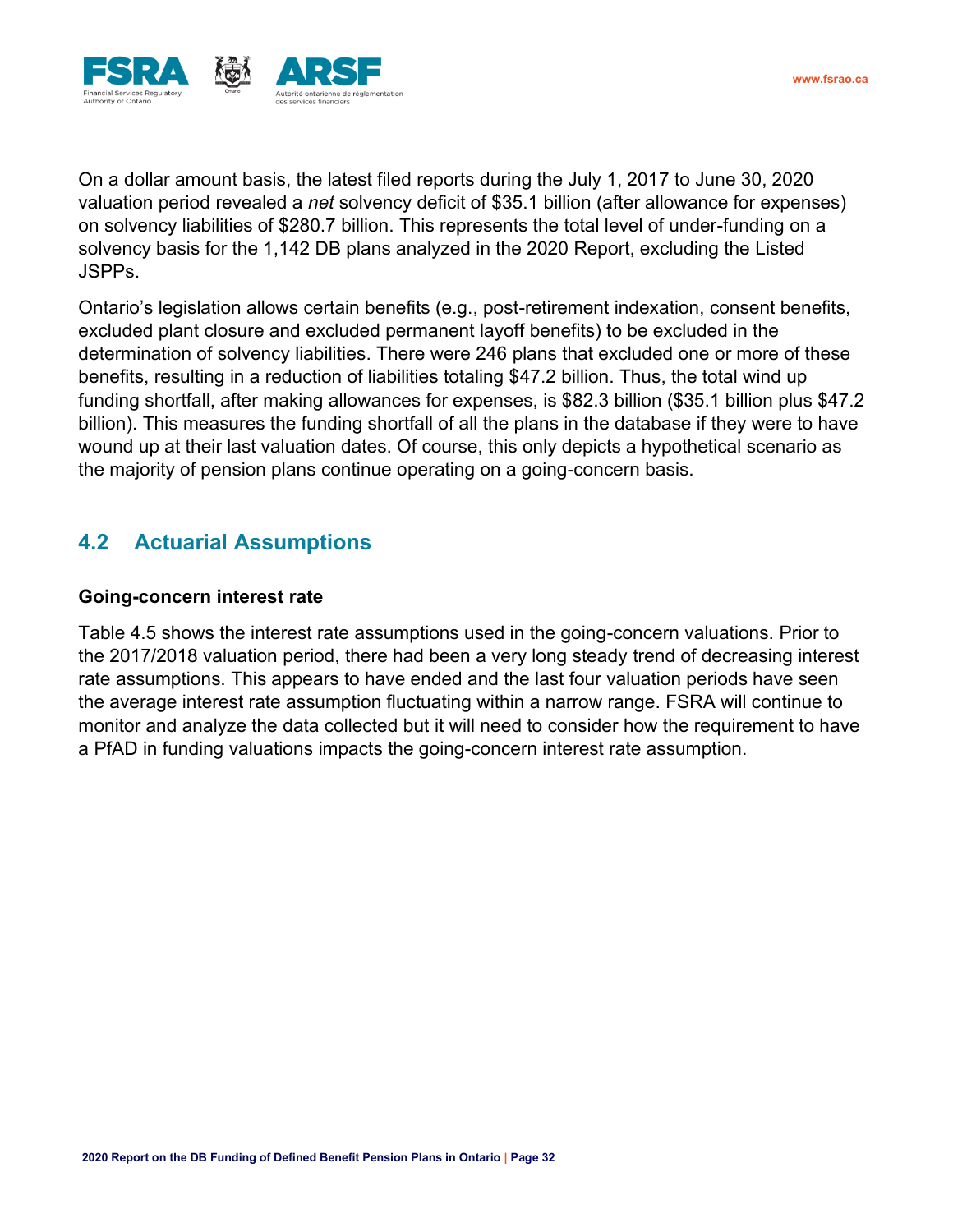

|                              | <b>July 1, 2016 to June</b><br>30, 2017 |                        |                        | <b>July 1, 2017 to</b><br><b>June 30, 2018</b> |                      | <b>July 1, 2018 to</b><br><b>June 30, 2019</b> |                        | <b>July 1, 2019 to</b><br><b>June 30, 2020</b> |
|------------------------------|-----------------------------------------|------------------------|------------------------|------------------------------------------------|----------------------|------------------------------------------------|------------------------|------------------------------------------------|
| Rate $(\%)$                  | # of<br><b>Plans</b>                    | $%$ of<br><b>Plans</b> | $#$ of<br><b>Plans</b> | $%$ of<br><b>Plans</b>                         | # of<br><b>Plans</b> | $\frac{9}{6}$ of<br><b>Plans</b>               | $#$ of<br><b>Plans</b> | $%$ of<br><b>Plans</b>                         |
| Rate $< 4.00$                | 123                                     | 13.5%                  | 96                     | 12.0%                                          | 56                   | 14.8%                                          | 135                    | 19.5%                                          |
| $4.00 \leq$ Rate $\leq 4.50$ | 115                                     | 12.6%                  | 71                     | 8.8%                                           | 26                   | 6.8%                                           | 88                     | 12.7%                                          |
| $4.50 \leq$ Rate $\leq 5.00$ | 168                                     | 18.4%                  | 102                    | 12.7%                                          | 52                   | 13.7%                                          | 116                    | 16.8%                                          |
| $5.00 \leq Rate \leq 5.50$   | 270                                     | 29.5%                  | 210                    | 26.2%                                          | 91                   | 23.9%                                          | 178                    | 25.8%                                          |
| $5.50 \leq Rate \leq 6.00$   | 164                                     | 18.0%                  | 219                    | 27.3%                                          | 100                  | 26.3%                                          | 121                    | 17.5%                                          |
| $6.00 \leq Rate \leq 6.50$   | 69                                      | 7.6%                   | 97                     | 12.0%                                          | 50                   | 13.2%                                          | 45                     | 6.5%                                           |
| Rate $\geq 6.50$             | $\overline{4}$                          | 0.4%                   | 8                      | 1.0%                                           | 5                    | 1.3%                                           | 8                      | 1.2%                                           |
| <b>Total</b>                 | 913                                     | 100.0%                 | 803                    | 100.0%                                         | 380                  | 100.0%                                         | 691                    | 100.0%                                         |
| Average (%)                  | 4.85%                                   |                        | 5.08%                  |                                                | 5.04%                |                                                | 4.73%                  |                                                |

## **Table 4.5 – Going-Concern Interest Rate Assumption by Valuation Period**

## <span id="page-32-0"></span>**Solvency interest rates**

Chart 4.6 graphs the non-indexed commuted value and mortality basis over the period shown based on the CIA Standards of Practice for Pension Plans applicable as of the valuation date.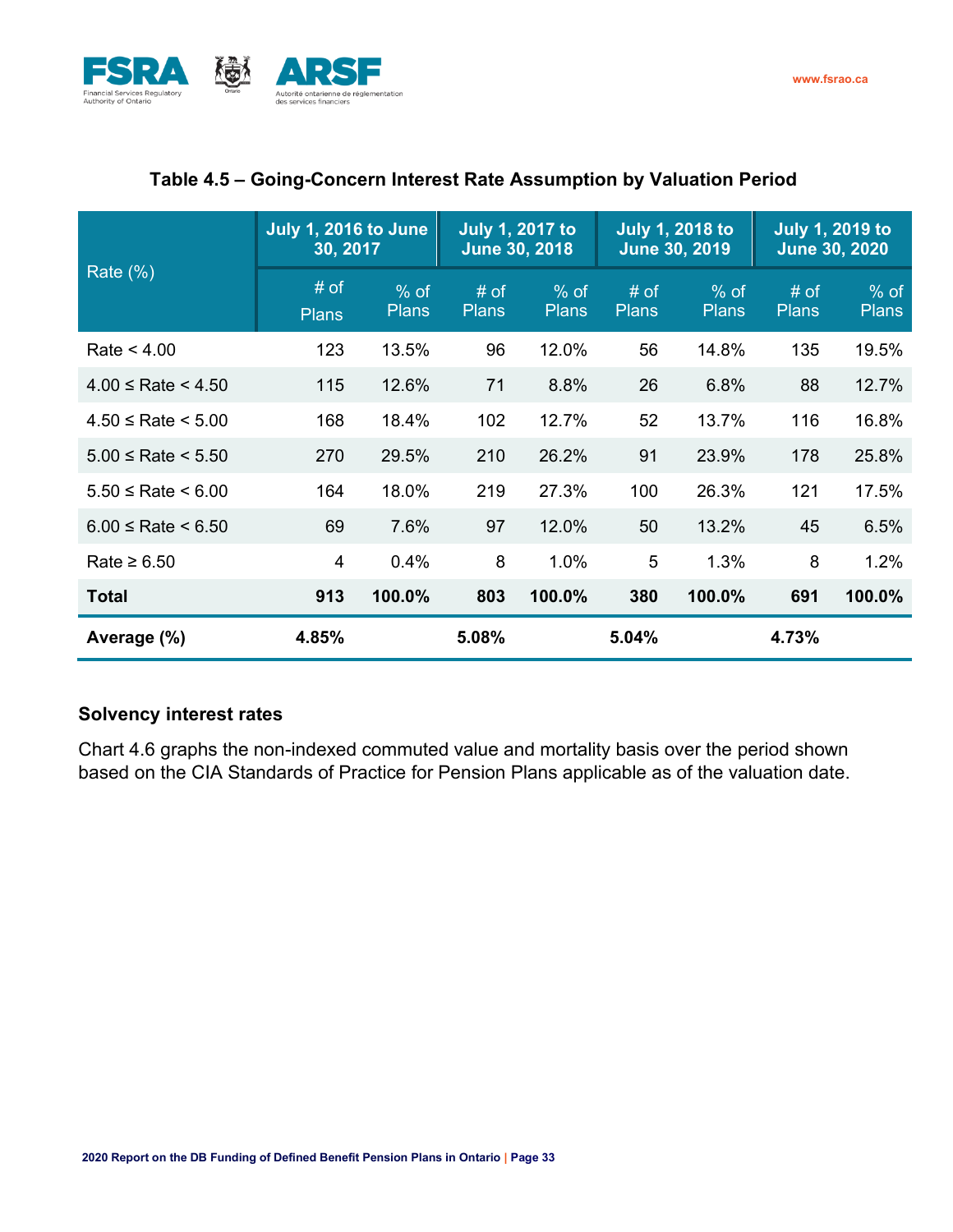





On January 24, 2020, the CIA released the final amendments to Section 3500 of the Practice-Specific Standards for Pension Plans - Pension Commuted Values, which became effective no later than December 1, 2020. The two key changes in the revised standards that affect DB pension plans are the interest rate spread approach and the pension commencement age assumption. The impact of the new interest rate spread approach decreases the aggregate solvency liabilities by approximately 2%, based on the FSRA's quarterly solvency projection updates at December 31, 2020. There is insufficient data to determine the impact that the change to the pension commencement age assumption has had on the aggregate solvency liabilities, although directionally it lowers the liabilities compared to the previous approach of using the optimal age for this assumption.

The CIA periodically updates its Guidance to actuaries for estimating the cost of purchasing a group annuity for Hypothetical Wind up and Solvency Valuations. An [Educational Note](https://www.cia-ica.ca/docs/default-source/2021/221026e.pdf) was issued on March 10, 2021 from the Committee on Pension Plan Financial Reporting (PPFRC) that was applicable for valuation dates between December 31, 2020 and December 30, 2021. The Guidance concluded that for valuations within this period, an appropriate discount rate for estimating the cost of purchasing a non-indexed group annuity, prior to any adjustment for subor super-standard mortality, would be determined based on the interpolation method, applicable durations and spreads outlined below: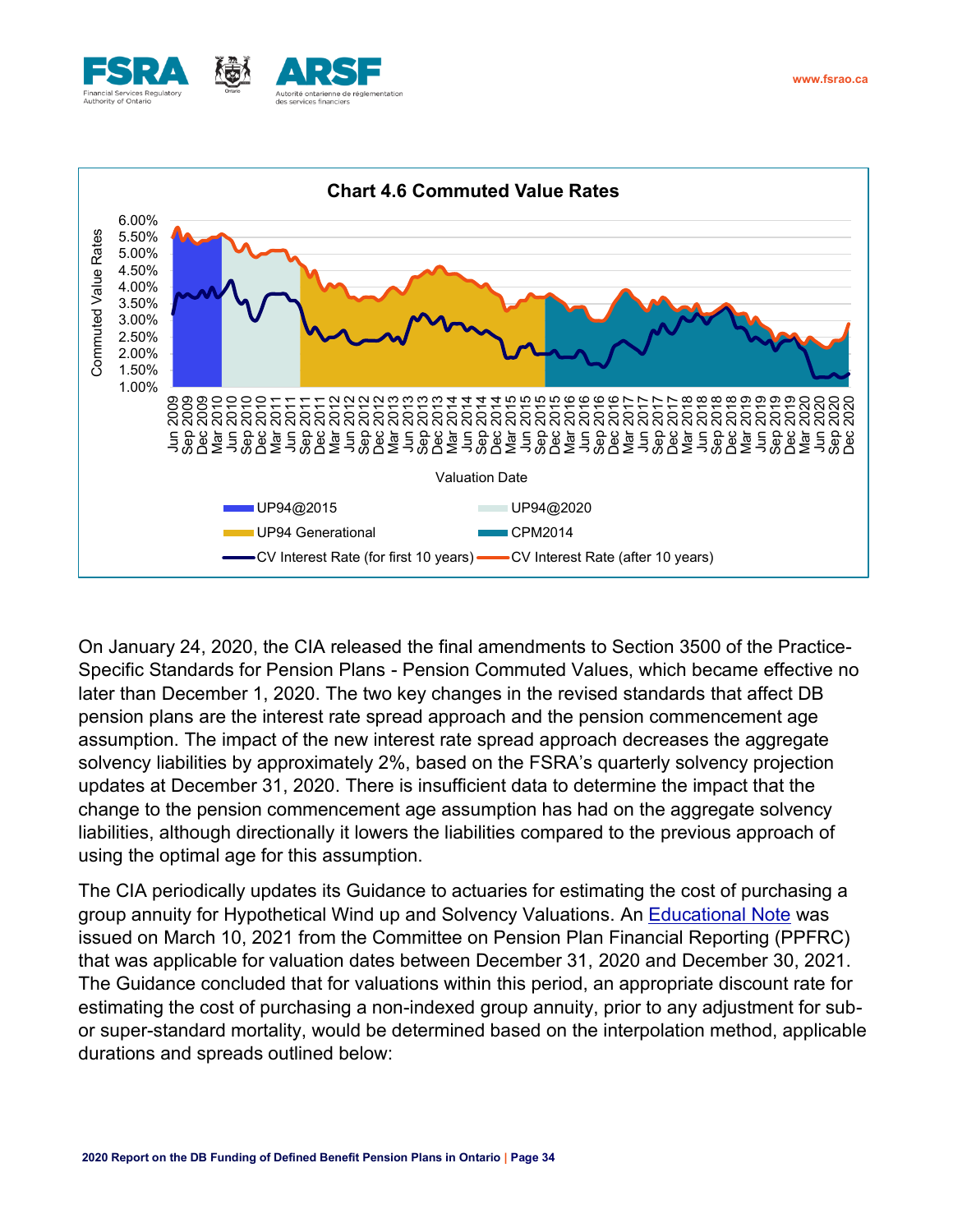

| <b>Illustrative Block</b> | <b>Duration</b> | Spread above unadjusted CANSIM V39062 |
|---------------------------|-----------------|---------------------------------------|
| Low Duration              | 8.9             | $120$ bps                             |
| <b>Medium Duration</b>    | 11.6            | $140$ bps                             |
| <b>High Duration</b>      | 14.3            | $150$ bps                             |

It should be noted that the 2020 Report does not reflect any updated guidance that may be issued by the PPFRC after March 10, 2021. Historically, any such guidance would not affect calculations up to December 31, 2020, the end date of the period covered by the 2020 Report.

Chart 4.7 graphs the non-indexed interest rates for annuity purchases since 2009 as set out in the historical CIA Guidance. The chart shows estimated interest rates based on liabilities with a medium duration, where applicable.

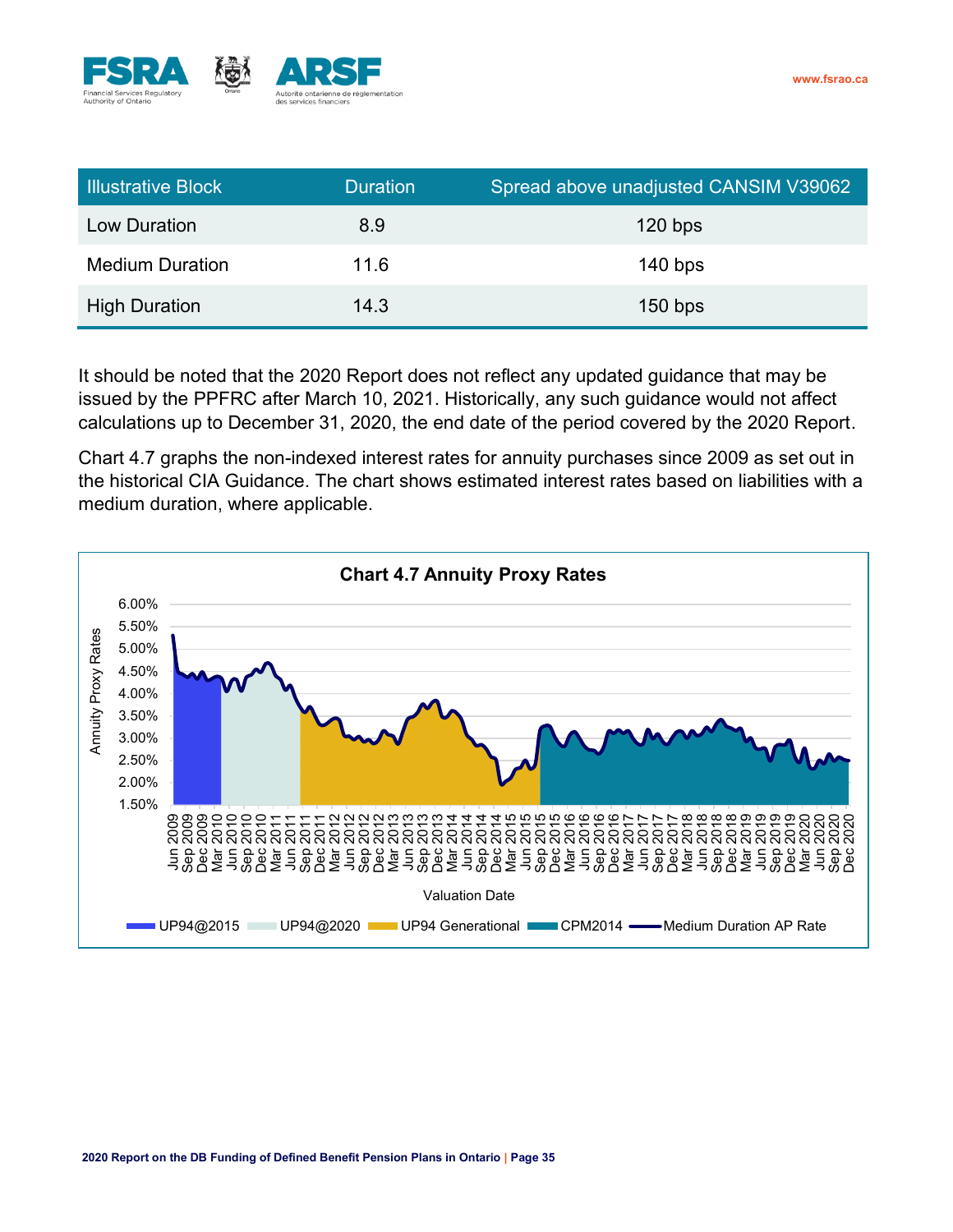



# <span id="page-35-0"></span>**5.0 Investment**

The plans included in the investment data analysis are a subset of the 1,149 plans identified in Section 2 of this 2020 Report. This subset consists of plans that have filed an Investment Information Summary (IIS) for the most recent 2020 monitoring cycle (fiscal year-ends between July 1, 2019 and June 30, 2020). There are 1,114 plans included in the investment data analysis, representing 97% of the plans included in the funding data analysis.<sup>5</sup> This number includes the seven Listed JSPPs. For hybrid plans, only the DB assets are included in the data.

# <span id="page-35-1"></span>**5.1 Summary of Pension Fund Profiles and Performance**

The asset mix of the 1,114 plans for the most recent monitoring cycle and their performance are summarized in Table 5.1 and depicted in Chart 5.2, Chart 5.3 and Chart 5.4.

In the Asset Mix section, the weight of each asset class is shown for all plans in each subgroup and for all plans as a whole.

In the Performance section, all performance numbers are determined at the individual plan level. "Average Return" means the average gross rate of return and "Average Investment Fees" means the average expenses paid from the pension plan related to managing the pension plan's investments, expressed as a percentage of average assets during the reporting year.

<sup>&</sup>lt;sup>5</sup> Plans not included here are primarily plans with outstanding IIS filings.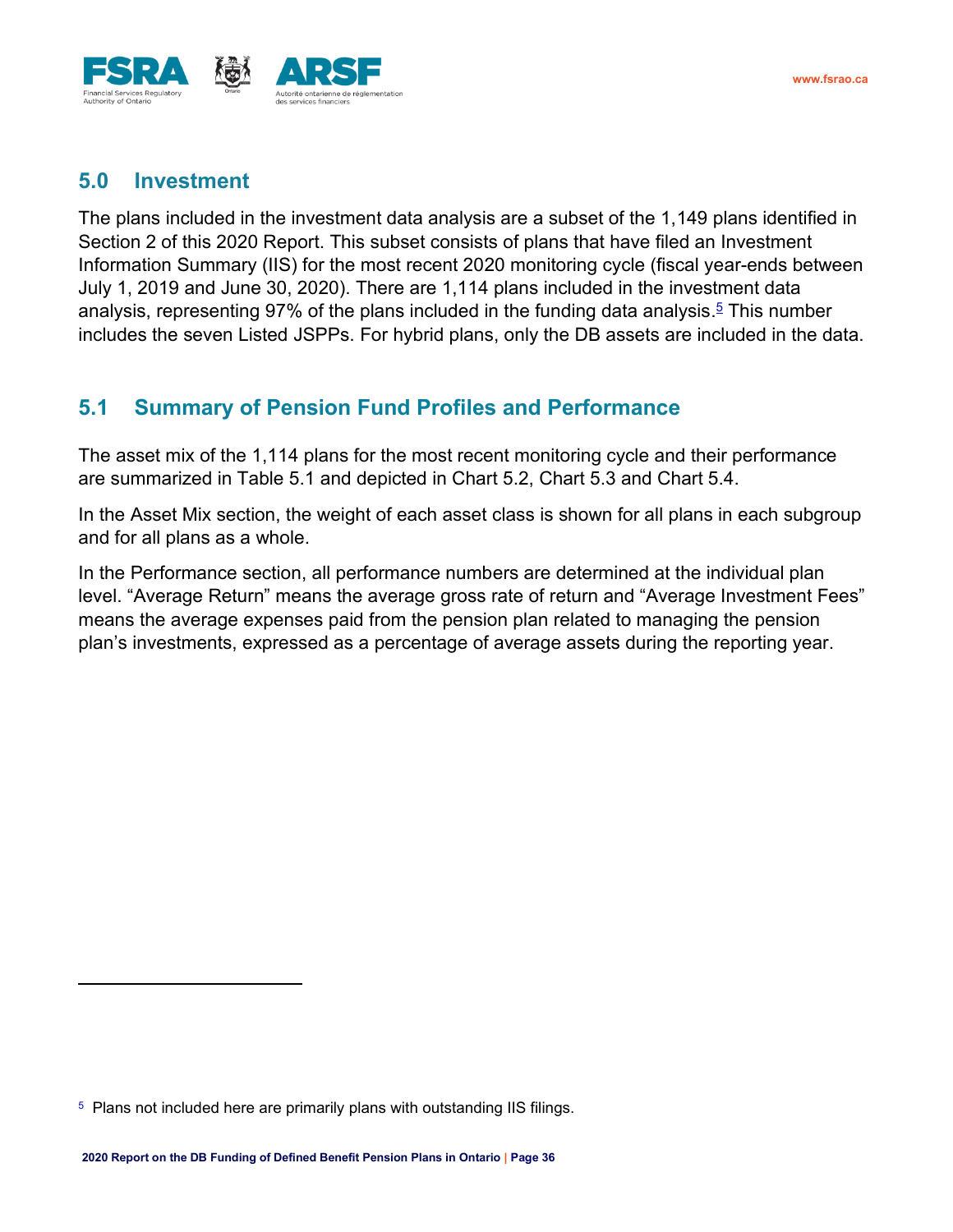

## **Table 5.1 – Investment Profile of All Plans**

|                                      | <b>SEPP</b>                          |                                  | <b>MEPP</b>                          |                           | <b>Listed JSPP</b>                   |                                  |
|--------------------------------------|--------------------------------------|----------------------------------|--------------------------------------|---------------------------|--------------------------------------|----------------------------------|
| Number of Plans                      | 1,038                                |                                  | 69                                   |                           | $\overline{7}$                       |                                  |
| <b>Asset Mix</b>                     | <b>Market Value</b><br>(in Millions) | % of Total<br><b>Investments</b> | <b>Market Value</b><br>(in Millions) | % of Total<br>Investments | <b>Market Value</b><br>(in Millions) | % of Total<br><b>Investments</b> |
| Cash                                 | \$8,843                              | 4.2%                             | \$1,023                              | 2.5%                      | \$33,107                             | 6.9%                             |
| <b>Bond</b>                          | \$91,007                             | 43.5%                            | \$12,538                             | 30.9%                     | \$200,220                            | 41.5%                            |
| Equity                               | \$73,604                             | 35.1%                            | \$18,679                             | 46.0%                     | \$70,653                             | 14.6%                            |
| <b>Real Estate</b>                   | \$18,045                             | 8.6%                             | \$4,769                              | 11.8%                     | \$41,237                             | 8.5%                             |
| Alternative Investments <sup>6</sup> | \$18,018                             | 8.6%                             | \$3,556                              | 8.8%                      | \$137,401                            | 28.5%                            |
| <b>Total</b>                         | \$209,517                            | 100.0%                           | \$40,564                             | 100.0%                    | \$482,618                            | 100.0%                           |

| Performance                       | <b>SFPP</b> | <b>MEPP</b> | <b>Listed JSPP</b> |
|-----------------------------------|-------------|-------------|--------------------|
| Average Gross Return <sup>7</sup> | 13.82%      | 13.25%      | 13.02%             |
| Avg Investment Fees               | 0.37%       | 0.42%       | 0.38%              |
| Average Admin Fees                | 0.54%       | 0.48%       | 0.18%              |
| <b>Average Total Fees</b>         | 0.90%       | 0.90%       | 0.56%              |

<sup>6</sup> Alternative Investments include hedge funds, private equity, infrastructure, currency hedging, resource properties, commodities, etc.

 $7$  The average return in this table and other tables in this section are the arithmetic (equally-weighted) average of investment returns of the pension funds in each subgroup. The average of investment returns weighted by the sizes of all 1,114 pension funds is 12.02%, compared to 13.82% on an equally-weighted basis as shown in this table.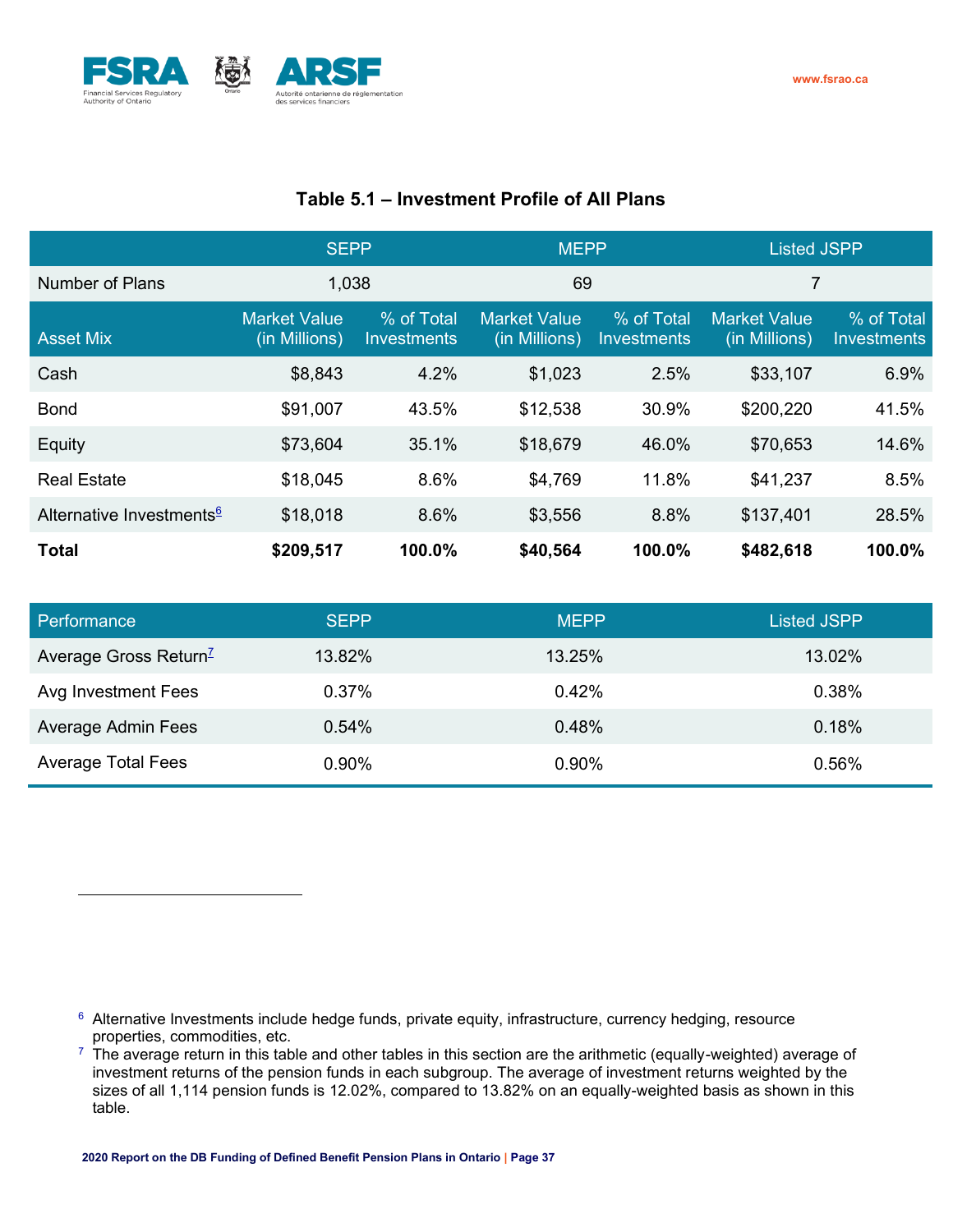



On a broad basis, traditional fixed income assets (consisting of cash and bonds) constitute 48% of total investments for the SEPPs. Non-fixed income assets (consisting of equity, real estate and alternative investments) constitute 52% of total investments, although we note that the nature of alternative investments means that they cannot always be classified as purely fixed or non-fixed income.

By comparison, the MEPPs and the seven Listed JSPPs (which are mostly large public sector plans) have a very different aggregate asset mix. The MEPPs have a much lower allocation to traditional fixed income assets and the Listed JSPPs exhibit a higher percentage of alternative investments and lower proportion of equity investments.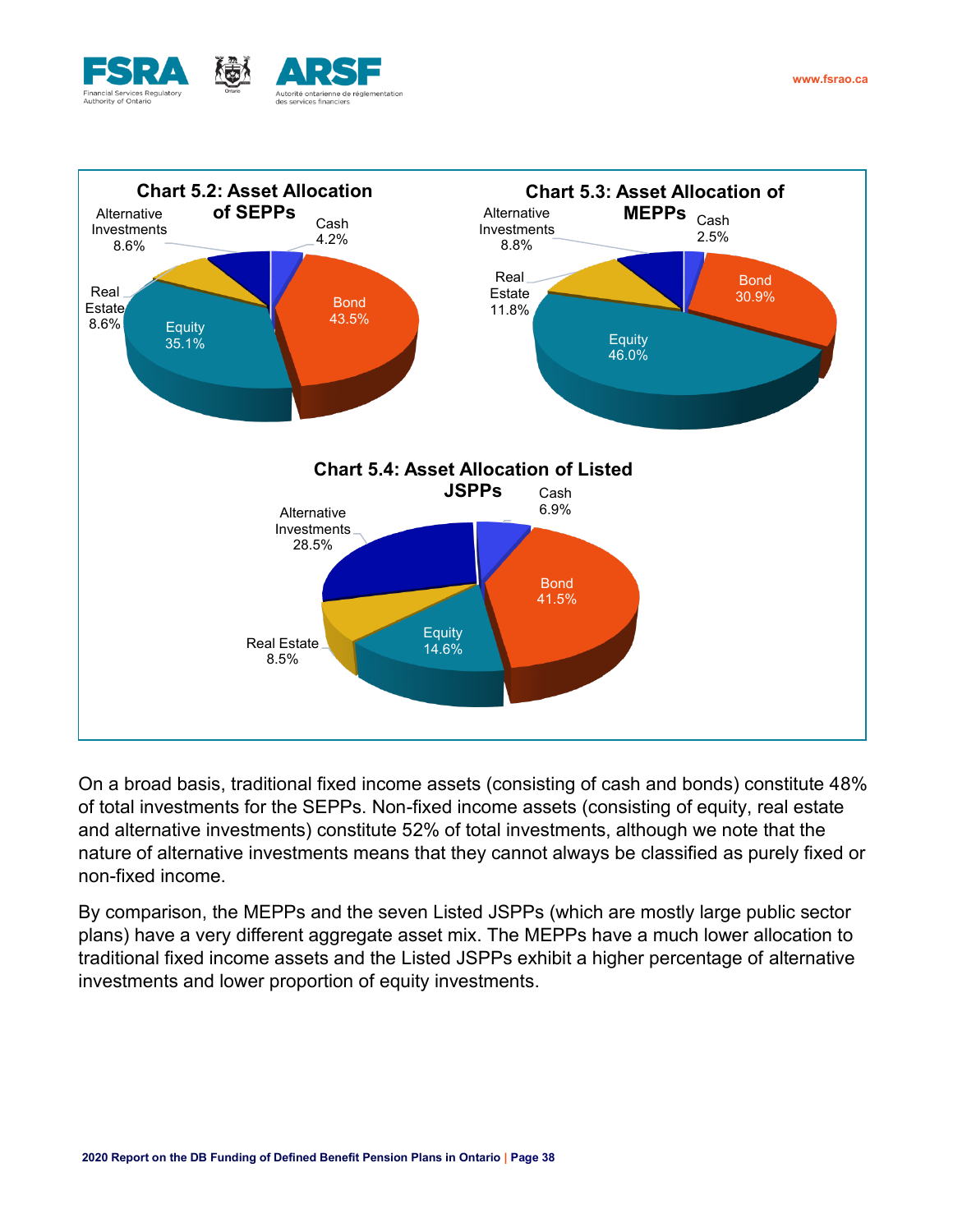

# **Table 5.5 – Performance Result Percentiles by Plan Type**

| <b>Plan Type</b>       | <b>SEPP</b> | <b>MEPP</b>                     | <b>Listed JSPP</b> | <b>All Plans</b> |
|------------------------|-------------|---------------------------------|--------------------|------------------|
| # of Plans             | 1,038       | 69                              | $\overline{7}$     | 1,114            |
|                        |             | <b>Gross Investment Returns</b> |                    |                  |
| 90th Percentile        | 17.87%      | 17.02%                          | 15.49%             | 17.79%           |
| <b>75th Percentile</b> | 16.23%      | 15.71%                          | 15.01%             | 16.17%           |
| Median                 | 14.63%      | 14.23%                          | 13.81%             | 14.55%           |
| 25th Percentile        | 12.64%      | 12.45%                          | 11.16%             | 12.62%           |
| 10th Percentile        | 8.82%       | 7.98%                           | 10.09%             | 8.81%            |
|                        |             | <b>Investment Fees</b>          |                    |                  |
| 90th Percentile        | 0.74%       | 0.60%                           | 0.66%              | 0.73%            |
| <b>75th Percentile</b> | 0.53%       | 0.51%                           | 0.57%              | 0.52%            |
| Median                 | 0.34%       | 0.42%                           | 0.31%              | 0.34%            |
| 25th Percentile        | 0.12%       | 0.32%                           | 0.24%              | 0.15%            |
| 10th Percentile        | 0.00%       | 0.22%                           | 0.15%              | 0.00%            |
|                        |             | <b>Administrative Fees</b>      |                    |                  |
| 90th Percentile        | 1.09%       | 0.84%                           | 0.28%              | 1.07%            |
| <b>75th Percentile</b> | 0.57%       | 0.50%                           | 0.25%              | 0.56%            |
| Median                 | 0.27%       | 0.26%                           | 0.20%              | 0.27%            |
| 25th Percentile        | 0.09%       | 0.15%                           | 0.10%              | 0.10%            |
| 10th Percentile        | 0.00%       | 0.08%                           | 0.08%              | 0.00%            |
|                        |             | <b>Total Fees</b>               |                    |                  |
| 90th Percentile        | 1.59%       | 1.35%                           | 0.90%              | 1.58%            |
| 75th Percentile        | 1.04%       | 0.90%                           | 0.77%              | 1.03%            |
| Median                 | 0.66%       | 0.68%                           | 0.42%              | 0.66%            |
| 25th Percentile        | 0.40%       | 0.56%                           | 0.35%              | 0.41%            |
| 10th Percentile        | 0.20%       | 0.39%                           | 0.32%              | 0.21%            |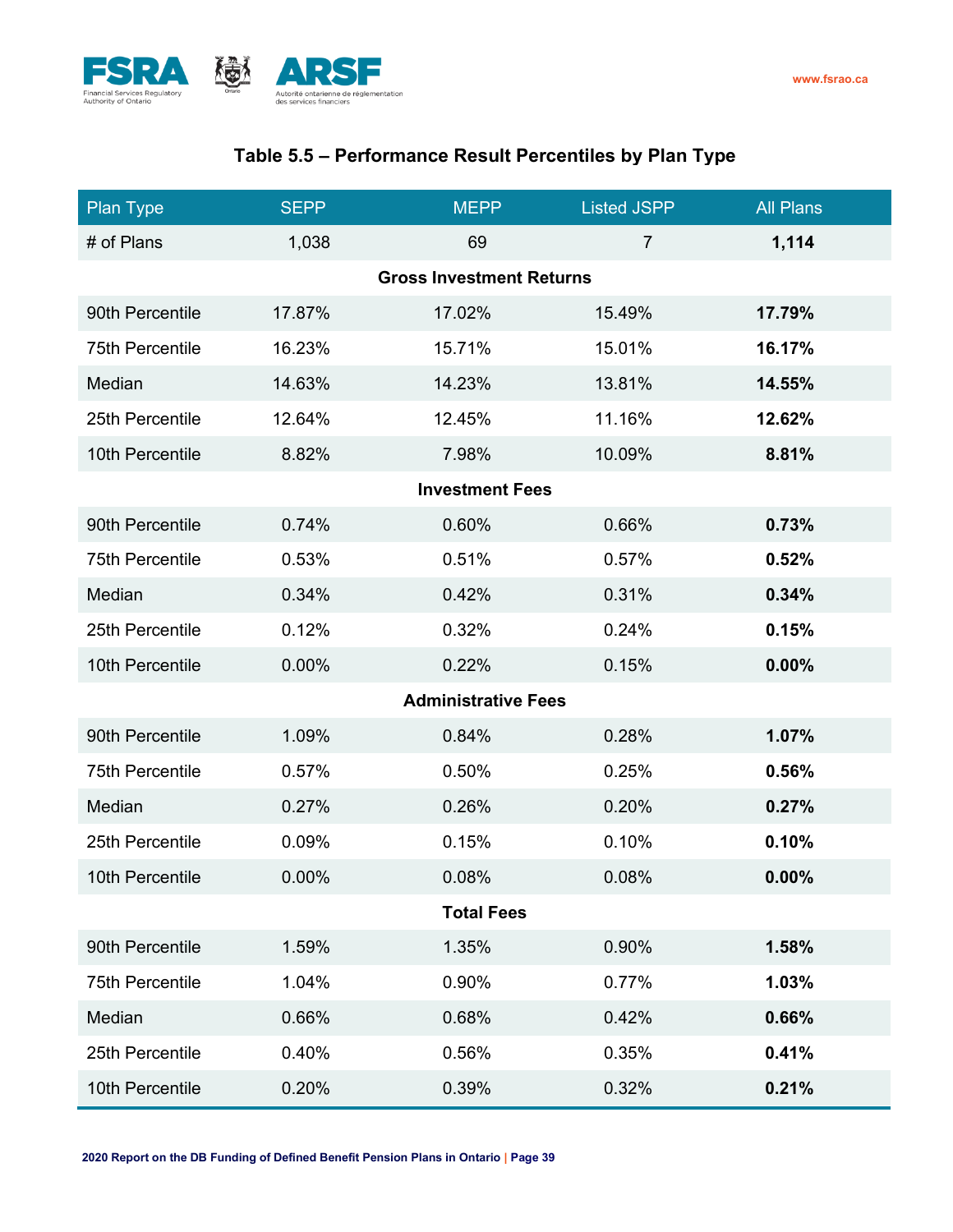

Allocations to various asset classes vary among pension plans, based on the total value of their assets. Generally, the larger the pension fund, the higher the allocations to real estate and alternative investments and the less to bond and equity. This difference is especially noticeable when comparing pension funds with over \$1 billion in assets to those that are smaller. The asset allocation of all plans, and performance, by asset size is shown in Table 5.6 and depicted in Chart 5.7.

| <b>Size of Plan Assets</b>     | <b>Under</b><br>\$10M | \$10M to<br>\$100M | \$100M to<br>\$1B | Over \$1B | <b>Listed</b><br><b>JSPP</b> | <b>All Plans</b> |
|--------------------------------|-----------------------|--------------------|-------------------|-----------|------------------------------|------------------|
| # of Plans                     | 303                   | 517                | 244               | 43        | $\overline{7}$               | 1,114            |
| Cash                           | 1.5%                  | 1.3%               | 2.3%              | 5.2%      | 6.9%                         | 5.9%             |
| Bond                           | 48.3%                 | 50.3%              | 45.7%             | 38.0%     | 41.5%                        | 41.5%            |
| Equity                         | 45.2%                 | 43.2%              | 42.0%             | 33.3%     | 14.6%                        | 22.2%            |
| <b>Real Estate</b>             | 4.7%                  | 4.7%               | 6.0%              | 11.4%     | 8.5%                         | 8.7%             |
| <b>Alternative Investments</b> | 0.3%                  | 0.5%               | 4.0%              | 12.1%     | 28.5%                        | 21.7%            |
| <b>Total</b>                   | 100.0%                | 100.0%             | 100.0%            | 100.0%    | 100.0%                       | 100.0%           |
| Performance                    |                       |                    |                   |           |                              |                  |
| Average Gross Return           | 13.71%                | 13.91%             | 14.06%            | 11.37%    | 13.02%                       | 13.78%           |
| Average Investment<br>Fees     | 0.50%                 | 0.34%              | 0.28%             | 0.32%     | 0.38%                        | 0.37%            |
| <b>Average Admin Fees</b>      | 0.96%                 | 0.47%              | 0.21%             | 0.13%     | 0.18%                        | 0.53%            |
| <b>Average Total Fees</b>      | 1.46%                 | 0.80%              | 0.49%             | 0.45%     | 0.56%                        | 0.90%            |

## **Table 5.6 – Asset Allocation of All Plans by Asset Size**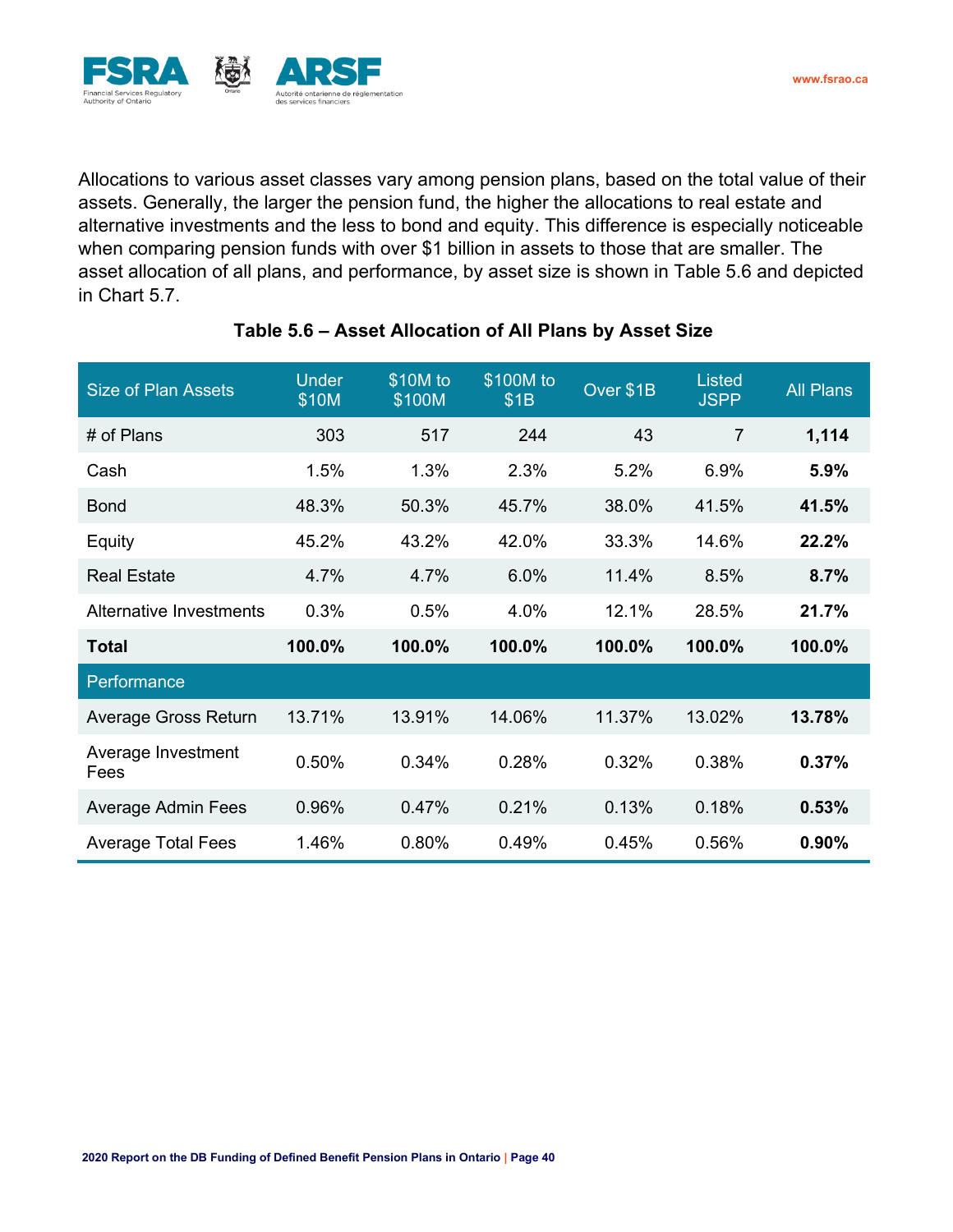



Investment data reported in previous annual reports on the funding and investment of DB pension plans in Ontario from 2011 to 2020 monitoring cycles (each starting at July 1<sup>st</sup> the previous year) demonstrates a general decreasing trend in pension fund asset allocation in equity and a general increasing trend in alternative investments. The asset allocation of all plans (other than the Listed JSPPs) over this period is shown in Table 5.8 and depicted in Chart 5.9.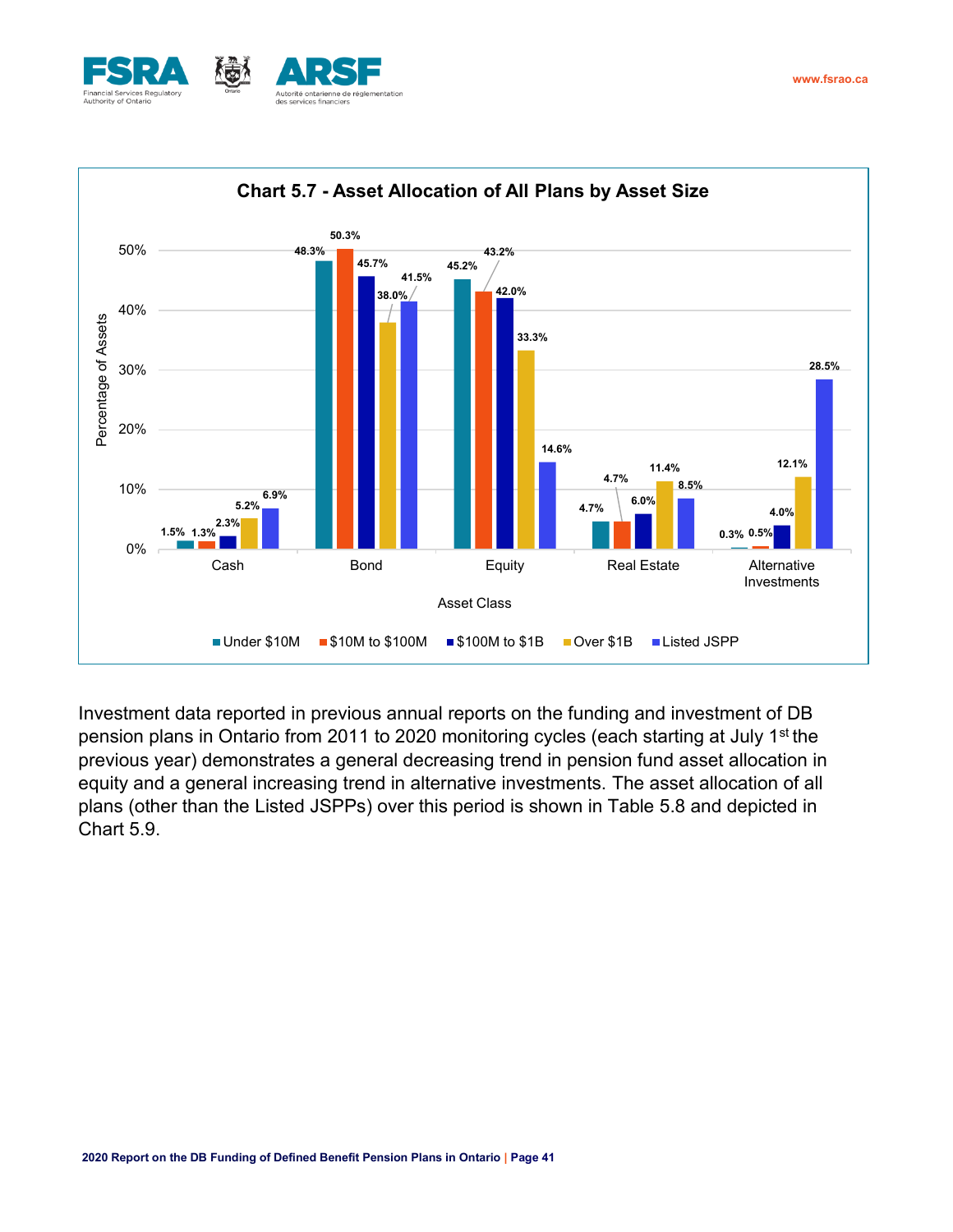

## **Table 5.8 – Asset Allocation of All Plans (Other than Listed JSPPs) from 2011 to 2020**

|                            |        | % of Total Investments |        |        |        |        |        |        |        |        |
|----------------------------|--------|------------------------|--------|--------|--------|--------|--------|--------|--------|--------|
| <b>Asset Class</b>         | 2011   | 2012                   | 2013   | 2014   | 2015   | 2016   | 2017   | 2018   | 2019   | 2020   |
| Cash                       | 3.1%   | 3.1%                   | 3.1%   | 2.7%   | 2.9%   | 3.3%   | 3.7%   | 3.4%   | 4.2%   | 3.9%   |
| <b>Bond</b>                | 38.4%  | 42.3%                  | 40.4%  | 39.4%  | 41.8%  | 42.4%  | 41.1%  | 38.9%  | 41.4%  | 41.5%  |
| Equity                     | 53.9%  | 49.1%                  | 50.8%  | 52.0%  | 48.0%  | 45.3%  | 44.7%  | 43.0%  | 37.2%  | 36.9%  |
| <b>Real Estate</b>         | 1.2%   | 1.5%                   | 1.5%   | 1.5%   | 1.7%   | 1.8%   | 2.1%   | 3.8%   | 9.0%   | 9.1%   |
| Alternative<br>Investments | 3.4%   | 4.0%                   | 4.2%   | 4.4%   | 5.6%   | 7.2%   | 8.4%   | 10.9%  | 8.2%   | 8.6%   |
| <b>Total</b>               | 100.0% | 100.0%                 | 100.0% | 100.0% | 100.0% | 100.0% | 100.0% | 100.0% | 100.0% | 100.0% |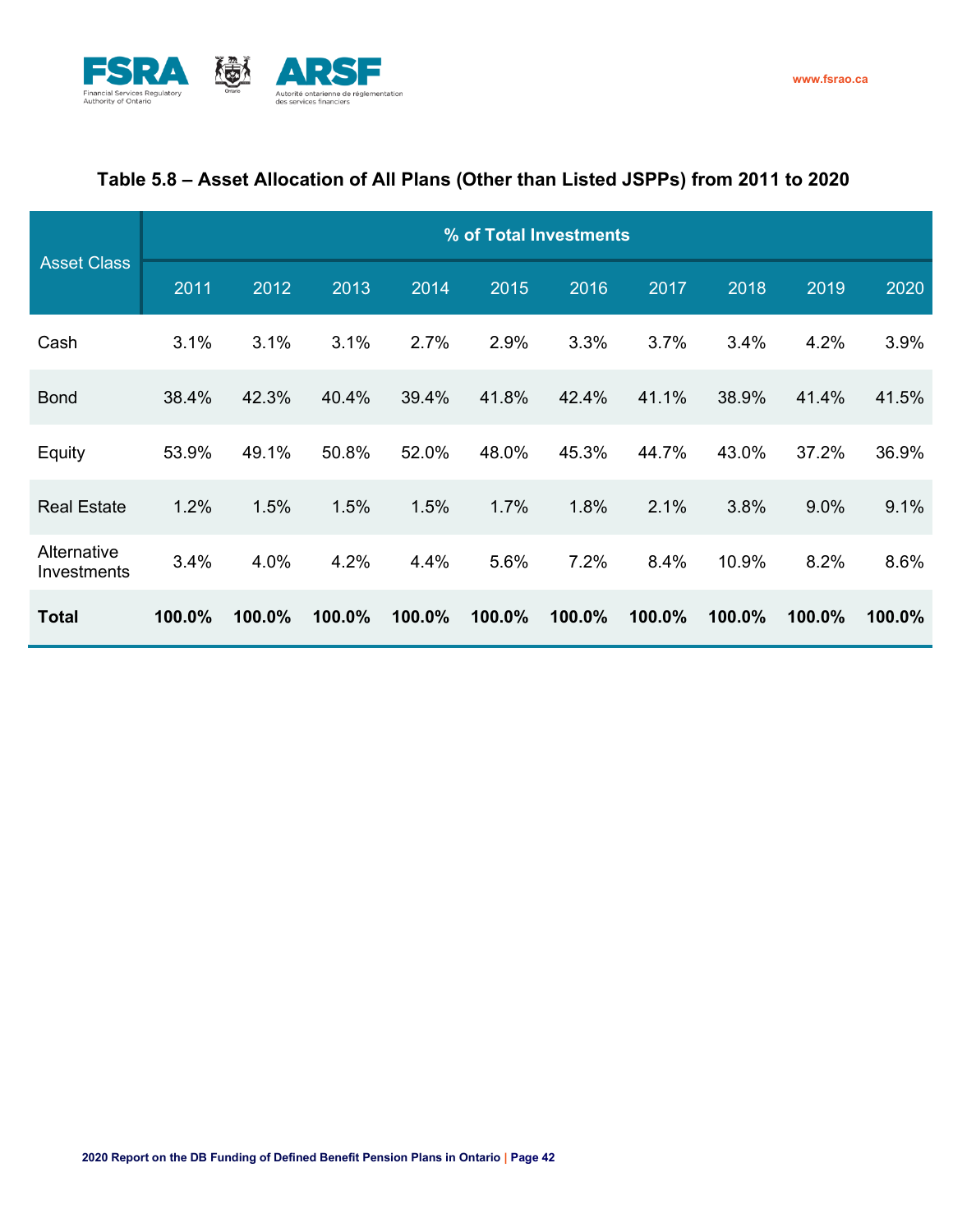

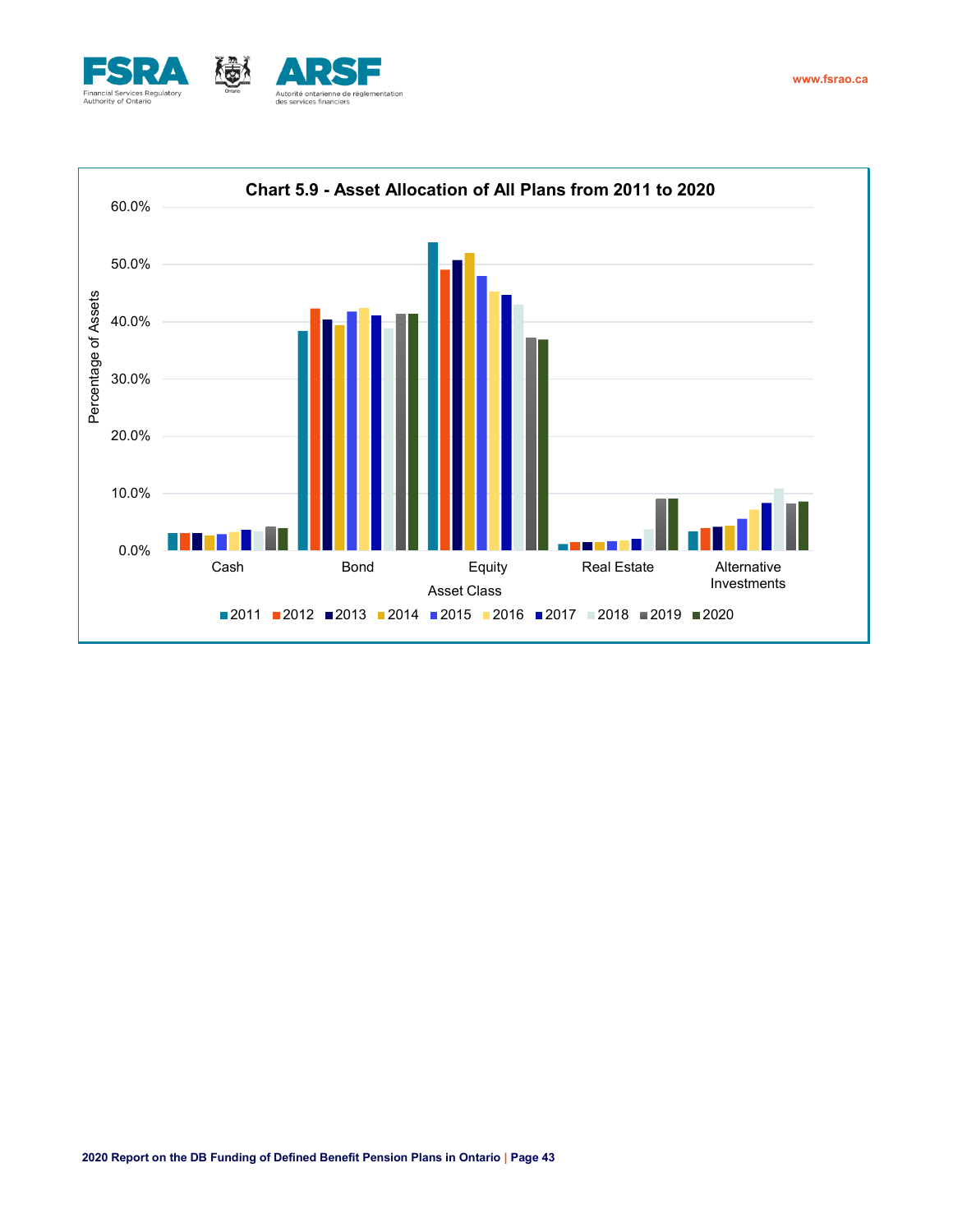



# <span id="page-43-0"></span>**5.2 Additional Information**

This section provides additional fund performance information, for plans other than Listed JSPPs, based on plan's solvency ratio and percentage of funds invested in pooled funds.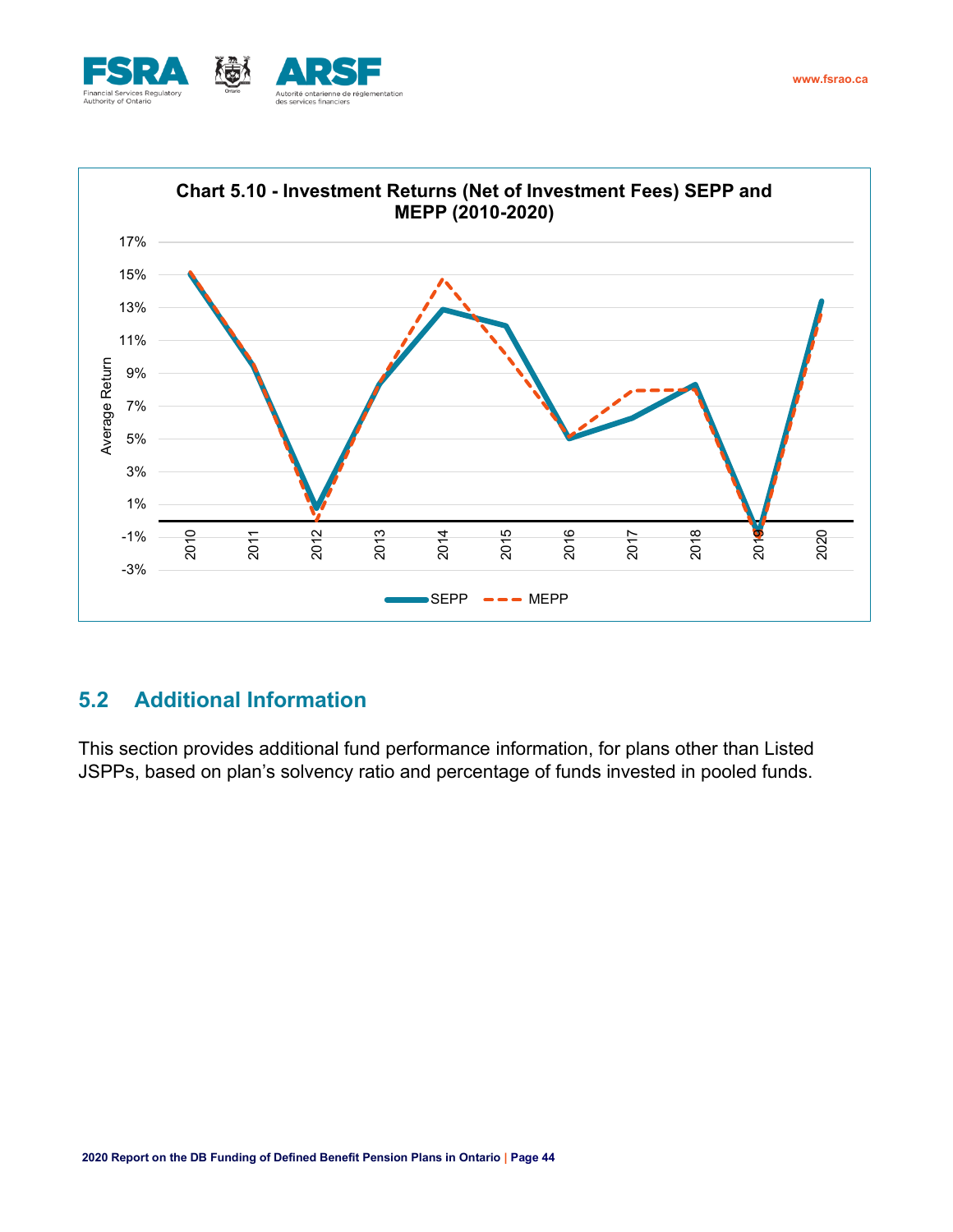

## <span id="page-44-0"></span>**By solvency ratio (for plans other than Listed JSPPs)**

### **Table 5.11 – Investment Results by Solvency Ratio (SR)**

| <b>Solvency Ratio (SR)</b> |                                        | SR < 0.85 | $0.85 \leq S$ R < 1 | $SR \geq 1.0$ | <b>All Plans</b> |
|----------------------------|----------------------------------------|-----------|---------------------|---------------|------------------|
| # of Plans                 |                                        | 128       | 557                 | 422           | 1,107            |
|                            | <b>Fixed Income</b><br>(Cash and Bond) | 33.07%    | 49.56%              | 52.97%        | 45.35%           |
| <b>Asset Mix</b>           | Equity                                 | 41.72%    | 37.46%              | 31.07%        | 36.90%           |
|                            | <b>Real Estate</b>                     | 11.93%    | 7.65%               | 8.03%         | 9.12%            |
|                            | Alternative Investments                | 13.27%    | 5.33%               | 7.93%         | 8.63%            |
|                            |                                        |           |                     |               |                  |
| Performance                | Average Gross Return                   | 13.53%    | 13.73%              | 13.94%        | 13.79%           |
|                            | <b>Average Investment Fees</b>         | 0.41%     | 0.38%               | 0.34%         | 0.37%            |

It appears that better funded plans tend to have higher allocation to fixed income – this could perhaps be attributed to any de-risking strategies that these plans might have implemented.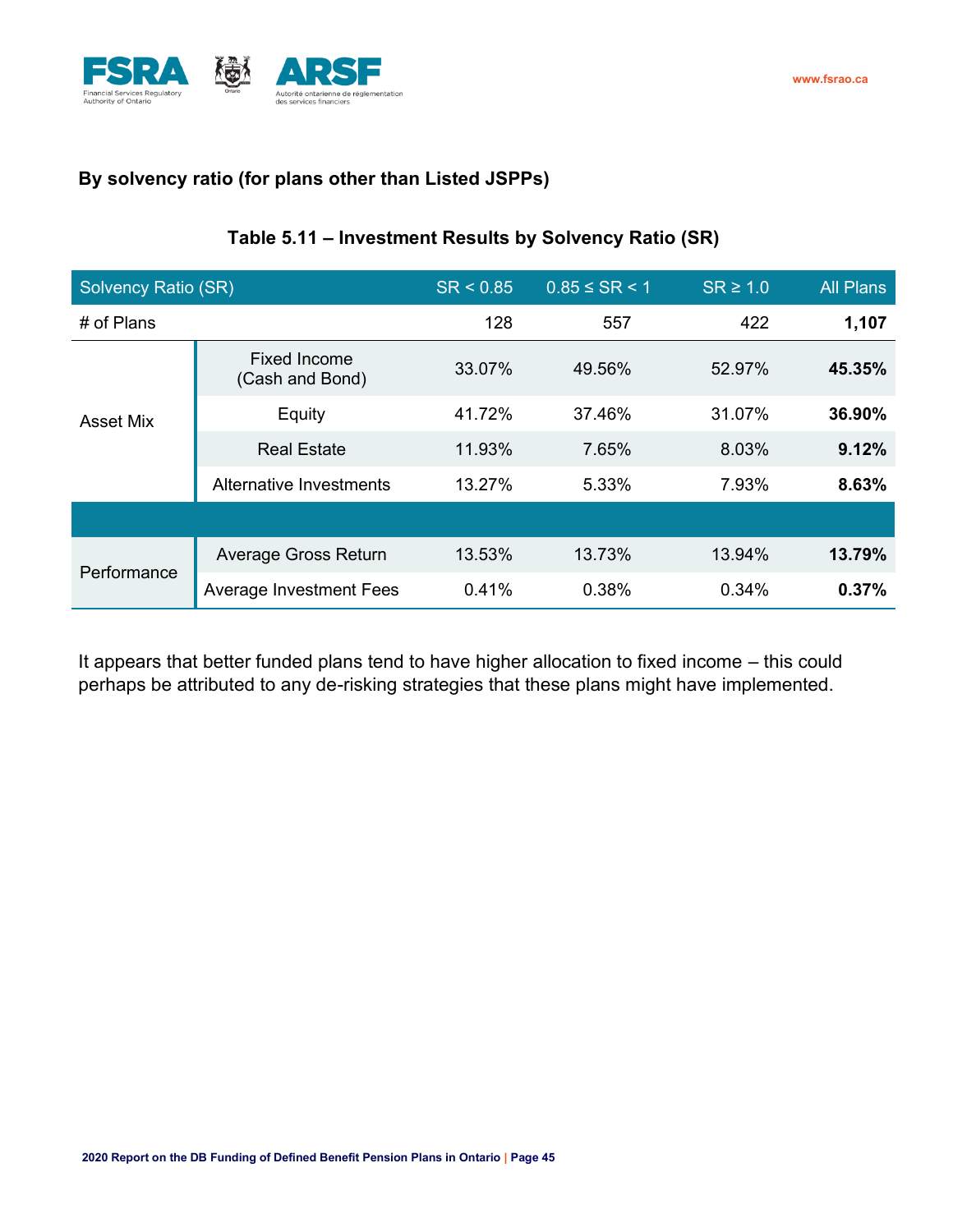



## <span id="page-45-0"></span>**By percentages invested in pooled funds (for plans other than listed JSPPs)**

| % Invested<br>in Pooled<br><b>Funds</b> | <b>Plan Size</b>                                                                                | <b>Under</b><br>\$10M  | \$10M to<br>\$100M     | \$100M to<br>\$1B      | Over \$1B                         |
|-----------------------------------------|-------------------------------------------------------------------------------------------------|------------------------|------------------------|------------------------|-----------------------------------|
| < 20%                                   | # of plans<br><b>Average Gross Return</b><br>Average Investment<br>Fees                         | 12<br>8.67%<br>0.33%   | 43<br>12.39%<br>0.26%  | 41<br>13.65%<br>0.29%  | 14<br>13.18%<br>0.21%             |
| 20% - 80%                               | # of plans<br><b>Average Gross Return</b><br>Average Investment<br>Fees                         | 14<br>13.79%<br>0.25%  | 46<br>13.51%<br>0.34%  | 66<br>13.39%<br>0.27%  | 22<br>10.20%<br>0.41%             |
| $>80\%$                                 | # of plans<br>Average Gross Return<br>Average Investment<br>Fees                                | 277<br>13.92%<br>0.52% | 428<br>14.11%<br>0.35% | 137<br>14.50%<br>0.28% | $\overline{7}$<br>11.45%<br>0.25% |
| <b>Total</b>                            | # of plans<br><b>Average Gross</b><br><b>Return</b><br><b>Average Investment</b><br><b>Fees</b> | 303<br>13.71%<br>0.50% | 517<br>13.91%<br>0.34% | 244<br>14.06%<br>0.28% | 43<br>11.37%<br>0.32%             |

### **Table 5.12 – Investment Results by Percentage Invested in Pooled Funds**

Allocation to pooled funds decreases with size of the plan. There appears to be a positive relationship between the percentage of assets invested in pooled funds and gross returns for the mid-size plans and the reverse is observed for plans with over \$1 billion in assets.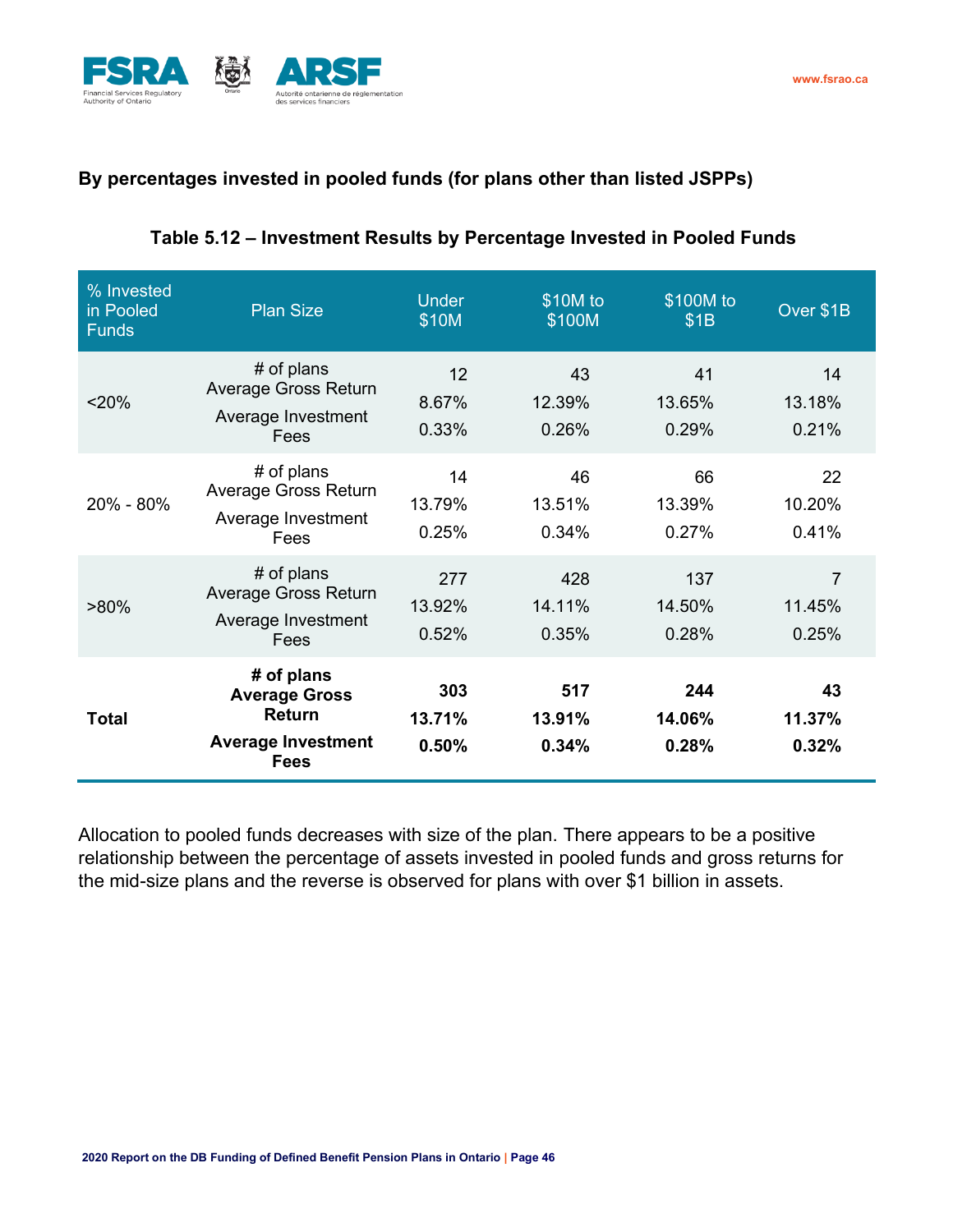

# <span id="page-46-0"></span>**6.0 Baseline Projections**

This section estimates annual funding contributions and funded positions of all plans to December 31, 2020 to facilitate continued monitoring and trend analysis.

# <span id="page-46-1"></span>**6.1 Estimated DB Funding Contributions in 2021**

Table 6.1 presents 2021 estimated funding contributions – comprising normal costs and special payments – for DB plans including hybrid plans with defined benefit provisions. Estimates are based on contribution recommendations set out in most recently filed plan valuation reports between July 1, 2017 and June 30, 2020.<sup><u>8</u></sup>

|                                                     | <b>SEPP</b>                                    |                                                 |             |                              |                  |
|-----------------------------------------------------|------------------------------------------------|-------------------------------------------------|-------------|------------------------------|------------------|
|                                                     | <b>Plans with</b><br>Solvency<br><b>Excess</b> | <b>Plans with</b><br>Solvency<br><b>Deficit</b> | <b>MEPP</b> | <b>Listed</b><br><b>JSPP</b> | <b>All Plans</b> |
| Number of Plans                                     | 418                                            | 655                                             | 69          | 7                            | 1,149            |
|                                                     |                                                | (In Millions)                                   |             |                              |                  |
| <b>Employer Normal</b><br><b>Cost Contributions</b> | \$654                                          | \$1,961                                         | \$1,629     | \$5,700                      | \$9,944          |
| <b>Member Required</b><br>Contributions             | \$180                                          | \$886                                           | \$152       | \$5,390                      | \$6,608          |
| Sub-total                                           | \$834                                          | \$2,847                                         | \$1,781     | \$11,090                     | \$16,552         |
| <b>Special Payments</b>                             | \$31                                           | \$706                                           | \$210       | \$747                        | \$1,694          |
| <b>Total</b>                                        | \$865                                          | \$3,553                                         | \$1,991     | \$11,837                     | \$18,246         |

#### **Table 6.1 – Estimated DB Funding in 2021**

<sup>8</sup> For plans where the AIS reported contributions did not extend to cover 2021, the 2021 estimated contributions were determined assuming contributions would continue at the last available rate.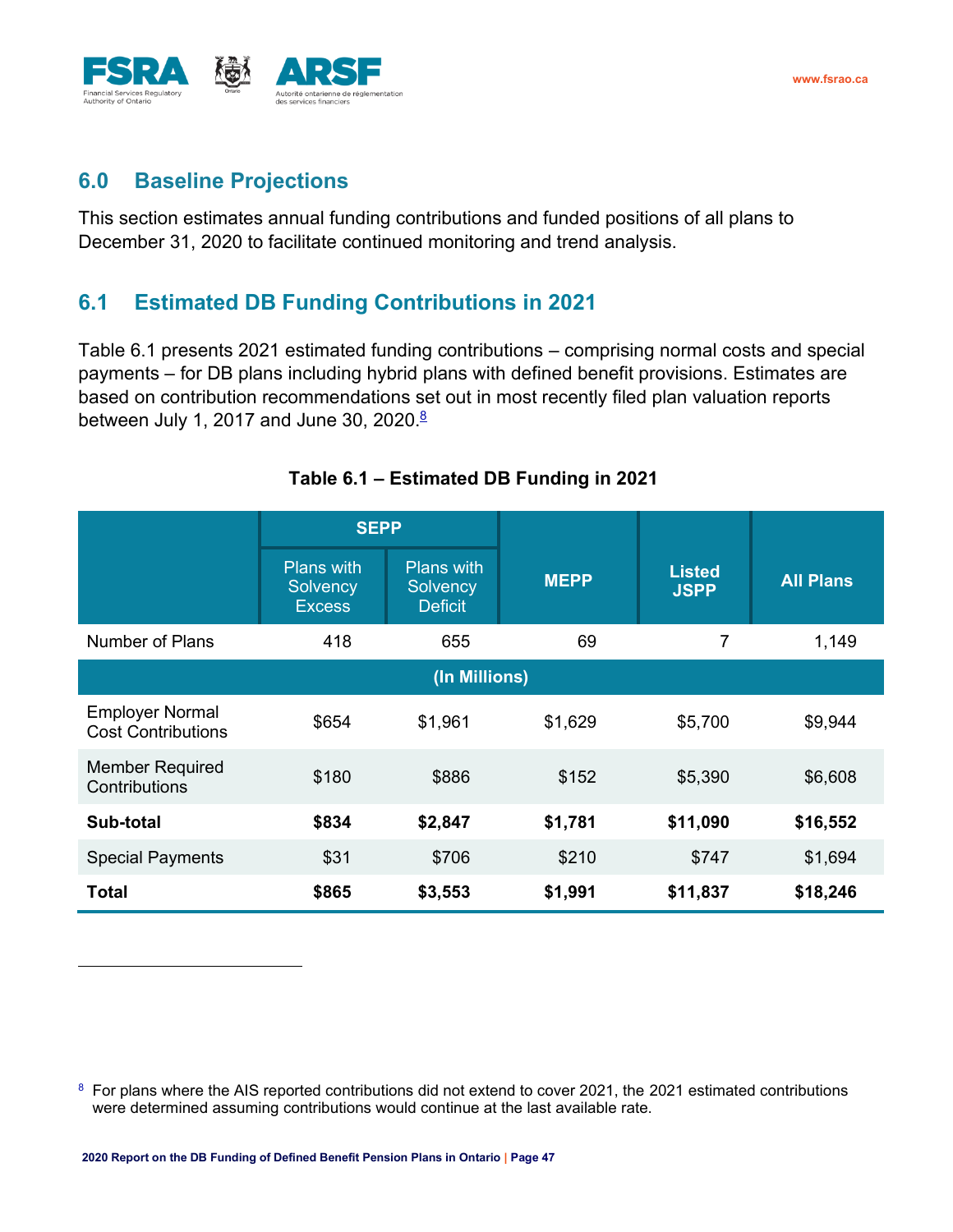

Total 2021 DB funding contributions are estimated to be \$18.2 billion of which 9.3% represents special payments of \$1.7 billion. This compares to the total 2020 DB funding contributions estimated in the 2019 Report of \$17.4 billion. The increase of \$840 million consists of increases of \$1.01 billion in employer normal costs and \$452 million in member required contributions and a decrease of \$624 million in special payments.

For plans other than MEPPs and Listed JSPPs, the table also provides a breakdown of estimated funding contributions between plans with a solvency excess and plans with a solvency deficit in the most recently filed report. Special payments of \$31 million represent 3.5% of total contributions for SEPPs with a solvency excess. This compares with special payments of \$706 million, representing about 19.9% of total contributions for SEPPs with solvency deficits.

Estimated 2021 funding contributions are determined after consideration of prior year credit balances or funding excesses, subject to statutory restrictions.

# <span id="page-47-0"></span>**6.2 Projected Financial Position as at December 31, 2020**

#### <span id="page-47-1"></span>**December 31, 2020 solvency position projection**

Table 6.2 presents the distribution of solvency ratios reported in last filed valuation reports and the distribution of projected solvency ratios (PSRs) derived by projecting DB solvency plan assets and actuarial liabilities to the end of 2020 (with a comparison of PSRs as at December 31, 2019 from the 2019 Report). The projections reflect the impact of investment returns, changes in solvency interest rates and expected funding contributions.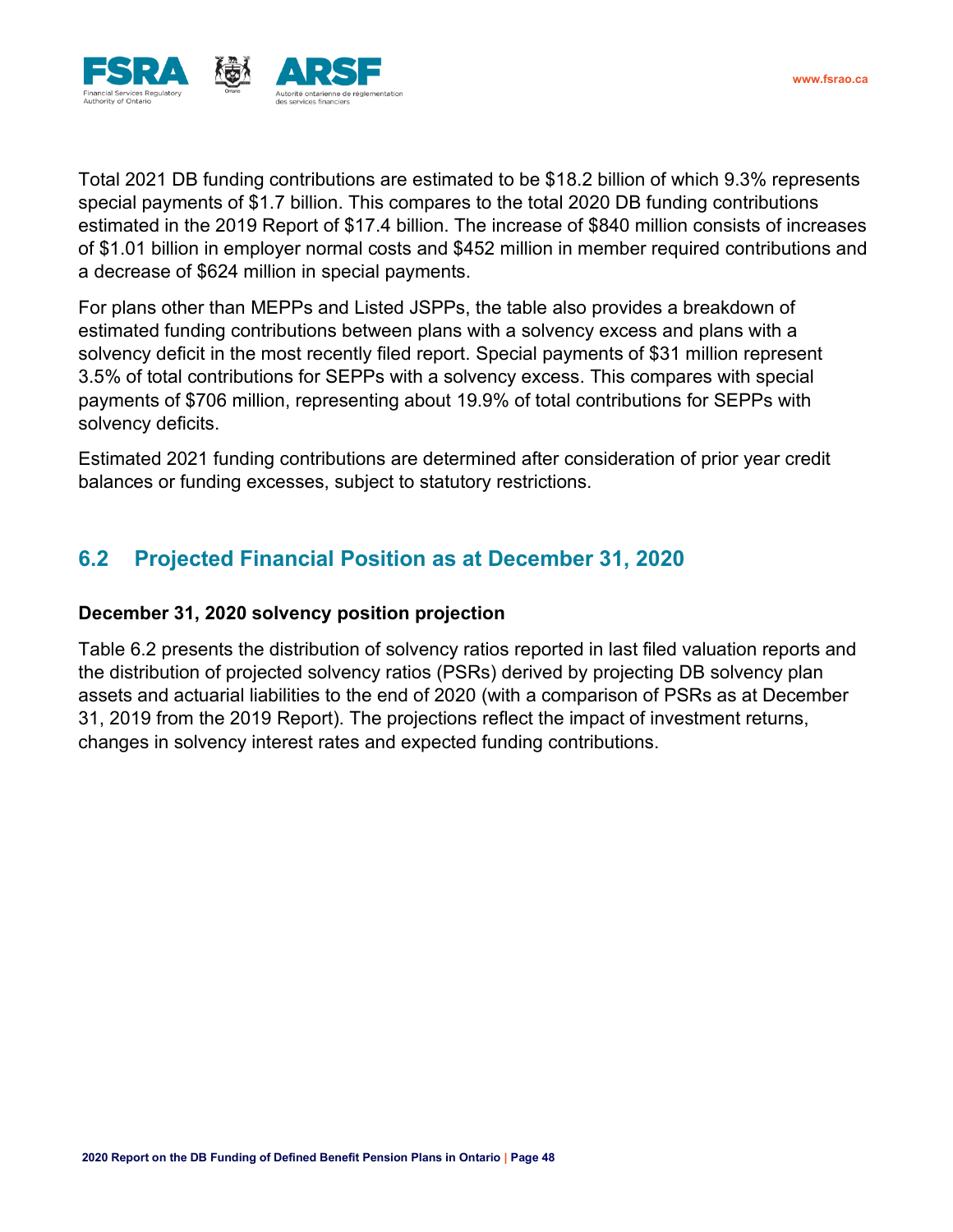

|                          | Actual as at Last      | Projected Solvency Ratio as at Dec 31, 2020 |             |                    |                  |  |  |
|--------------------------|------------------------|---------------------------------------------|-------------|--------------------|------------------|--|--|
|                          | <b>Filed Valuation</b> | <b>SEPP</b>                                 | <b>MEPP</b> | <b>Listed JSPP</b> | <b>All Plans</b> |  |  |
| <b>Median SR</b>         | 96%                    | 97%                                         | 71%         | 87%                | 96%              |  |  |
| $SR < 70\%$              | 4%                     | $1\%$                                       | 46%         | $0\%$              | 4%               |  |  |
| $70\% \leq SR \leq 85\%$ | 8%                     | 15%                                         | 33%         | 42%                | 16%              |  |  |
| $85\% \leq SR < 100\%$   | 51%                    | 41%                                         | 12%         | 29%                | 39%              |  |  |
| $100%$ ≤ SR              | 37%                    | 43%                                         | 9%          | 29%                | 41%              |  |  |

## **Table 6.2 – Distribution of Solvency Ratios**

The median projected solvency ratio for all plans has decreased to 96% as at December 31, 2020 from 98% as at December 31, 2019. The decrease is primarily attributable to:

- A 6.3% decrease due to a drop in the solvency valuation interest rates as at December 31, 2020 from their December 31, 2019 levels; partially offset by
- A 4.3% increase due to an estimated median net investment return of 9.4% as well as estimated contributions made in 2020.

## <span id="page-48-0"></span>**December 31, 2020 going-concern position projection**

With the enhanced focus on going-concern funded positions of DB plans under the funding regime, FSRA also estimated going-concern funded ratios as at December 31, 2020 to facilitate further proactive tracking in the future. December 31, 2020 going-concern funding ratios were developed by projecting DB going-concern plan assets and actuarial liabilities to the end of 2020 and reflecting actual/estimated investment returns to the end of 2020.

In contrast to the projected solvency ratios, the projected going-concern funded ratios are not based on prescribed interest rates but chosen by the plan actuary in consultation with the plan administrator. Our projection assumes that the going-concern actuarial assumptions, and in particular the interest rate, would remain unchanged from those used in the last filed actuarial valuation report. However, because the going-concern interest rate assumption is not prescribed, more variability is expected in the projected results when compared to actual outcomes.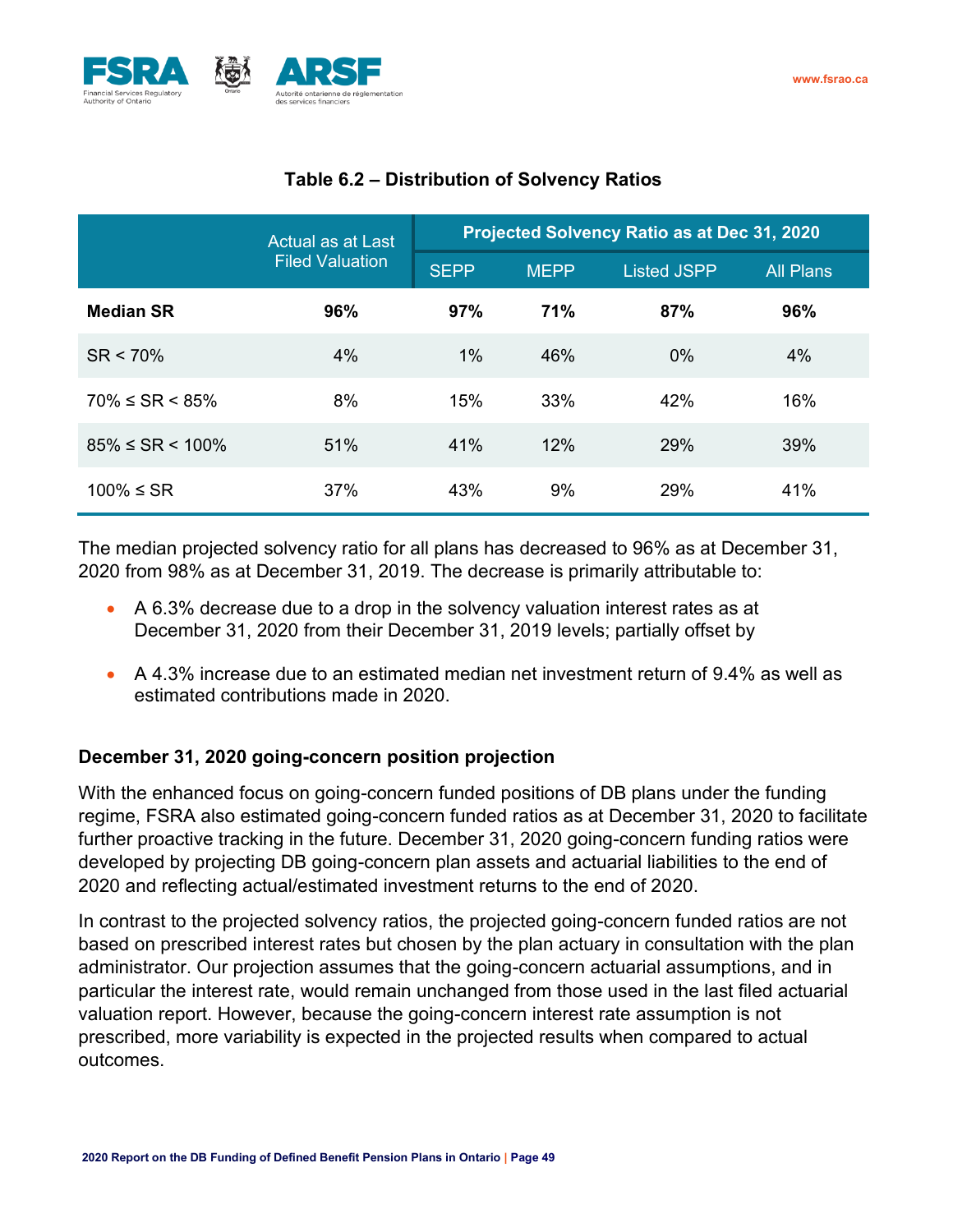

|                                     | Actual as at                   | Projected GC Ratio as at Dec 31, 2019 |             |                    |                  |  |  |
|-------------------------------------|--------------------------------|---------------------------------------|-------------|--------------------|------------------|--|--|
|                                     | Last<br><b>Filed Valuation</b> | <b>SEPP</b>                           | <b>MEPP</b> | <b>Listed JSPP</b> | <b>All Plans</b> |  |  |
| <b>Median GC Ratio</b>              | 109%                           | 115%                                  | 110%        | 101%               | 114%             |  |  |
| $70\% \leq G$ C Ratio < 85%         | 2%                             | 1%                                    | $1\%$       | 0%                 | $1\%$            |  |  |
| $85\% \leq$ GC Ratio $\leq$<br>100% | 20%                            | 11%                                   | 22%         | 43%                | 12%              |  |  |
| $100\% \leq$ GC Ratio               | 78%                            | 88%                                   | 77%         | 57%                | 87%              |  |  |

## **Table 6.3 – Distribution of Going-concern (GC) Ratios**

It should be noted that the going-concern ratios are determined as defined in the Regulation and do not include any PfAD.

## <span id="page-49-0"></span>**Methodology and assumptions**

Results reported in the most recently filed valuation reports (i.e., assets and liabilities) were projected to December 31, 2020 reflecting estimated investment returns and expected contributions along with the following assumptions:

- Sponsors would use all available funding excess and prior year credit balances for contribution holidays subject to statutory restrictions.
- Sponsors would make all required normal cost contributions and minimum statutory special payments.
- Cash outflows equal to pension amounts payable to retired members as reported in last filed valuation reports were deducted from both plan assets and liabilities. Plan administration costs were indirectly reflected through the use of net after expense investment returns.

Each plan's unique projection period investment returns for 2017, 2018 and 2019 were determined based on its IIS fillings.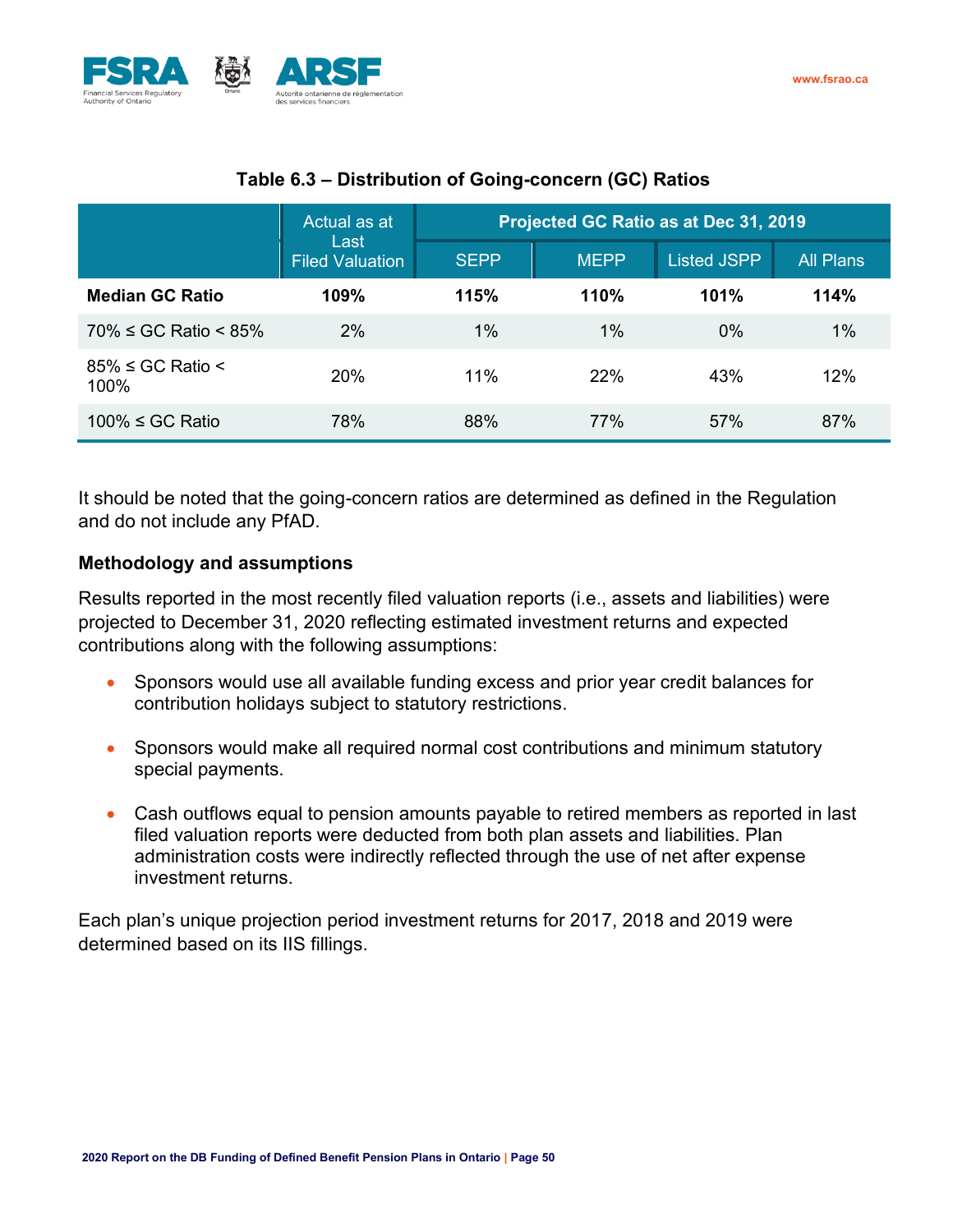

#### **Table 6.4 – Individual Plan 2017, 2018 and 2019 Rate of Return Statistics**

|                                   | 5 <sup>th</sup><br>Percentile | 1 <sup>st</sup><br>Quartile | 2 <sub>nd</sub><br>Quartile | 3 <sup>rd</sup><br>Quartile | 95 <sup>th</sup><br>Percentile |
|-----------------------------------|-------------------------------|-----------------------------|-----------------------------|-----------------------------|--------------------------------|
| 2019 Gross Return                 | 4.9%                          | 12.7%                       | 14.5%                       | 16.2%                       | 18.9%                          |
| 2019 Net After Investment Expense | 4.8%                          | 12.3%                       | 14.1%                       | 15.8%                       | 18.5%                          |
| 2019 Net After All Expense        | 4.3%                          | 11.5%                       | 13.5%                       | 15.2%                       | 17.8%                          |
| 2018 Gross Return                 | $-4.1%$                       | $-2.2%$                     | $-1.0%$                     | 0.4%                        | 6.2%                           |
| 2018 Net After Investment Expense | $-4.6%$                       | $-2.6%$                     | $-1.4%$                     | 0.1%                        | 5.7%                           |
| 2018 Net After All Expense        | $-5.7%$                       | $-3.2%$                     | $-1.8%$                     | $-0.2%$                     | 5.3%                           |
| 2017 Gross Return                 | 5.0%                          | 7.6%                        | 8.9%                        | 10.0%                       | 12.6%                          |
| 2017 Net After Investment Expense | 4.7%                          | 7.2%                        | 8.4%                        | 9.6%                        | 12.2%                          |
| 2017 Net After All Expense        | 3.8%                          | 6.6%                        | 7.9%                        | 9.2%                        | 11.6%                          |

For 2020, each plan's returns were estimated based on its 2019 IIS asset allocation information in conjunction with 2020 market index returns, offset by a 25 basis point quarterly expense allowance.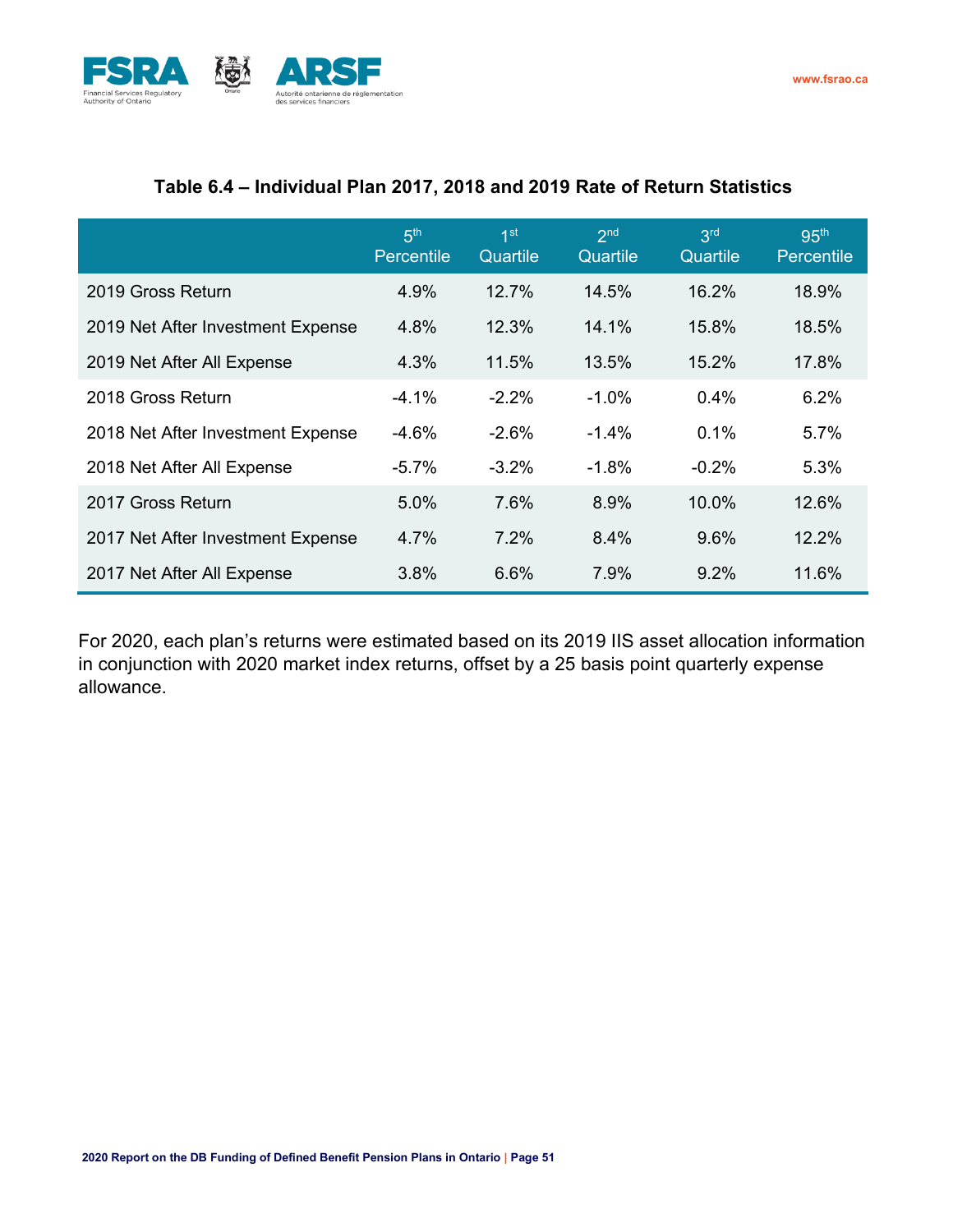

#### **Table 6.5 – Estimated Rate of Return Statistics for 2020 based on Market Index Returns**

|                            | <b>片</b><br>Percentile | 1st<br>Quartile | 2 <sub>nd</sub><br>Quartile | 3 <sup>rd</sup><br>Quartile | 95 <sup>th</sup><br>Percentile |
|----------------------------|------------------------|-----------------|-----------------------------|-----------------------------|--------------------------------|
| 2020 Gross Return          | $4.9\%$                | $9.0\%$         | 10.5%                       | $10.7\%$                    | 10.8%                          |
| 2020 Net After All Expense | 3.8%                   | 7.9%            | 9.4%                        | $9.6\%$                     | $9.7\%$                        |

#### **Table 6.6 – 2020 Market Index Returns**

|         | S&P / TSX Total<br><b>Return Index</b> | <b>MSCI World Total</b><br>Net Return Index | <b>FTSE TMX</b><br><b>Universe Bond</b><br><b>Index</b> | <b>FTSE TMX Long</b><br><b>Bond Index</b> |
|---------|----------------------------------------|---------------------------------------------|---------------------------------------------------------|-------------------------------------------|
| Q4 2020 | 9.0%                                   | 8.7%                                        | 0.6%                                                    | 0.8%                                      |
| Q3 2020 | 4.7%                                   | 5.8%                                        | 0.4%                                                    | $-0.3%$                                   |
| Q2 2020 | 17.0%                                  | 14.2%                                       | 5.9%                                                    | 11.2%                                     |
| Q1 2020 | $-20.9%$                               | $-13.3%$                                    | 1.6%                                                    | 0.2%                                      |

## **Table 6.7 – Projected Solvency Valuation Bases at December 31, 2019 and 2020:**

|                   | <b>Commuted Value Basis</b>                                                          | <b>Annuity Purchase Basis</b>                         |
|-------------------|--------------------------------------------------------------------------------------|-------------------------------------------------------|
| December 31, 2020 | Interest: 1.40% for 10 years,<br>2.90% thereafter<br>Mortality: CPM2014 generational | Interest: $2.60\%$<br>Mortality: CPM2014 generational |
| December 31, 2019 | Interest: 2.40% for 10 years,<br>2.50% thereafter<br>Mortality: CPM2014 generational | Interest: $3.06\%$<br>Mortality: CPM2014 generational |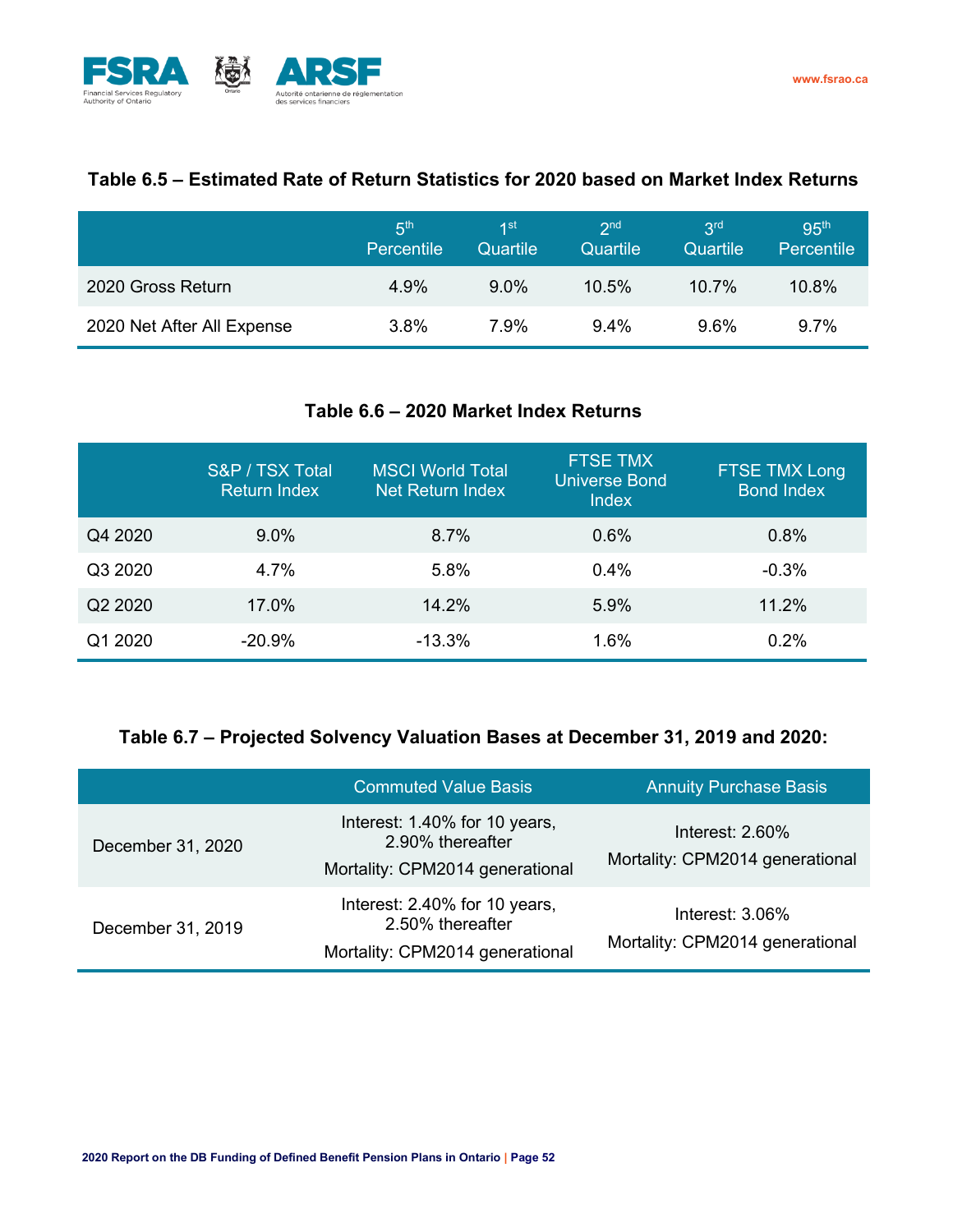

# <span id="page-52-0"></span>**7.0 Glossary**

The following terms are explained for the purpose of this report:

**Defined Benefit (DB) Pension Plan:** In a defined benefit pension plan, the amount of the pension benefit is determined by a defined formula, usually based on years of service. There are several types of defined benefit plans, including:

- Final Average the benefit is based on the member's average earnings over the member's last several years (typically three or five) of employment and years of service.
- Career Average the benefit is based on the member's earnings over the member's entire period of service.
- Flat Benefit the benefit is based on a fixed dollar amount for each year of service.

**Defined Contribution (DC) Pension Plan:** In a defined contribution plan, the pension benefit is based solely on the amount of pension that can be provided by the amount contributed to the member's individual account together with any expenses and investment returns allocated to that account.

**Frozen DB Plans:** Pension plans in which members have a frozen defined benefit entitlement and do not accrue any future service in that pension plan.

**Frozen Hybrid:** Pension plans in which members have a frozen defined benefit entitlement, but are accruing future defined contribution benefits.

**Funding Valuation:** This is a valuation of a defined benefit pension plan prepared for funding purposes. Two types of valuations are required by the PBA: a *going-concern* valuation (which assumes the pension plan will continue indefinitely); and a *solvency* valuation (which assumes the plan would be fully wound up as at the effective date of the valuation). Under Ontario's legislation, a solvency valuation may exclude the value of specified benefits (e.g., indexation, prospective benefit increases, or plant closure/layoff benefits).

**Hybrid Pension Plan:** A hybrid pension plan contains both defined benefit and defined contribution provisions. A member's pension benefit may be a combination of the defined benefit plus the defined contribution entitlement or a pension benefit which is the greater of the defined benefit entitlement or the defined contribution entitlement.

**Jointly sponsored pension plan (JSPP):** A jointly sponsored pension plan is a special type of pension plan in which decision making and contributions are shared by both plan members and their employer(s). A JSPP provides [defined benefits](http://www.fsco.gov.on.ca/en/pensions/pension-plan-guide/Pages/HRPPW-Types-of-Registered-Pension-Plans-and-Benefits.html#defined-benefits) to plan members and contributions are always made by both [plan members](http://www.fsco.gov.on.ca/en/pensions/pension-plan-guide/Pages/Glossary.html#member) and their employers (this is known as a [contributory plan\)](http://www.fsco.gov.on.ca/en/pensions/pension-plan-guide/Pages/Glossary.html#contributory-plan).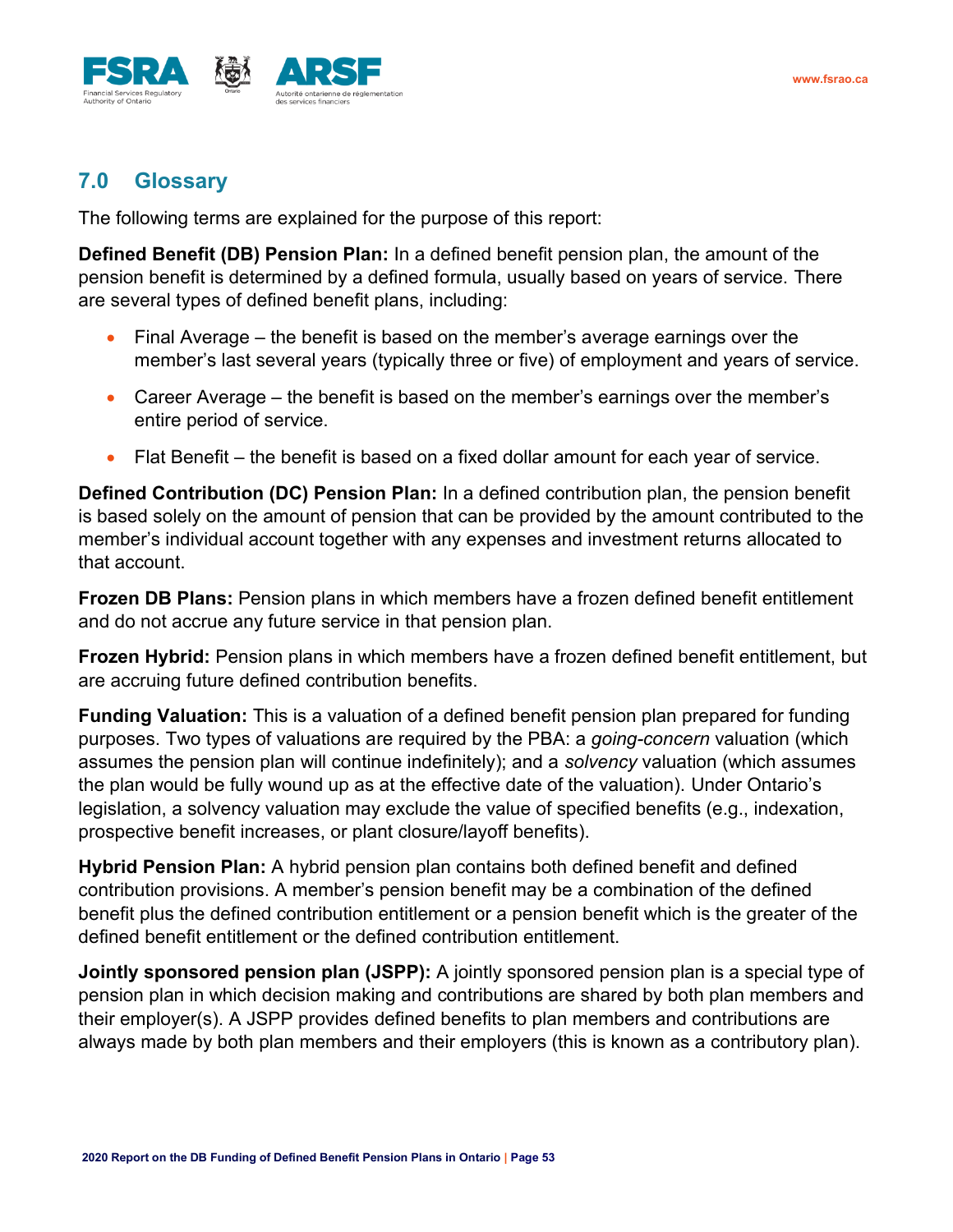

**Multi-Employer Pension Plan (MEPP**): A multi-employer pension plan covers the employees of two or more unrelated employers. These plans may provide defined benefits but, in most MEPPs, the required contributions are negotiated and fixed through collective bargaining.

**Single Employer Pension Plan (SEPP):** A single employer pension plan is one in which a single employer, or several related employers within a corporate group, participate and contribute to the same pension plan. A SEPP can be provided to all employees, or just certain [classes of employees](http://www.fsco.gov.on.ca/en/pensions/pension-plan-guide/Pages/Glossary.html#coe) (e.g., all unionized employees). It is usually governed and administered by the [plan sponsor](http://www.fsco.gov.on.ca/en/pensions/pension-plan-guide/Pages/Glossary.html#plan-sponsor) without input from [plan members.](http://www.fsco.gov.on.ca/en/pensions/pension-plan-guide/Pages/Glossary.html#member)

# <span id="page-53-0"></span>**8.0 Appendix – Additional Information**

This appendix provides additional details of the profile of the plans that have been included in the funding data analysis. The data consists of DB pension plans that have filed valuation reports with valuation dates between July 1, 2017 and June 30, 2020. Please refer to Section 2.0 – Funding Data for details of how the data was compiled.

Table 8.1 shows a reconciliation of the 1,230 plans analyzed in the 2019 Report to the 1,149 plans analyzed in the 2020 Report and Table 8.2 compares the number of plans analyzed in the current report with the plans analyzed in previous reports.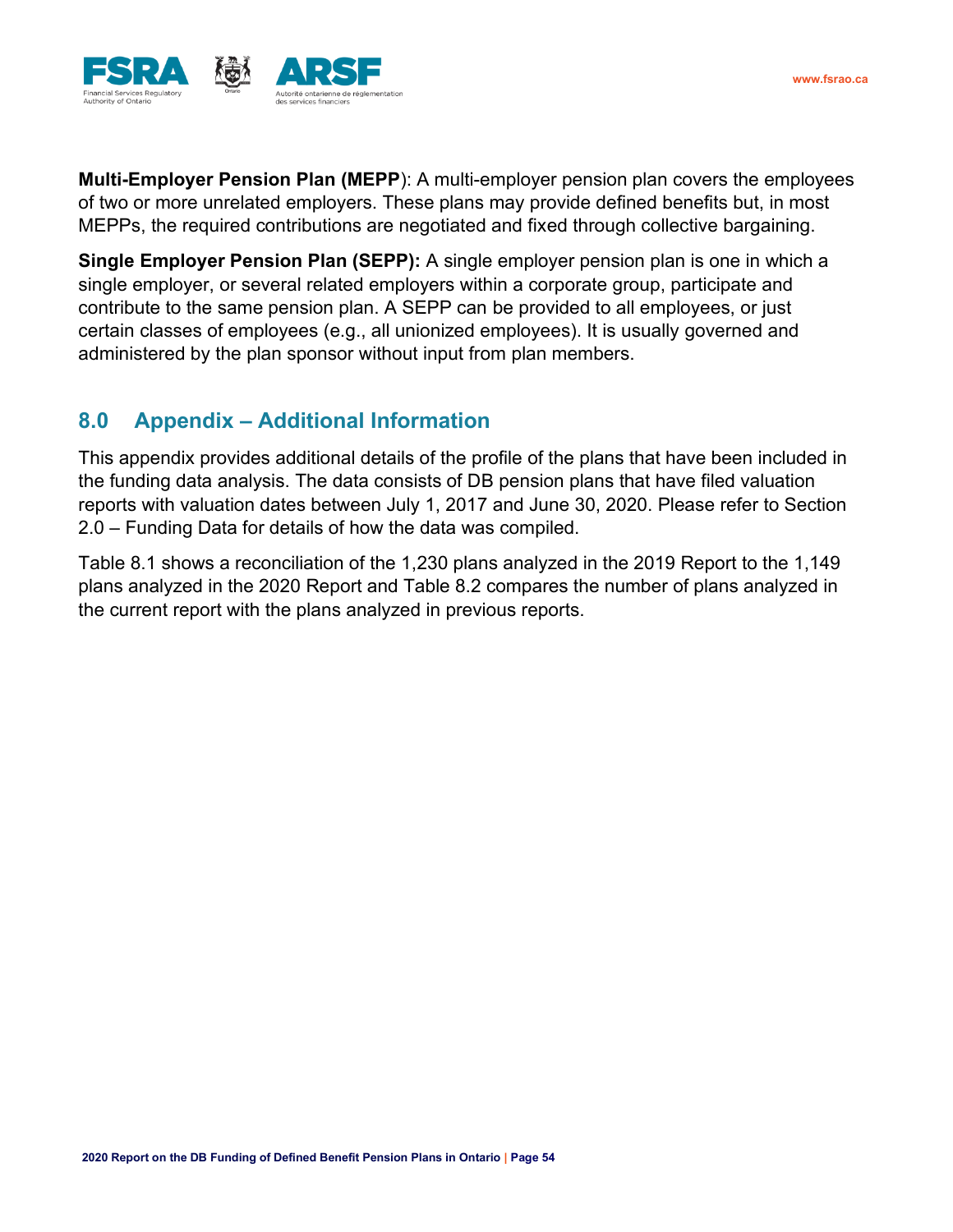

# **Table 8.1 – Reconciliation of Plans from the 2019 Report to the 2020 Report**

| Plan Type                   | <b>Final</b><br>Average | Career<br>Average | Flat<br><b>Benefit</b> | <b>Hybrid</b> | Frozen<br>DB&<br><b>Hybrid</b> | <b>MEPP</b> | <b>Listed</b><br><b>JSPP</b> | <b>Total</b>   |
|-----------------------------|-------------------------|-------------------|------------------------|---------------|--------------------------------|-------------|------------------------------|----------------|
| 2019 Report                 | 324                     | 88                | 143                    | 359           | 236                            | 73          | $\overline{7}$               | 1,230          |
| New plans /<br>Spin-offs    | $\mathbf{1}$            |                   |                        |               |                                |             |                              | $\mathbf 1$    |
| Change<br>Jurisdiction      | $\overline{4}$          |                   |                        |               |                                |             |                              | $\overline{4}$ |
| Foreign/ Non-<br>CRA plans  | (1)                     |                   |                        |               |                                | (1)         |                              | (2)            |
| Designated<br>plan          | (2)                     |                   |                        |               |                                |             |                              | (2)            |
| <b>Asset Transfer</b>       | (13)                    | (1)               | (5)                    | (4)           | (5)                            | (3)         |                              | (31)           |
| Conversion<br>from DB to DC | (1)                     |                   |                        | (2)           | (3)                            |             |                              | (6)            |
| Wind up                     | (8)                     | (4)               |                        | (10)          | (21)                           |             |                              | (43)           |
| Data<br>Correction          |                         |                   |                        |               | (2)                            |             |                              | (2)            |
| 2020 Report                 | 304                     | 83                | 138                    | 343           | 205                            | 69          | $\overline{7}$               | 1,149          |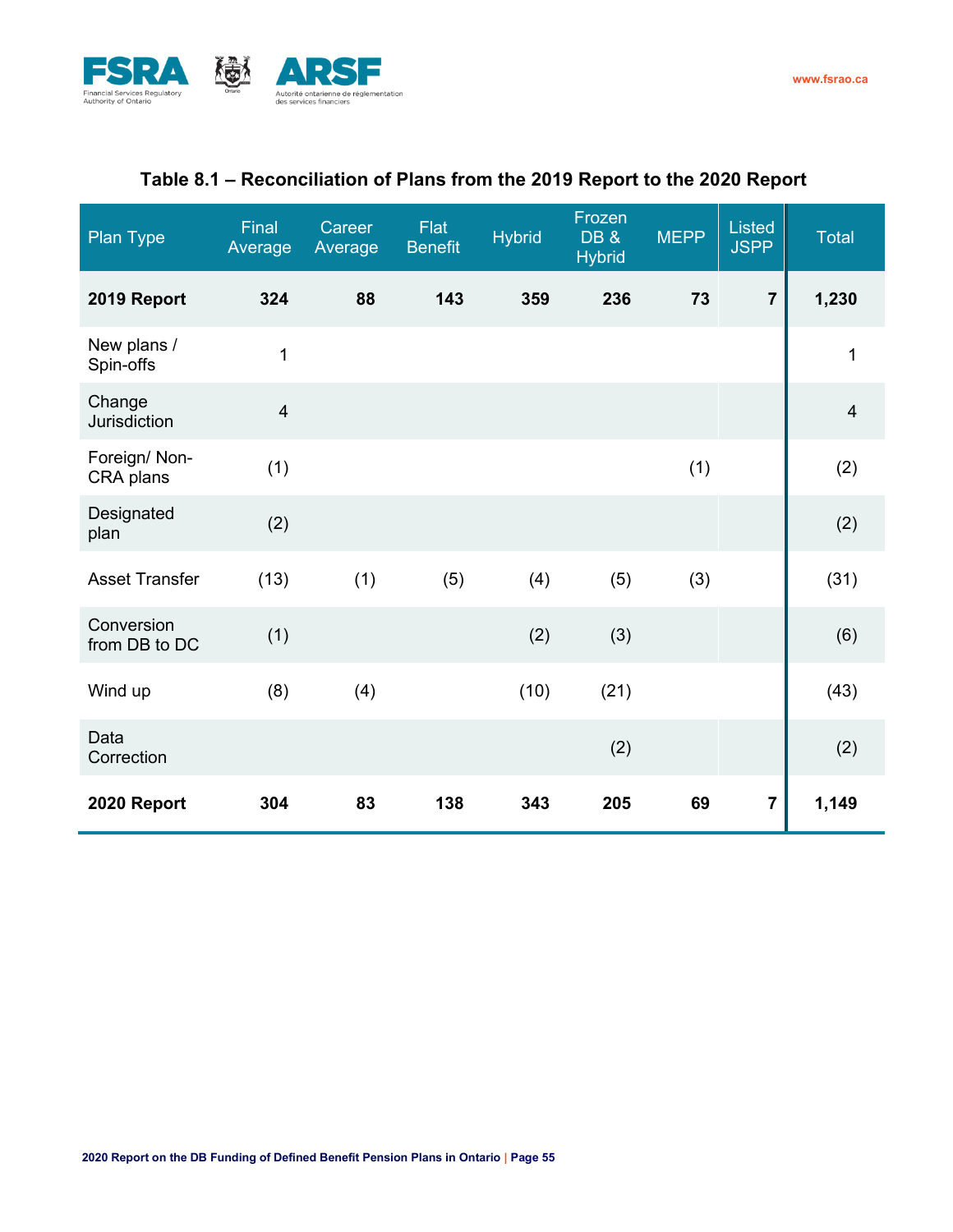

## **Table 8.2 – Plans Included in Current and Previous Reports by Plan/Benefit Type**

| Year | Final<br>Average | Career<br>Average | <b>Flat</b><br>Benefit | <b>Hybrid</b> | Frozen<br><b>DB &amp;</b><br><b>Hybrid</b> | <b>MEPP</b> | <b>Listed</b><br><b>JSPP</b> | <b>Total</b> | <b>Total</b><br>Membership |
|------|------------------|-------------------|------------------------|---------------|--------------------------------------------|-------------|------------------------------|--------------|----------------------------|
| 2020 | 304              | 83                | 138                    | 343           | 205                                        | 69          | $\overline{7}$               | 1,149        | 3,367,124                  |
| 2019 | 324              | 88                | 143                    | 359           | 236                                        | 73          | $\overline{7}$               | 1,230        | 3,338,522                  |
| 2018 | 354              | 94                | 157                    | 384           | 295                                        | 73          | $\overline{7}$               | 1,364        | 3,377,627                  |
| 2017 | 356              | 95                | 162                    | 385           | 306                                        | 74          | $\mathbf 0$                  | 1,378        | 1,870,615                  |
| 2016 | 352              | 94                | 166                    | 384           | 264                                        | 73          | $\mathbf 0$                  | 1,333        | 1,866,565                  |
| 2015 | 366              | 104               | 174                    | 397           | 170                                        | 72          | $\mathbf 0$                  | 1,283        | 1,835,156                  |
| 2014 | 384              | 112               | 188                    | 386           | 168                                        | 73          | $\boldsymbol{0}$             | 1,311        | 1,833,773                  |
| 2013 | 425              | 132               | 202                    | 391           | 135                                        | 76          | $\boldsymbol{0}$             | 1,361        | 1,860,156                  |
| 2012 | 455              | 140               | 216                    | 387           | 113                                        | 76          | $\mathbf 0$                  | 1,387        | 1,832,800                  |
| 2011 | 491              | 152               | 234                    | 381           | 110                                        | 70          | $\boldsymbol{0}$             | 1,438        | 1,828,604                  |
| 2010 | 548              | 172               | 262                    | 371           | 83                                         | 70          | $\boldsymbol{0}$             | 1,506        | 1,866,444                  |
| 2009 | 640              | 197               | 322                    | 310           | n/a                                        | 70          | $\boldsymbol{0}$             | 1,539        | 1,899,155                  |
| 2008 | 619              | 220               | 338                    | 315           | n/a                                        | 72          | $\mathbf 0$                  | 1,564        | 1,867,653                  |
| 2007 | 663              | 236               | 362                    | 292           | n/a                                        | 79          | $\mathbf 0$                  | 1,632        | 1,880,563                  |
| 2006 | 730              | 271               | 394                    | 224           | n/a                                        | 79          | $\mathbf 0$                  | 1,698        | 1,863,433                  |
| 2005 | 805              | 293               | 424                    | 127           | n/a                                        | 73          | $\boldsymbol{0}$             | 1,722        | 1,801,895                  |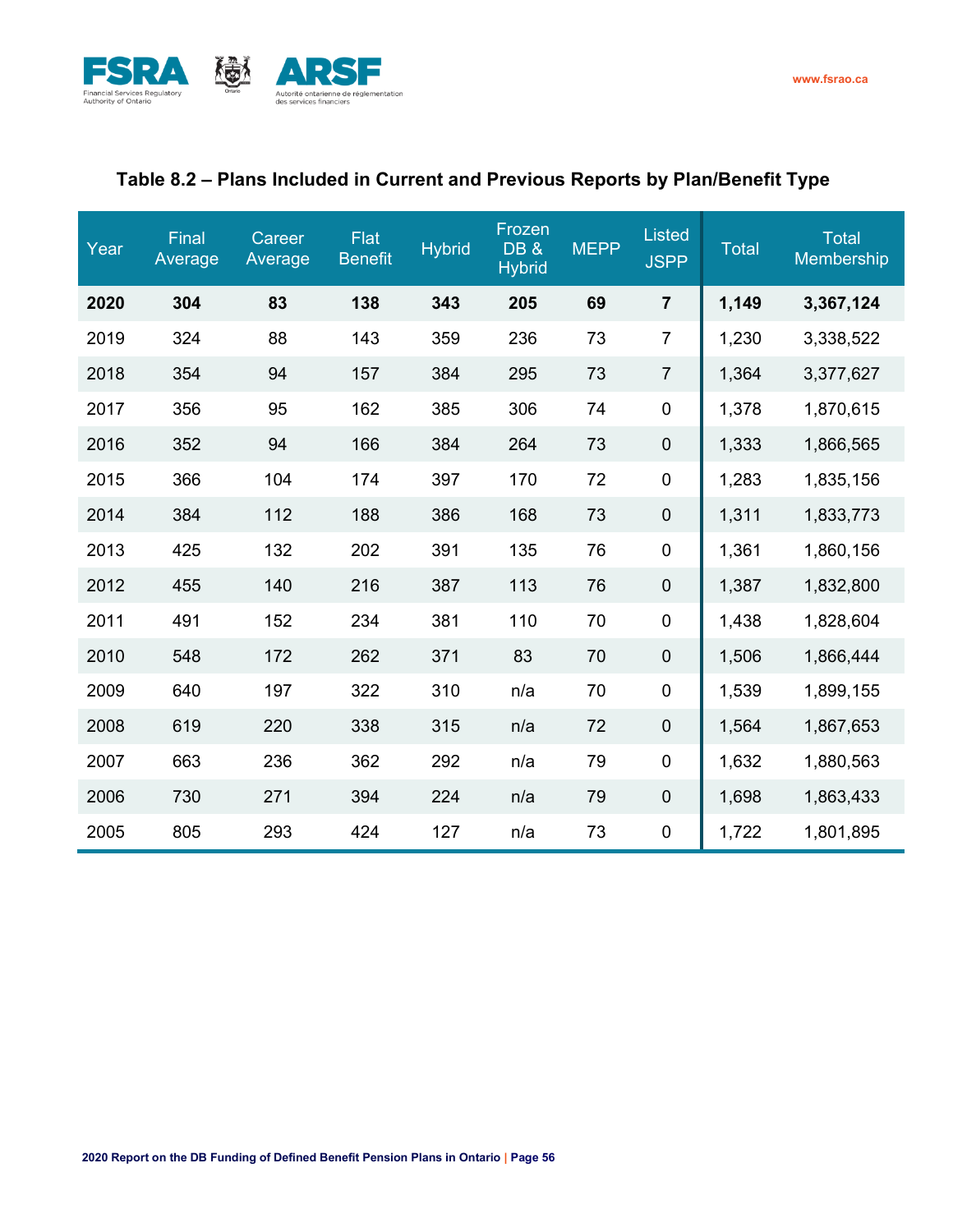

Table 8.3 shows a breakdown of the number of plans by size of plan membership and Table 8.4 shows a breakdown of the total members covered by size of plan membership.

| Number of<br><b>Members</b><br>in Plan | <b>SEPP</b> | <b>MEPP</b>    | <b>Listed JSPP</b> | Total |
|----------------------------------------|-------------|----------------|--------------------|-------|
| $0 - 49$                               | 220         | $\mathbf 0$    | $\mathbf 0$        | 220   |
| $50 - 99$                              | 163         | $\overline{2}$ | $\mathbf 0$        | 165   |
| $100 - 249$                            | 246         | 3              | $\mathbf 0$        | 249   |
| 250 - 499                              | 155         | $\overline{1}$ | $\overline{0}$     | 156   |
| $500 - 999$                            | 126         | 11             | $\mathbf{1}$       | 138   |
| $1,000 - 4,999$                        | 130         | 24             | $\mathbf 0$        | 154   |
| $5,000 - 9,999$                        | 24          | 10             | $\mathbf 0$        | 34    |
| $10,000 +$                             | 9           | 18             | $6\phantom{1}$     | 33    |
| <b>Total</b>                           | 1,073       | 69             | $\overline{7}$     | 1,149 |

## **Table 8.3 – Number of Plans by Size of Membership in Plan**